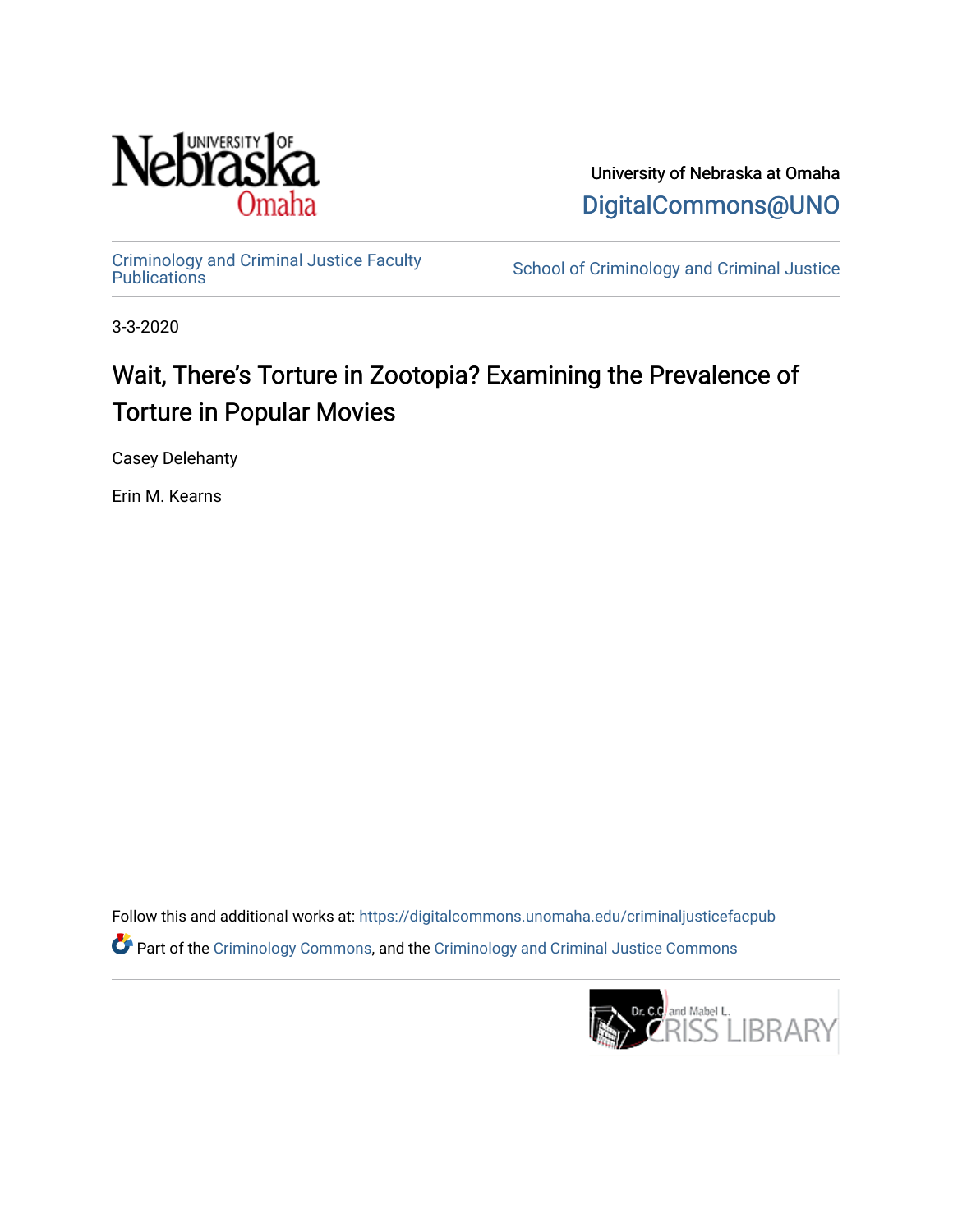# **Wait, There's Torture in** *Zootopia?* **Examining the Prevalence of Torture in Popular Movies**

Casey Delehanty and Erin M. [Kearns](https://www.cambridge.org/core/search?filters%5BauthorTerms%5D=Erin%20M.%20Kearns&eventCode=SE-AU)

### **Abstract**

Roughly half of the U.S. public thinks that torture can be acceptable in counterterrorism. According to recent research, dramatic depictions of torture increase public support for the practice. Yet we do not know how frequently—and in what context—torture is depicted across popular media. What messages about the acceptability and effectiveness of torture do Americans receive when they watch popular films? To address this question, we coded each incident of torture in the twenty top-grossing films each year from 2008 to 2017 to analyze how torture is portrayed in terms of its frequency, efficacy, and social acceptability. Results show that the majority of popular films—including films aimed toward children—have at least one torture scene. Across films, the messages sent about torture are fairly consistent. As expected, movies tend to depict torture as effective. Further, how movies portray torture is also a function of who is perpetrating it. Specifically, protagonists are more likely to torture for instrumental reasons or in response to threats and are more likely to do so effectively. In contrast, antagonists are more likely to use torture as punishment and to torture women. The frequency and nature of torture's depiction in popular films may help explain why many in the public support torture in counterterrorism.

*Zootopia* is a computer-animated Disney film about a rabbit police officer—Judy Hopps—and a fox con artist who partner to investigate a criminal conspiracy. Toward the end of the film, Officer Hopps needs to find the drop-off location for "night howler" flowers (a poisonous flower that has been weaponized to turn animals "feral"). She turns to an organized crime boss to extract information from a lackey of the antagonists. The crime boss's polar bear enforcers hold the lackey over a hole in iced-over water, threatening to throw him in (and ostensibly kill him) if he doesn't give up the location. "Ice him," says the crime boss. The lackey quickly gives up the desired information and our heroes go on to (spoiler alert) save the day. In an animated film, this scene may seem like an innocuous plot device to move the story forward. Yet it also serves two other functions: it suggests that torture is an effective method of extracting information and it normalizes this violence for a young audience in a way that may prepare them for darker depictions of torture—often involving humans—as their media consumption evolves toward more adult-geared content.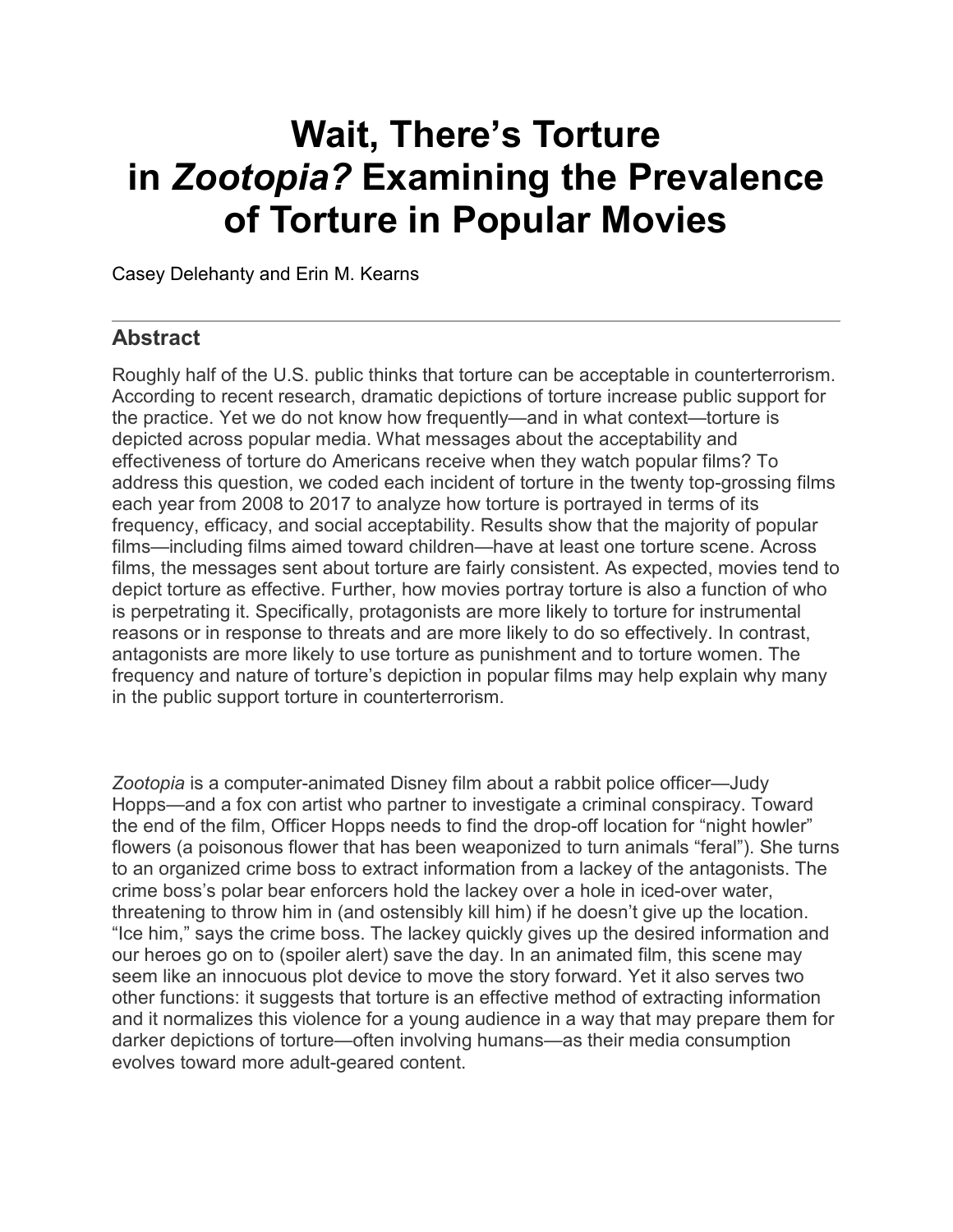Despite domestic and international prohibitions on torture dating back more than half a century, recent public opinion polls show that approximately half of adults in the United States think that torture can be acceptable in counterterrorism (Tyson [Reference](https://www.cambridge.org/core/journals/perspectives-on-politics/article/wait-theres-torture-in-zootopia-examining-the-prevalence-of-torture-in-popular-movies/4C630F7B231053B66DC436EF598F2E32#ref76) [Tyson2017\)](https://www.cambridge.org/core/journals/perspectives-on-politics/article/wait-theres-torture-in-zootopia-examining-the-prevalence-of-torture-in-popular-movies/4C630F7B231053B66DC436EF598F2E32#ref76). Particularly since 9/11, we have seen a resurgence of debate over the use of torture where many politicians and members of the public assert that torture works to produce actionable intelligence (Murdie Reference [Murdie2017\)](https://www.cambridge.org/core/journals/perspectives-on-politics/article/wait-theres-torture-in-zootopia-examining-the-prevalence-of-torture-in-popular-movies/4C630F7B231053B66DC436EF598F2E32#ref57). Yet many interrogation professionals disagree and maintain that torture is ineffective and often counterproductive (Fallon Reference [Fallon2017;](https://www.cambridge.org/core/journals/perspectives-on-politics/article/wait-theres-torture-in-zootopia-examining-the-prevalence-of-torture-in-popular-movies/4C630F7B231053B66DC436EF598F2E32#ref32) Lagouranis and Mikaelian [Reference](https://www.cambridge.org/core/journals/perspectives-on-politics/article/wait-theres-torture-in-zootopia-examining-the-prevalence-of-torture-in-popular-movies/4C630F7B231053B66DC436EF598F2E32#ref51) Lagouranis and [Mikaelian2007\)](https://www.cambridge.org/core/journals/perspectives-on-politics/article/wait-theres-torture-in-zootopia-examining-the-prevalence-of-torture-in-popular-movies/4C630F7B231053B66DC436EF598F2E32#ref51). The disconnect between public and expert opinion on torture is especially troubling given that public support for human rights has consistently been one of the major bulwarks against violations. Democracies such as the United States generally have fewer human rights violations because voters punish leaders for violating democratic norms (Davenport Reference [Davenport2007\)](https://www.cambridge.org/core/journals/perspectives-on-politics/article/wait-theres-torture-in-zootopia-examining-the-prevalence-of-torture-in-popular-movies/4C630F7B231053B66DC436EF598F2E32#ref25). Torture, though, appears to be an exception to this general principle, at least among voters in some democratic states such as the United States and India (Amnesty International [2014\)](https://www.cambridge.org/core/journals/perspectives-on-politics/article/wait-theres-torture-in-zootopia-examining-the-prevalence-of-torture-in-popular-movies/4C630F7B231053B66DC436EF598F2E32#ref2).

The vast majority of the U.S. public (thankfully) lacks direct, personal experience with torture. Rather, public exposure to torture is almost entirely limited to depictions in popular media, raising questions about how media affects voter opinions on torture policy. Recent experimental studies show that when people see torture as effective, they are both more supportive of the practice and more willing to sign a petition in support of torture (Kearns and Young 2018, Kearns and Young forthcoming). Yet as Bennett and Iyengar (Reference Bennett and [Iyengar.2010\)](https://www.cambridge.org/core/journals/perspectives-on-politics/article/wait-theres-torture-in-zootopia-examining-the-prevalence-of-torture-in-popular-movies/4C630F7B231053B66DC436EF598F2E32#ref9) note, it is unclear whether entertainment media as a whole present a consistent message on political issues and if the messages are scattered—then persuasion effects should be minimal. To date, most studies on torture in media have focused on specific shows or movies known to depict torture within a national security context such as *24* or *Zero Dark Thirty* and thus the extent of their external validity or generalizability is unknown. Without a systematic accounting of the portrayal of torture in popular media, it is impossible to ascertain whether media presents a clear message on torture or not.

We address this gap in the literature by systematically evaluating the prevalence and nature of torture in popular movies. Specifically, we watched and coded every instance of torture in the twenty top-grossing films (in terms of North American box-office receipts) each year over a ten-year period from 2008 to 2017. To be clear, we cannot say what influence these media depictions have on the public. Rather, our aim here is to describe and analyze how torture is characterized across popular media in a systematic way to ascertain whether messages are scattered, as Bennett and Iyengar [\(Reference](https://www.cambridge.org/core/journals/perspectives-on-politics/article/wait-theres-torture-in-zootopia-examining-the-prevalence-of-torture-in-popular-movies/4C630F7B231053B66DC436EF598F2E32#ref9) Bennett and [Iyengar.2010\)](https://www.cambridge.org/core/journals/perspectives-on-politics/article/wait-theres-torture-in-zootopia-examining-the-prevalence-of-torture-in-popular-movies/4C630F7B231053B66DC436EF598F2E32#ref9) contend, or more consistent. From this, we expect that movies generally show torture to be effective. Further, we expect movies will depict protagonist-perpetrated torture as more acceptable and necessary and antagonistperpetrated torture as more harsh and unjustified.

#### **Why Media Matter**

Media play a critical role in framing the world around us, especially given its prominence in our lives: adults in the United States spend—on average—twenty-four hours of each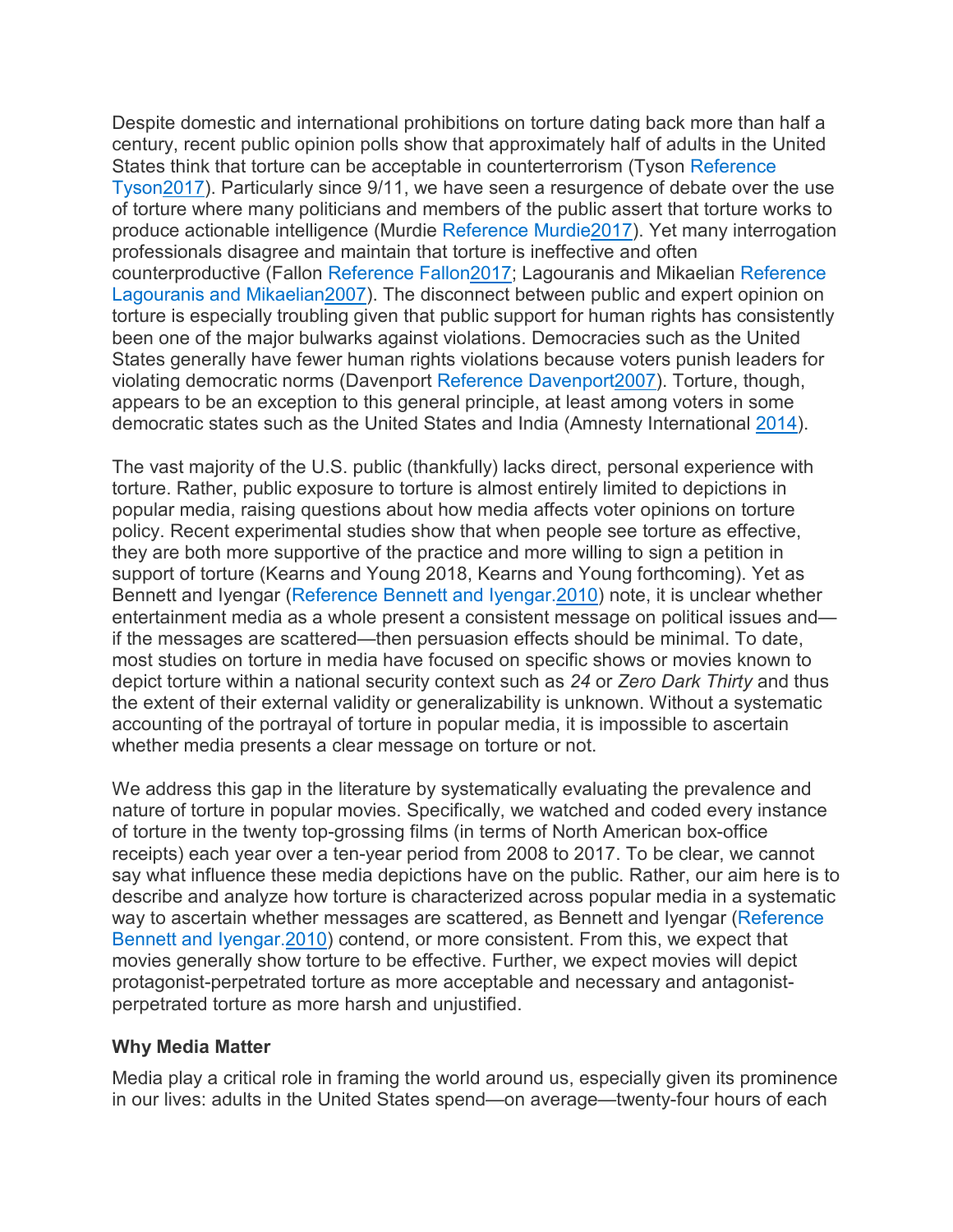week watching both news and entertainment television (Koblin Reference [Koblin2016\)](https://www.cambridge.org/core/journals/perspectives-on-politics/article/wait-theres-torture-in-zootopia-examining-the-prevalence-of-torture-in-popular-movies/4C630F7B231053B66DC436EF598F2E32#ref50). Particularly when we lack direct personal experience with something, media representations are central to how we mentally construct the issue (Adoni and Mane Reference Adoni and [Mane1984;](https://www.cambridge.org/core/journals/perspectives-on-politics/article/wait-theres-torture-in-zootopia-examining-the-prevalence-of-torture-in-popular-movies/4C630F7B231053B66DC436EF598F2E32#ref1) Gerbner Reference [Gerbner1998;](https://www.cambridge.org/core/journals/perspectives-on-politics/article/wait-theres-torture-in-zootopia-examining-the-prevalence-of-torture-in-popular-movies/4C630F7B231053B66DC436EF598F2E32#ref36) McCombs Reference [McCombs2003\)](https://www.cambridge.org/core/journals/perspectives-on-politics/article/wait-theres-torture-in-zootopia-examining-the-prevalence-of-torture-in-popular-movies/4C630F7B231053B66DC436EF598F2E32#ref54). Moreover, people view violent media in general as informative (Bartsch et al. [Reference](https://www.cambridge.org/core/journals/perspectives-on-politics/article/wait-theres-torture-in-zootopia-examining-the-prevalence-of-torture-in-popular-movies/4C630F7B231053B66DC436EF598F2E32#ref5) Bartsch, Mares, Scherr, Kloß, Keppeler and [Posthumus2016\)](https://www.cambridge.org/core/journals/perspectives-on-politics/article/wait-theres-torture-in-zootopia-examining-the-prevalence-of-torture-in-popular-movies/4C630F7B231053B66DC436EF598F2E32#ref5) and inoffensive (Coyne et al. [Reference](https://www.cambridge.org/core/journals/perspectives-on-politics/article/wait-theres-torture-in-zootopia-examining-the-prevalence-of-torture-in-popular-movies/4C630F7B231053B66DC436EF598F2E32#ref22) Coyne, Callister, Gentile and [Howard2016\)](https://www.cambridge.org/core/journals/perspectives-on-politics/article/wait-theres-torture-in-zootopia-examining-the-prevalence-of-torture-in-popular-movies/4C630F7B231053B66DC436EF598F2E32#ref22). When media portray an issue, it conveys to viewers that the topic is important and worthy of being shown (Bekkers et al. [Reference Bekkers, Beunders,](https://www.cambridge.org/core/journals/perspectives-on-politics/article/wait-theres-torture-in-zootopia-examining-the-prevalence-of-torture-in-popular-movies/4C630F7B231053B66DC436EF598F2E32#ref6) Edwards and [Moody2011\)](https://www.cambridge.org/core/journals/perspectives-on-politics/article/wait-theres-torture-in-zootopia-examining-the-prevalence-of-torture-in-popular-movies/4C630F7B231053B66DC436EF598F2E32#ref6). Media coverage can influence policy preferences across a number of domains including the time it takes for FDA drug approval (Carpenter Reference [Carpenter2002\)](https://www.cambridge.org/core/journals/perspectives-on-politics/article/wait-theres-torture-in-zootopia-examining-the-prevalence-of-torture-in-popular-movies/4C630F7B231053B66DC436EF598F2E32#ref16), public views of a social problem's importance and how to address it (Strange and Leung Reference Strange and [Leung1999\)](https://www.cambridge.org/core/journals/perspectives-on-politics/article/wait-theres-torture-in-zootopia-examining-the-prevalence-of-torture-in-popular-movies/4C630F7B231053B66DC436EF598F2E32#ref72), and responses to conflict and disasters (Gilboa Reference [Gilboa2005\)](https://www.cambridge.org/core/journals/perspectives-on-politics/article/wait-theres-torture-in-zootopia-examining-the-prevalence-of-torture-in-popular-movies/4C630F7B231053B66DC436EF598F2E32#ref37). In the context of counterterrorism, images and video can be particularly effective at political persuasion. For example, Gadarian (Reference [Gadarian2014\)](https://www.cambridge.org/core/journals/perspectives-on-politics/article/wait-theres-torture-in-zootopia-examining-the-prevalence-of-torture-in-popular-movies/4C630F7B231053B66DC436EF598F2E32#ref35) found that images of terrorist attacks in the news can enhance voters' opinions of counterterrorism policy.

As Jones (2006, 365) noted, political communication studies long assumed that news was the "primary and proper sphere of political communication." However, the distinction between news and entertainment is increasingly arbitrary and untenable as genres and sources blend. Delli Carpini and Williams [\(Reference](https://www.cambridge.org/core/journals/perspectives-on-politics/article/wait-theres-torture-in-zootopia-examining-the-prevalence-of-torture-in-popular-movies/4C630F7B231053B66DC436EF598F2E32#ref28) Delli Carpini, Williams, Bennett and [Entman2001\)](https://www.cambridge.org/core/journals/perspectives-on-politics/article/wait-theres-torture-in-zootopia-examining-the-prevalence-of-torture-in-popular-movies/4C630F7B231053B66DC436EF598F2E32#ref28) argued that the political relevance of media depends on its use in the public conversation, not necessarily its status as fact or fiction. Similarly, Curran (Reference Curran, Overholster and [Jamieson2005a,](https://www.cambridge.org/core/journals/perspectives-on-politics/article/wait-theres-torture-in-zootopia-examining-the-prevalence-of-torture-in-popular-movies/4C630F7B231053B66DC436EF598F2E32#ref23) [Reference](https://www.cambridge.org/core/journals/perspectives-on-politics/article/wait-theres-torture-in-zootopia-examining-the-prevalence-of-torture-in-popular-movies/4C630F7B231053B66DC436EF598F2E32#ref24) Curran, Curran and [Gurevitch2005b\)](https://www.cambridge.org/core/journals/perspectives-on-politics/article/wait-theres-torture-in-zootopia-examining-the-prevalence-of-torture-in-popular-movies/4C630F7B231053B66DC436EF598F2E32#ref24) argued that entertainment media play a critical role in democratic processes by maintaining and regulating social norms as well as by facilitating debate on those norms. Prior [\(Reference](https://www.cambridge.org/core/journals/perspectives-on-politics/article/wait-theres-torture-in-zootopia-examining-the-prevalence-of-torture-in-popular-movies/4C630F7B231053B66DC436EF598F2E32#ref66) Prior2007) articulates a theory of the "postbroadcast democracy," wherein those disinterested in traditional news programming can now eschew that content in favor of entertainment media and other forms of gratification. Holbert, Garrett, and Gleason (2010, 19) argue that while "the primary intention of entertainment media may be to entertain … these non-news outlets can still generate a host of unintended political outcomes."

Mutz and Nir [\(Reference](https://www.cambridge.org/core/journals/perspectives-on-politics/article/wait-theres-torture-in-zootopia-examining-the-prevalence-of-torture-in-popular-movies/4C630F7B231053B66DC436EF598F2E32#ref58) Mutz and Nir2010) contend that entertainment media can have a persuasive effect on its audience. This audience, when compared to consumers of news media, is more likely to hold weak political views and be less resistant to this more subtle form of political persuasion. Research shows that both television and movies influence public views on a host of crime and justice issues (Callanan and Rosenberger Reference Callanan and [Rosenberger2011;](https://www.cambridge.org/core/journals/perspectives-on-politics/article/wait-theres-torture-in-zootopia-examining-the-prevalence-of-torture-in-popular-movies/4C630F7B231053B66DC436EF598F2E32#ref15) Donahue and Miller Reference Donahue and [Miller.2006;](https://www.cambridge.org/core/journals/perspectives-on-politics/article/wait-theres-torture-in-zootopia-examining-the-prevalence-of-torture-in-popular-movies/4C630F7B231053B66DC436EF598F2E32#ref29) Donovan and Klahm [Reference](https://www.cambridge.org/core/journals/perspectives-on-politics/article/wait-theres-torture-in-zootopia-examining-the-prevalence-of-torture-in-popular-movies/4C630F7B231053B66DC436EF598F2E32#ref30) Donovan and [Klahm2015;](https://www.cambridge.org/core/journals/perspectives-on-politics/article/wait-theres-torture-in-zootopia-examining-the-prevalence-of-torture-in-popular-movies/4C630F7B231053B66DC436EF598F2E32#ref30) Eschholz et al. [Reference Escholtz, Blackwell,](https://www.cambridge.org/core/journals/perspectives-on-politics/article/wait-theres-torture-in-zootopia-examining-the-prevalence-of-torture-in-popular-movies/4C630F7B231053B66DC436EF598F2E32#ref31) Gertz and [Chiricos2002\)](https://www.cambridge.org/core/journals/perspectives-on-politics/article/wait-theres-torture-in-zootopia-examining-the-prevalence-of-torture-in-popular-movies/4C630F7B231053B66DC436EF598F2E32#ref31). For example, experimental work shows that fictional television can influence support for the death penalty (Slater, Rouner, and Long [Reference](https://www.cambridge.org/core/journals/perspectives-on-politics/article/wait-theres-torture-in-zootopia-examining-the-prevalence-of-torture-in-popular-movies/4C630F7B231053B66DC436EF598F2E32#ref69) Slater, Rouner and [Long.2006\)](https://www.cambridge.org/core/journals/perspectives-on-politics/article/wait-theres-torture-in-zootopia-examining-the-prevalence-of-torture-in-popular-movies/4C630F7B231053B66DC436EF598F2E32#ref69) and perceptions of the criminal justice system more broadly (Mutz and Nir [Reference](https://www.cambridge.org/core/journals/perspectives-on-politics/article/wait-theres-torture-in-zootopia-examining-the-prevalence-of-torture-in-popular-movies/4C630F7B231053B66DC436EF598F2E32#ref58) Mutz and Nir2010). Experimental work using another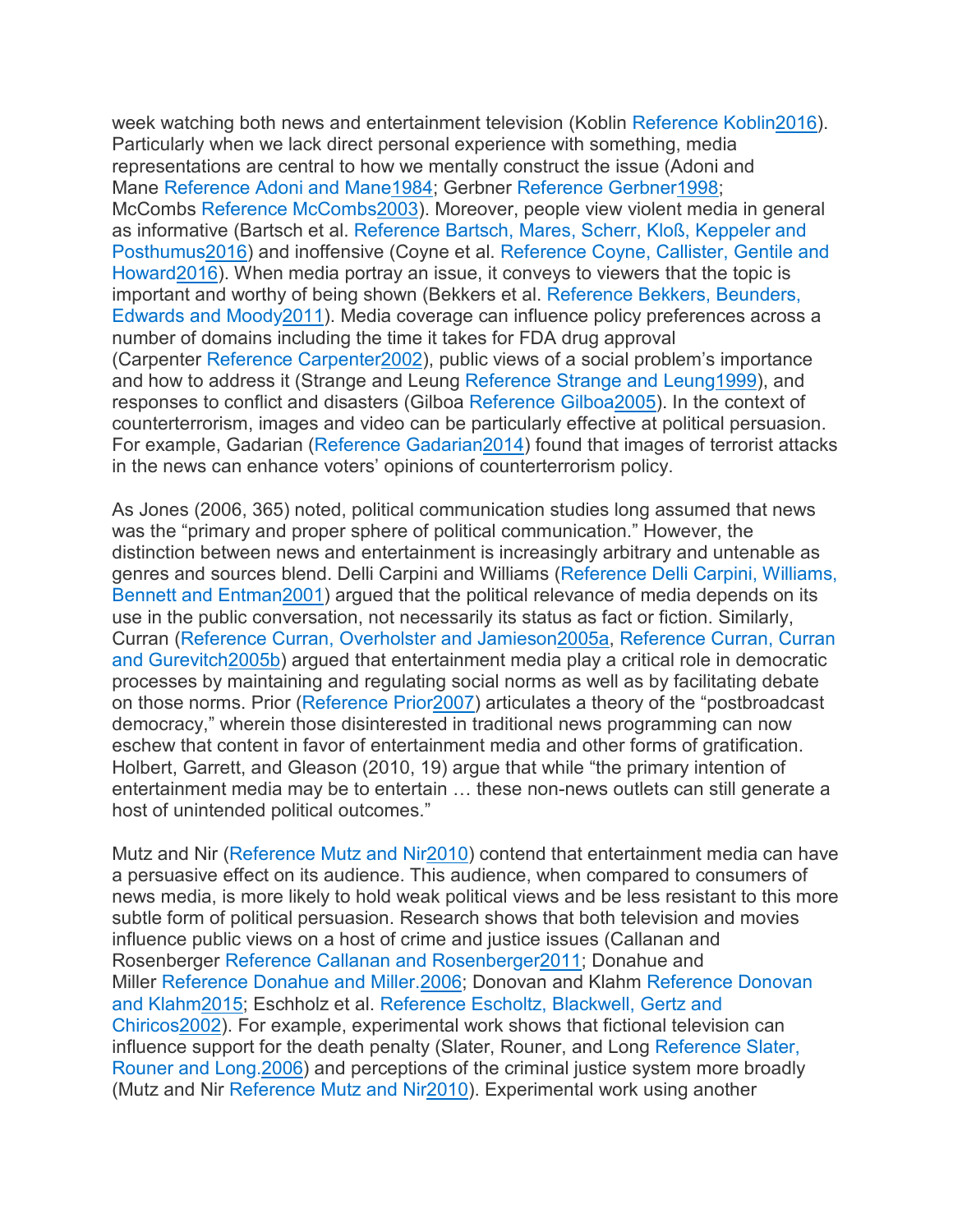entertainment genre—dystopian fiction—was shown to enhance subjects' willingness to justify radical and violent forms of political action (Jones and Paris [Reference](https://www.cambridge.org/core/journals/perspectives-on-politics/article/wait-theres-torture-in-zootopia-examining-the-prevalence-of-torture-in-popular-movies/4C630F7B231053B66DC436EF598F2E32#ref45) Jones and [Paris2018\)](https://www.cambridge.org/core/journals/perspectives-on-politics/article/wait-theres-torture-in-zootopia-examining-the-prevalence-of-torture-in-popular-movies/4C630F7B231053B66DC436EF598F2E32#ref45). Looking at the link between entertainment media and action, a longitudinal study found that youths who watched more violent media were more likely to later engage in violent and delinquent behavior (Hopf, Huber and Weiß [Reference](https://www.cambridge.org/core/journals/perspectives-on-politics/article/wait-theres-torture-in-zootopia-examining-the-prevalence-of-torture-in-popular-movies/4C630F7B231053B66DC436EF598F2E32#ref42) Hopf, Huber and [Weiß2008\)](https://www.cambridge.org/core/journals/perspectives-on-politics/article/wait-theres-torture-in-zootopia-examining-the-prevalence-of-torture-in-popular-movies/4C630F7B231053B66DC436EF598F2E32#ref42).

Tenenboim-Weinblatt (Reference [Tenenboim-Weinblatt2009\)](https://www.cambridge.org/core/journals/perspectives-on-politics/article/wait-theres-torture-in-zootopia-examining-the-prevalence-of-torture-in-popular-movies/4C630F7B231053B66DC436EF598F2E32#ref75) showed that political elites and commentators often use fictional media to justify real-life political positions, serving a function in political discourse similar to that of real-life individuals and events. Perhaps the clearest illustration of this dynamic regarding torture comes from the late Supreme Court Justice Antonin Scalia who used *24—*a fictional entertainment show—as justification for torture in real-world counterterrorism. While Scalia disavowed torture as punishment, he was less absolutist on torture in interrogations, and reportedly said, "Is any jury going to convict Jack Bauer? I don't think so" (Benen Reference [Benen2014\)](https://www.cambridge.org/core/journals/perspectives-on-politics/article/wait-theres-torture-in-zootopia-examining-the-prevalence-of-torture-in-popular-movies/4C630F7B231053B66DC436EF598F2E32#ref8).

Justice Scalia was not the only prominent political figure to use *24* as a lens through which to analyze public policy. Former president Clinton, in a 2007 appearance on *Meet the Press*¸ speculated that real-life agents might decide on their own accord to use torture, and that this was preferable to torture being enshrined in public policy: "If you look at the show, every time they get the president to approve something, the president gets in trouble, the country gets in trouble. And when Bauer goes out there on his own and is prepared to live with the consequences, it always seems to work better" (*New Republic* 2007). Further, columnists in major newspapers regularly cited *24* in order to supplement their real-life political arguments about torture (Tenenboim-Weinblatt Reference [Tenenboim-Weinblatt2009\)](https://www.cambridge.org/core/journals/perspectives-on-politics/article/wait-theres-torture-in-zootopia-examining-the-prevalence-of-torture-in-popular-movies/4C630F7B231053B66DC436EF598F2E32#ref75). Surprisingly, even Senator John McCain—who was tortured during the Vietnam War and remained a vocal opponent of torture throughout his life—was a fan of *24.* Senator McCain appeared in an episode of *24* and later joked about torture on the show[.Footnote2](https://www.cambridge.org/core/journals/perspectives-on-politics/article/wait-theres-torture-in-zootopia-examining-the-prevalence-of-torture-in-popular-movies/4C630F7B231053B66DC436EF598F2E32#fn2) McCain's actions suggest that he, like many Hollywood producers, viewed entertainment media as just that entertainment.

#### **Entertainment Media, Violence, and Public Opinion**

Applying Giddens' theory of structurations to media, Webster (Reference [Webster2011\)](https://www.cambridge.org/core/journals/perspectives-on-politics/article/wait-theres-torture-in-zootopia-examining-the-prevalence-of-torture-in-popular-movies/4C630F7B231053B66DC436EF598F2E32#ref80) argues that agents consume media, structures are the media resources that provide content for agents, and the duality of media is the process through which agents and structures mutually construct society. Through duality, media both reflect and shape public desires to create a symbiotic relationship between audiences and the fictional storylines that resonate with them. As such, pop-culture media have the potential to convey information and to influence public attitudes, yet it is unclear whether these media are the cause or the effect of political views within society (Nexon and Neumann Reference Nexon and [Neumann2006\)](https://www.cambridge.org/core/journals/perspectives-on-politics/article/wait-theres-torture-in-zootopia-examining-the-prevalence-of-torture-in-popular-movies/4C630F7B231053B66DC436EF598F2E32#ref59).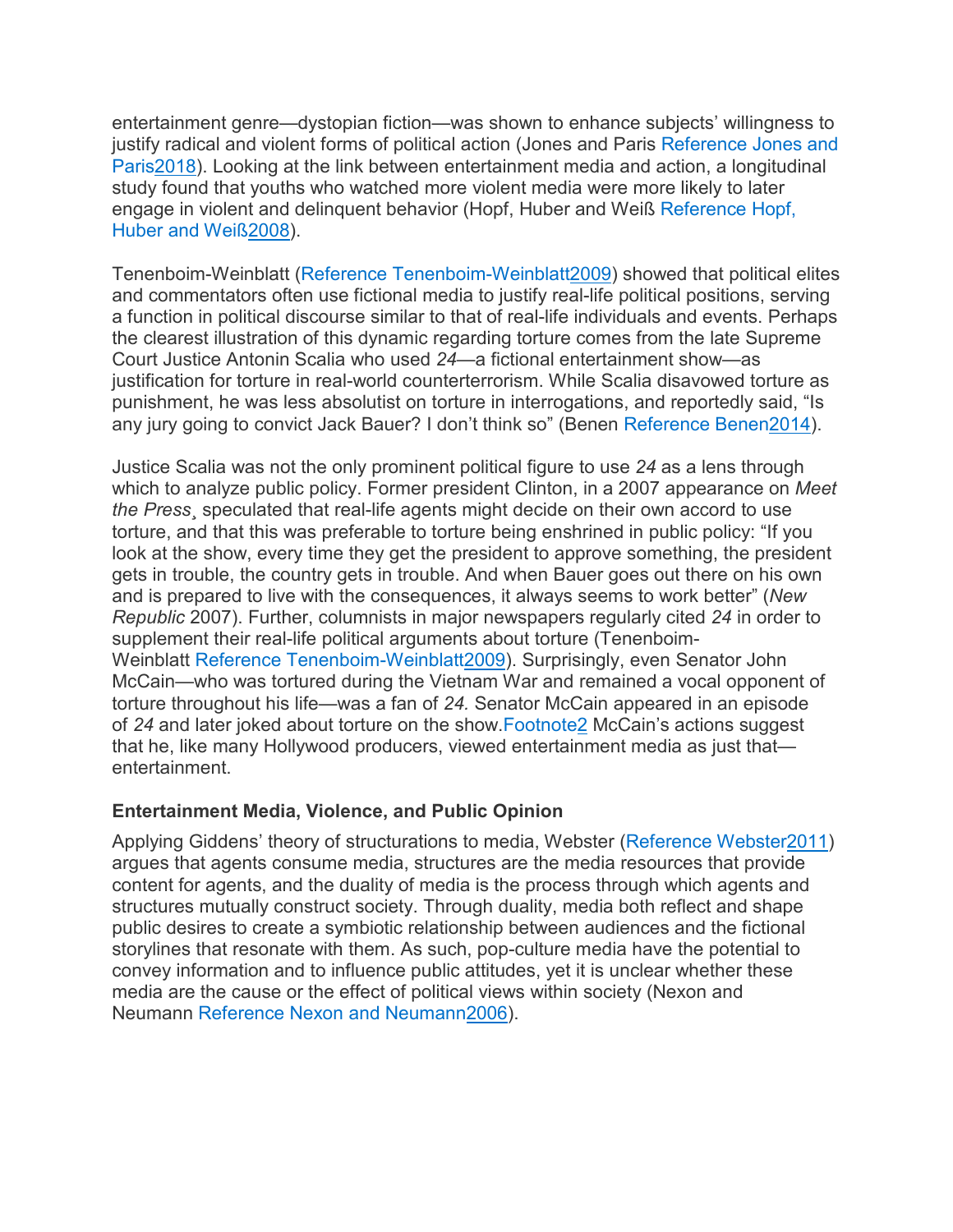Crime dramas—a popular entertainment genre—illustrate the relationship between media and public opinion and policy. Crime and violence are frequently depicted in media despite their relative rarity in everyday life. In part, the prevalence of crime media results from high public demand for the content (VanArendonk [Reference](https://www.cambridge.org/core/journals/perspectives-on-politics/article/wait-theres-torture-in-zootopia-examining-the-prevalence-of-torture-in-popular-movies/4C630F7B231053B66DC436EF598F2E32#ref78) [VanArendonk2019\)](https://www.cambridge.org/core/journals/perspectives-on-politics/article/wait-theres-torture-in-zootopia-examining-the-prevalence-of-torture-in-popular-movies/4C630F7B231053B66DC436EF598F2E32#ref78). Yet the proliferation of crime-related entertainment media may also help explain why the public views crime as increasing when—in fact—it has been declining over the past few decades (Gramlich Reference [Gramlich2017\)](https://www.cambridge.org/core/journals/perspectives-on-politics/article/wait-theres-torture-in-zootopia-examining-the-prevalence-of-torture-in-popular-movies/4C630F7B231053B66DC436EF598F2E32#ref39).

The argument that media influence public opinion—and potentially policy—assumes that media present a coherent and consistent view on torture policy. While Mutz and Nir [\(Reference](https://www.cambridge.org/core/journals/perspectives-on-politics/article/wait-theres-torture-in-zootopia-examining-the-prevalence-of-torture-in-popular-movies/4C630F7B231053B66DC436EF598F2E32#ref58) Mutz and Nir2010) found that the tone of a criminal justice-focused TV clip influenced views on policy, they note that the aggregate impact of such media on policy preferences is likely related to the net tone of these messages across media. As Bennett and Iyengar (2010, 36) point out, the political messaging in entertainment media tends to be scattered and inconsistent: models of political persuasion "generally assume repetition of clear messages, often through campaigns that reach people multiple times in contexts that tend to reinforce the credibility of the message." They further contend that, on the whole, entertainment media are diverse and inconsistent in terms of political messaging, making it unlikely that it provides a persuasive effect on viewers. Yet the assumption about media's inconsistent messaging remains relatively untested due to a dearth of systematic analyses of messages across entertainment media.

#### **Entertainment Media and Torture**

While U.S. public actors have committed torture in places like Abu Ghraib and the Guantanamo Bay detention camp, most adults in the United States have no direct personal experience with torture. Since the vast majority of the U.S. public lacks firsthand knowledge of torture, media may play a particularly strong role in framing public opinion on this subject—particularly if there is a clear and consistent message. Research suggests that media play a critical role in framing torture as a "necessary evil" to gather actionable intelligence in the name of national security (Flynn and Salek Reference Flynn and Fernandez [Salek2012;](https://www.cambridge.org/core/journals/perspectives-on-politics/article/wait-theres-torture-in-zootopia-examining-the-prevalence-of-torture-in-popular-movies/4C630F7B231053B66DC436EF598F2E32#ref34) Prince Reference [Prince2009\)](https://www.cambridge.org/core/journals/perspectives-on-politics/article/wait-theres-torture-in-zootopia-examining-the-prevalence-of-torture-in-popular-movies/4C630F7B231053B66DC436EF598F2E32#ref65). To date, two studies have experimentally tested the influence of media depictions of torture on public attitudes and actions on torture policy. First, college students who were assigned to see a clip from *24* where torture works were both more supportive of the practice (beliefs) and more willing to sign a petition to Congress about torture (actions) (Kearns and Young Reference Kearns and [Young2018\)](https://www.cambridge.org/core/journals/perspectives-on-politics/article/wait-theres-torture-in-zootopia-examining-the-prevalence-of-torture-in-popular-movies/4C630F7B231053B66DC436EF598F2E32#ref46). Second, the aforementioned study was replicated with an approximately representative sample of adults in the United States. Again, people who saw a clip from *24* where torture worked were more supportive of the practice. Further, to test whether people were primed on torture specifically or violence generally, some participants saw a clip of a fist fight and average support for torture in that condition decreased post-treatment (Kearns and Young forthcoming). Together, the limited experimental evidence suggests that media depictions of torture do influence views. Further, results suggest that there is something unique about media depictions of torture and their influence on public opinion of the practice relative to media depictions of crime or violence more broadly. Yet undergirding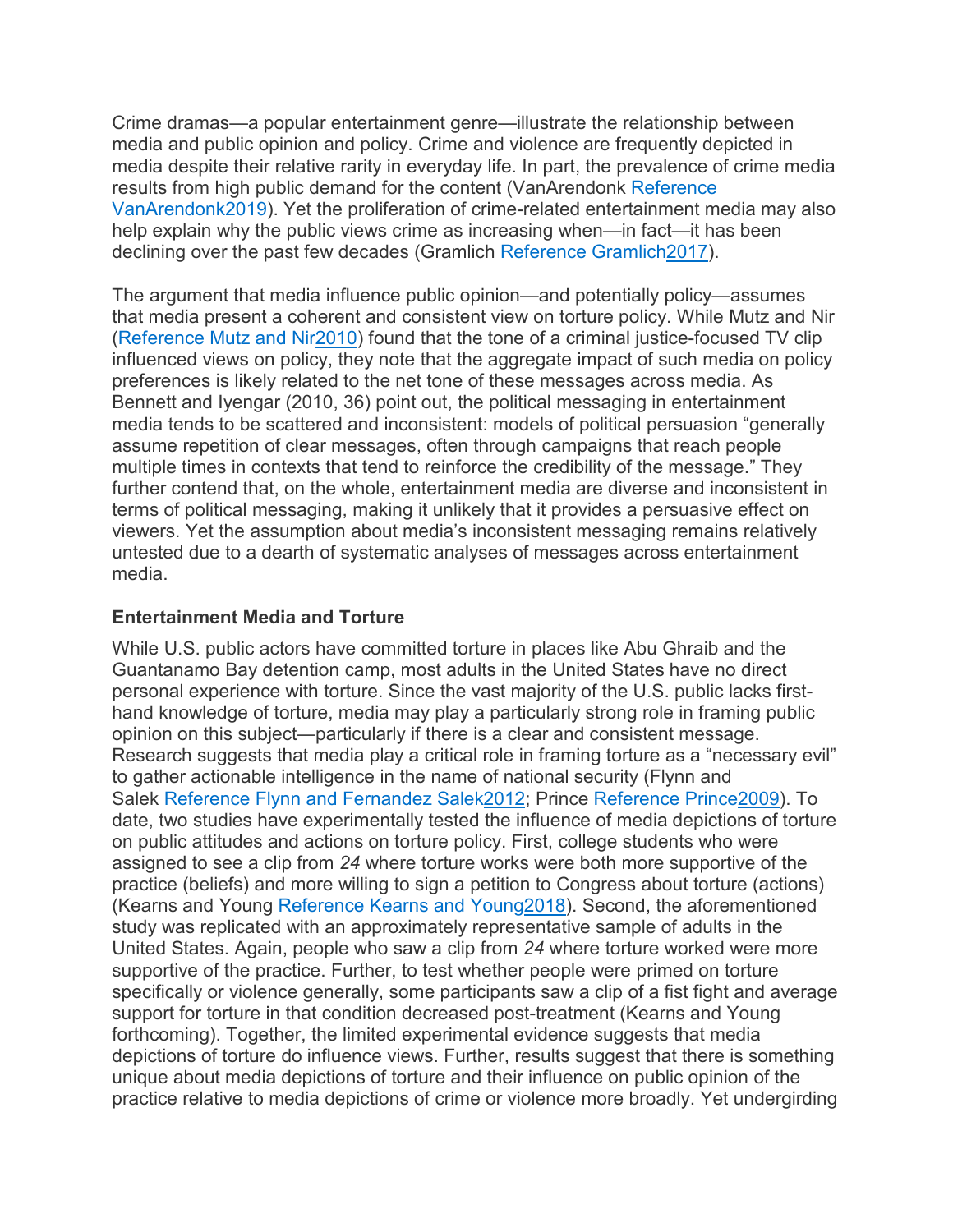Bennet and Iyengar's (Reference Bennett and [Iyengar.2010\)](https://www.cambridge.org/core/journals/perspectives-on-politics/article/wait-theres-torture-in-zootopia-examining-the-prevalence-of-torture-in-popular-movies/4C630F7B231053B66DC436EF598F2E32#ref9) point on media messaging, previous studies of torture in media have almost exclusively focused on a handful of films and television shows that overtly display torture in a specific national security context. To that end, a systematic study of how torture is presented in media more generally provides a needed test of the external validity of previous experimental work.

Prior work tells us little about the consistent versus scattered nature of media messages on torture in general. There is, however, limited research on how torture is screened in particular genres or films. Movies help to create and perpetuate the myth and cultural language through which Americans see themselves and the country (Belton [Reference](https://www.cambridge.org/core/journals/perspectives-on-politics/article/wait-theres-torture-in-zootopia-examining-the-prevalence-of-torture-in-popular-movies/4C630F7B231053B66DC436EF598F2E32#ref7) [Belton1994\)](https://www.cambridge.org/core/journals/perspectives-on-politics/article/wait-theres-torture-in-zootopia-examining-the-prevalence-of-torture-in-popular-movies/4C630F7B231053B66DC436EF598F2E32#ref7). As such, film depictions of torture degrade real violence, privilege white characters as the hero, and are rife with ethical issues (Goldberg [Reference](https://www.cambridge.org/core/journals/perspectives-on-politics/article/wait-theres-torture-in-zootopia-examining-the-prevalence-of-torture-in-popular-movies/4C630F7B231053B66DC436EF598F2E32#ref38) Goldberg and David [Slocum2001\)](https://www.cambridge.org/core/journals/perspectives-on-politics/article/wait-theres-torture-in-zootopia-examining-the-prevalence-of-torture-in-popular-movies/4C630F7B231053B66DC436EF598F2E32#ref38). Through genres of horror and torture-porn films, both the perpetrators and victims of torture have historically been "othered" in some way that creates distance from the viewer (Middleton Reference [Middleton2010\)](https://www.cambridge.org/core/journals/perspectives-on-politics/article/wait-theres-torture-in-zootopia-examining-the-prevalence-of-torture-in-popular-movies/4C630F7B231053B66DC436EF598F2E32#ref55). More recently, however, films acknowledge U.S. responsibility for torture in an attempt to redeem American identity, though film depictions of torture still privilege Western perspectives and suggest that torture is sometimes necessary to protect U.S. interests (Middleton Reference [Middleton2010\)](https://www.cambridge.org/core/journals/perspectives-on-politics/article/wait-theres-torture-in-zootopia-examining-the-prevalence-of-torture-in-popular-movies/4C630F7B231053B66DC436EF598F2E32#ref55). Further, film can be a medium to present contentious policies such as torture to the audience (Westwell [Reference](https://www.cambridge.org/core/journals/perspectives-on-politics/article/wait-theres-torture-in-zootopia-examining-the-prevalence-of-torture-in-popular-movies/4C630F7B231053B66DC436EF598F2E32#ref81) [Westwell2014\)](https://www.cambridge.org/core/journals/perspectives-on-politics/article/wait-theres-torture-in-zootopia-examining-the-prevalence-of-torture-in-popular-movies/4C630F7B231053B66DC436EF598F2E32#ref81) and to provide an avenue to argue for the ethics, value, and need for torture (Clucas Reference Clucas, Clucas, Johnstone and [Baden-Baden2009\)](https://www.cambridge.org/core/journals/perspectives-on-politics/article/wait-theres-torture-in-zootopia-examining-the-prevalence-of-torture-in-popular-movies/4C630F7B231053B66DC436EF598F2E32#ref19).

Pop culture depictions of torture often rely on oversimplified notions of good versus evil (Wright Reference [Wright2010\)](https://www.cambridge.org/core/journals/perspectives-on-politics/article/wait-theres-torture-in-zootopia-examining-the-prevalence-of-torture-in-popular-movies/4C630F7B231053B66DC436EF598F2E32#ref79) and portray torture with a sense of foreboding conveyed through the cinematography and the score (Middleton Reference [Middleton2010\)](https://www.cambridge.org/core/journals/perspectives-on-politics/article/wait-theres-torture-in-zootopia-examining-the-prevalence-of-torture-in-popular-movies/4C630F7B231053B66DC436EF598F2E32#ref55). For example, focusing on *The Bourne Ultimatum* and *24*, Brereton and Culloty [\(Reference](https://www.cambridge.org/core/journals/perspectives-on-politics/article/wait-theres-torture-in-zootopia-examining-the-prevalence-of-torture-in-popular-movies/4C630F7B231053B66DC436EF598F2E32#ref13) Brereton and [Culloty2012\)](https://www.cambridge.org/core/journals/perspectives-on-politics/article/wait-theres-torture-in-zootopia-examining-the-prevalence-of-torture-in-popular-movies/4C630F7B231053B66DC436EF598F2E32#ref13) describe both lead characters as traumatized protagonists who serve as surrogates for the American audience, combat internal enemies, and provide escapist entertainment. Similarly, drawing from Bordwell's [\(Reference](https://www.cambridge.org/core/journals/perspectives-on-politics/article/wait-theres-torture-in-zootopia-examining-the-prevalence-of-torture-in-popular-movies/4C630F7B231053B66DC436EF598F2E32#ref11) [Bordwell1985\)](https://www.cambridge.org/core/journals/perspectives-on-politics/article/wait-theres-torture-in-zootopia-examining-the-prevalence-of-torture-in-popular-movies/4C630F7B231053B66DC436EF598F2E32#ref11) film analytic approach to examine *Zero Dark Thirty*, Schlag [\(Reference](https://www.cambridge.org/core/journals/perspectives-on-politics/article/wait-theres-torture-in-zootopia-examining-the-prevalence-of-torture-in-popular-movies/4C630F7B231053B66DC436EF598F2E32#ref67) [Schlag2019\)](https://www.cambridge.org/core/journals/perspectives-on-politics/article/wait-theres-torture-in-zootopia-examining-the-prevalence-of-torture-in-popular-movies/4C630F7B231053B66DC436EF598F2E32#ref67) describes the film's protagonist as a traditional cowboy (or cowgirl in this case) who reluctantly embraces unsavoury means to accomplish her mission. In the film, torture scenes are shot in partial darkness with an up-close, handheld camera to give the viewer a sense of participation in the events. Further, depictions show divergence between two intelligence officers, one of whom is less brutal and intended to represent the audiences' gaze. Throughout the film, torture is depicted as both common and exceptional where the perpetrators do not suffer any psychological or legal consequences for their actions (Schlag Reference [Schlag2019\)](https://www.cambridge.org/core/journals/perspectives-on-politics/article/wait-theres-torture-in-zootopia-examining-the-prevalence-of-torture-in-popular-movies/4C630F7B231053B66DC436EF598F2E32#ref67).

Despite the clear depictions of torture, the word "torture" itself only appears in *Zero Dark Thirty* twice (Schlag Reference [Schlag2019\)](https://www.cambridge.org/core/journals/perspectives-on-politics/article/wait-theres-torture-in-zootopia-examining-the-prevalence-of-torture-in-popular-movies/4C630F7B231053B66DC436EF598F2E32#ref67), which mirrors news media framing of Abu Ghraib (Bennett, Lawrence, and Livingston [Reference](https://www.cambridge.org/core/journals/perspectives-on-politics/article/wait-theres-torture-in-zootopia-examining-the-prevalence-of-torture-in-popular-movies/4C630F7B231053B66DC436EF598F2E32#ref10) Bennett, Lawrence and [Livingston2006\)](https://www.cambridge.org/core/journals/perspectives-on-politics/article/wait-theres-torture-in-zootopia-examining-the-prevalence-of-torture-in-popular-movies/4C630F7B231053B66DC436EF598F2E32#ref10). Importantly, while the U.S. public is generally tolerant of torture in entertainment media, photographs of actual torture from Abu Ghraib were shocking and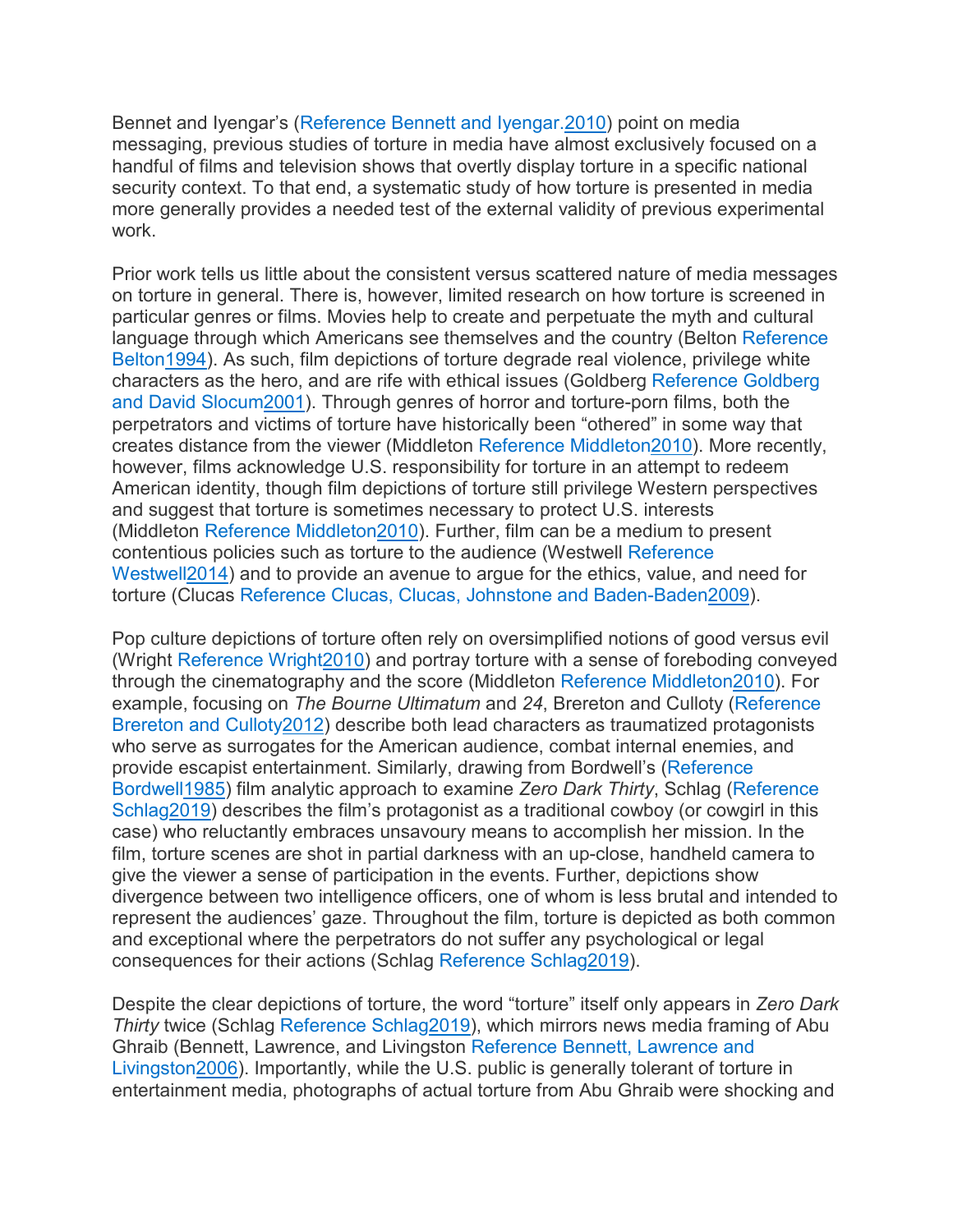served as a "critical prism through which elite and popular views on U.S. foreign policy are refracted" (Andén-Papadopoulos Reference [Andén-Papadopoulos2008,](https://www.cambridge.org/core/journals/perspectives-on-politics/article/wait-theres-torture-in-zootopia-examining-the-prevalence-of-torture-in-popular-movies/4C630F7B231053B66DC436EF598F2E32#ref3) 24). The Abu Ghraib photos evoked images of lynching, genocide, and pornography (Carrabine Reference [Carrabine2011;](https://www.cambridge.org/core/journals/perspectives-on-politics/article/wait-theres-torture-in-zootopia-examining-the-prevalence-of-torture-in-popular-movies/4C630F7B231053B66DC436EF598F2E32#ref17) Sontag Reference [Sontag2004\)](https://www.cambridge.org/core/journals/perspectives-on-politics/article/wait-theres-torture-in-zootopia-examining-the-prevalence-of-torture-in-popular-movies/4C630F7B231053B66DC436EF598F2E32#ref71) while suggesting that torture was used for fun (Sontag Reference [Sontag2004\)](https://www.cambridge.org/core/journals/perspectives-on-politics/article/wait-theres-torture-in-zootopia-examining-the-prevalence-of-torture-in-popular-movies/4C630F7B231053B66DC436EF598F2E32#ref71).

Work on how torture is screened in some genres or films is interesting, though again this tells us relatively little about the overall presence of torture in the media that Americans consume. Even the most well-known and studied examples of torture in film remain unseen by the majority of the public. For all its fanfare, *Zero Dark Thirty* was only the thirty-second most popular film in its year of release (Box Office Mojo). Similarly, *24* never once cracked the top twenty in terms of Nielsen Ratings across its nine seasons, topping out as the twenty-second most-watched prime-time network show in its 2008–2009 season (Brooks Reference [Brooks2018\)](https://www.cambridge.org/core/journals/perspectives-on-politics/article/wait-theres-torture-in-zootopia-examining-the-prevalence-of-torture-in-popular-movies/4C630F7B231053B66DC436EF598F2E32#ref14). When compared to top-grossing movies such as *Zootopia* or *Rogue One: A Star Wars Story*, the cultural impacts of *24* or *Zero Dark Thirty* are negligible, as a relatively small subset of the public has even seen them.

The extant focus on more overt examples of torture is a clear case of "selection on the dependent variable" in constructing the sampling frame (King, Keohane, and Verba Reference King, Keohane and [Verba1994\)](https://www.cambridge.org/core/journals/perspectives-on-politics/article/wait-theres-torture-in-zootopia-examining-the-prevalence-of-torture-in-popular-movies/4C630F7B231053B66DC436EF598F2E32#ref48) and omitting all variation in the key outcome variable: whether media depicts torture or not. Without a systematic evaluation of the prevalence and nature of torture in media, we are unable to respond to Bennett and Iyengar's (Reference Bennett and [Iyengar.2010\)](https://www.cambridge.org/core/journals/perspectives-on-politics/article/wait-theres-torture-in-zootopia-examining-the-prevalence-of-torture-in-popular-movies/4C630F7B231053B66DC436EF598F2E32#ref9) critique. Indeed, other systematic evaluations of entertainment media related to crime and justice issues have found some consistency in messaging. For example, Cavender, Bond-Maupin, and Jurik [\(Reference](https://www.cambridge.org/core/journals/perspectives-on-politics/article/wait-theres-torture-in-zootopia-examining-the-prevalence-of-torture-in-popular-movies/4C630F7B231053B66DC436EF598F2E32#ref18) Cavender, [Bond-Maupin](https://www.cambridge.org/core/journals/perspectives-on-politics/article/wait-theres-torture-in-zootopia-examining-the-prevalence-of-torture-in-popular-movies/4C630F7B231053B66DC436EF598F2E32#ref18) and Jurik1999) coded seven seasons of *America's Most Wanted* and found that the show predominantly—and disproportionately to actual crime statistics—depicts young, white female victims and portrays them in perilous, subordinating roles where men speak for them. More recently, Nielsen, Patel, and Rosner (Reference Nielsen, Patel and [Rosner2017\)](https://www.cambridge.org/core/journals/perspectives-on-politics/article/wait-theres-torture-in-zootopia-examining-the-prevalence-of-torture-in-popular-movies/4C630F7B231053B66DC436EF598F2E32#ref61) coded fourteen Disney films for themes of law and morality, which they found were often at odds with one another. If media indeed presents a scattered and inconsistent message regarding the efficacy and acceptability of torture, it likely has no effect on the viewing public. If, however, media systematically presents and reinforces the idea that torture can be an efficacious means to a desirable end, it may indeed shape political opinion.

#### **Current Study**

A key challenge we faced was to develop a working definition of torture that is rooted in conventional, real-world definitions but is flexible enough to apply to film contexts. We began with the definition of torture as spelled out in the UN Convention Against Torture and expanded it where needed to accommodate the alternate universes presented in popular films. A thorough discussion of this process is detailed in online appendix B. We eventually landed on the following working definition of a torture incident for the scope of this project: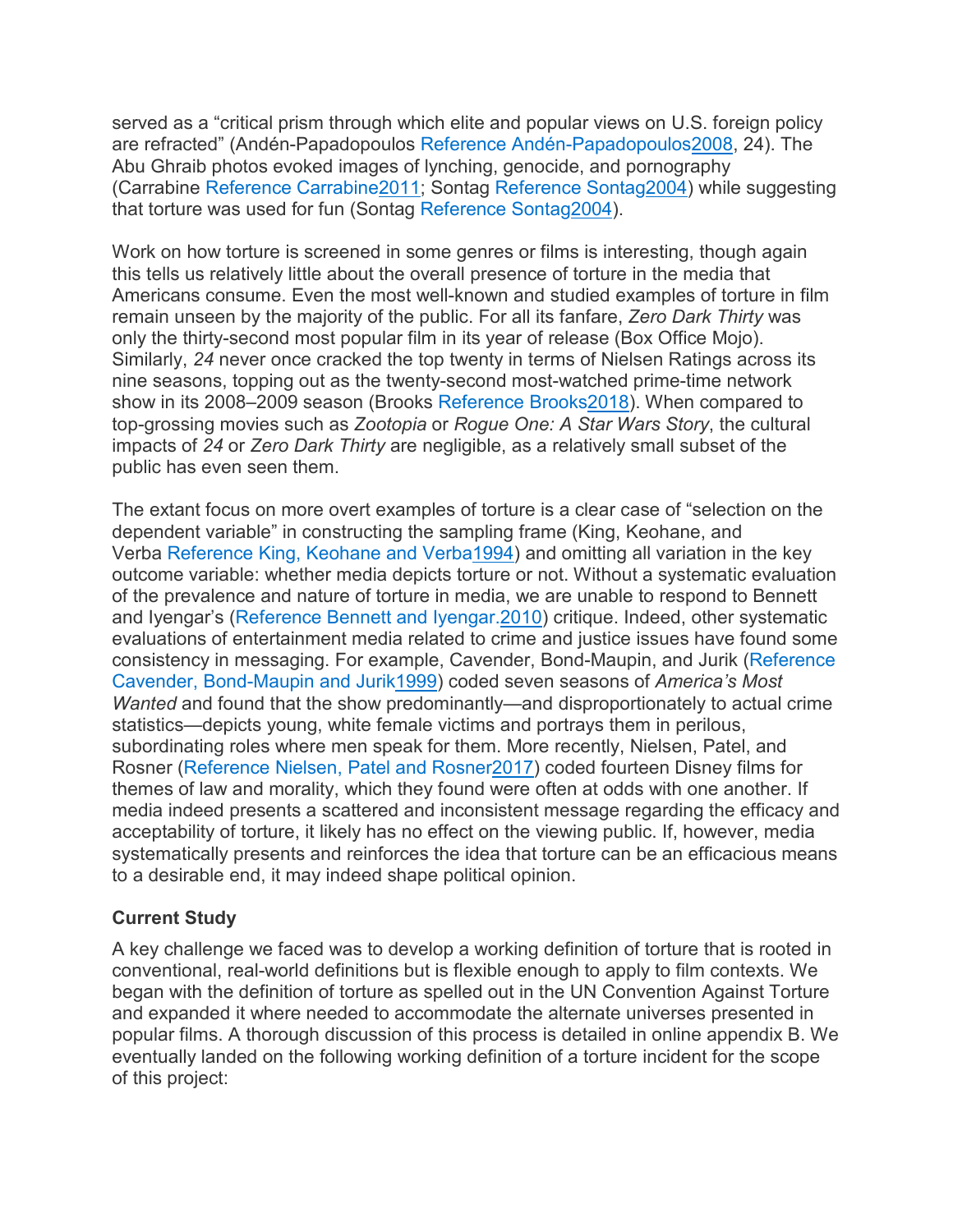A torture incident includes any act by which severe pain and suffering, whether physical or mental, is intentionally inflicted on a specific, unwilling anthropomorphized being who a) is not actively resisting or posing a direct, personal threat to the torturer and b) cannot voluntarily remove themselves from the situation in a reasonable manner. It does not include pain or suffering arising only from, inherent in, or incidental to lawful or unlawful sanctions, murder, or other forms of killing. It does not include descriptions of off-screen torture incidents in which the results are not shown on-screen.

Beyond simply assessing the prevalence of torture in popular films, we also seek to assess the nature and context of media depictions of torture to evaluate how torture is portrayed. Should media portray torture as ineffective, brutal, and unjustified, we might expect that viewers would come away with a dismal view of the practice. Instead, we contend that popular media portrays torture in a sympathetic light; depicting it as an effective and justifiable technique used by even the most virtuous heroes. Specifically, we argue that media portrays torture as an effective strategy to obtain information or to coerce victims into action. Further, we expect that the way in which media portrays torture will depend on who is perpetrating it. Specifically, protagonists engage in more socially acceptable forms of torture whereas antagonists use torture in ways that are less justifiable. We elaborate on our specific hypotheses here.

#### **Torture's Efficacy**

We consider torturers to have two possible goals, which are not mutually exclusive. *Instrumental* torture is intended to extract information from victims or coerce them into action, whereas *punitive* torture seeks to use torture as a method of punishment. Discussions about the efficacy of torture exclusively center around its instrumental form, since torture is obviously an effective form of punishment. Given that extant experimental research shows that people are more supportive of torture when they see it work (Kearns and Young 2018, Kearns and Young forthcoming), understanding the overall effectiveness of torture in media is crucial to understanding the net message across media. From this, we expect that:

• **H 1** : Instrumental torture is effective most of the time.

#### **Who Tortures and the Acceptability of Torture**

Social identity theory posits that people view members of their in-group—or people like themselves—more positively than members of an out-group—or people dissimilar to themselves (Tajfel and Turner Reference Tajfel, Turner, Worchel and [Austin1986\)](https://www.cambridge.org/core/journals/perspectives-on-politics/article/wait-theres-torture-in-zootopia-examining-the-prevalence-of-torture-in-popular-movies/4C630F7B231053B66DC436EF598F2E32#ref73). In the context of torture, people tend to be more supportive of using torture against people of a different race (Miron, Branscombe, and Biernat Reference Miron, [Branscombe](https://www.cambridge.org/core/journals/perspectives-on-politics/article/wait-theres-torture-in-zootopia-examining-the-prevalence-of-torture-in-popular-movies/4C630F7B231053B66DC436EF598F2E32#ref56) and [Biernat2010\)](https://www.cambridge.org/core/journals/perspectives-on-politics/article/wait-theres-torture-in-zootopia-examining-the-prevalence-of-torture-in-popular-movies/4C630F7B231053B66DC436EF598F2E32#ref56), nationality (Norris, Larsen, and Stastny [Reference](https://www.cambridge.org/core/journals/perspectives-on-politics/article/wait-theres-torture-in-zootopia-examining-the-prevalence-of-torture-in-popular-movies/4C630F7B231053B66DC436EF598F2E32#ref62) Norris, Larsen and [Stastny2010;](https://www.cambridge.org/core/journals/perspectives-on-politics/article/wait-theres-torture-in-zootopia-examining-the-prevalence-of-torture-in-popular-movies/4C630F7B231053B66DC436EF598F2E32#ref62) Tarrant et al. Reference Tarrant, [Branscombe,](https://www.cambridge.org/core/journals/perspectives-on-politics/article/wait-theres-torture-in-zootopia-examining-the-prevalence-of-torture-in-popular-movies/4C630F7B231053B66DC436EF598F2E32#ref74) Warner and Weston2012), or ideology (O'Brien and Ellsworth Reference O'Brien and [Ellsworth2012\)](https://www.cambridge.org/core/journals/perspectives-on-politics/article/wait-theres-torture-in-zootopia-examining-the-prevalence-of-torture-in-popular-movies/4C630F7B231053B66DC436EF598F2E32#ref63). Films also exploit this in- and out-group dynamic to make audiences invest their emotional sentiments in the plotline; a successful protagonist is someone in whom we see a bit of ourselves, or at least a reaffirmation of the norms and values we hold dear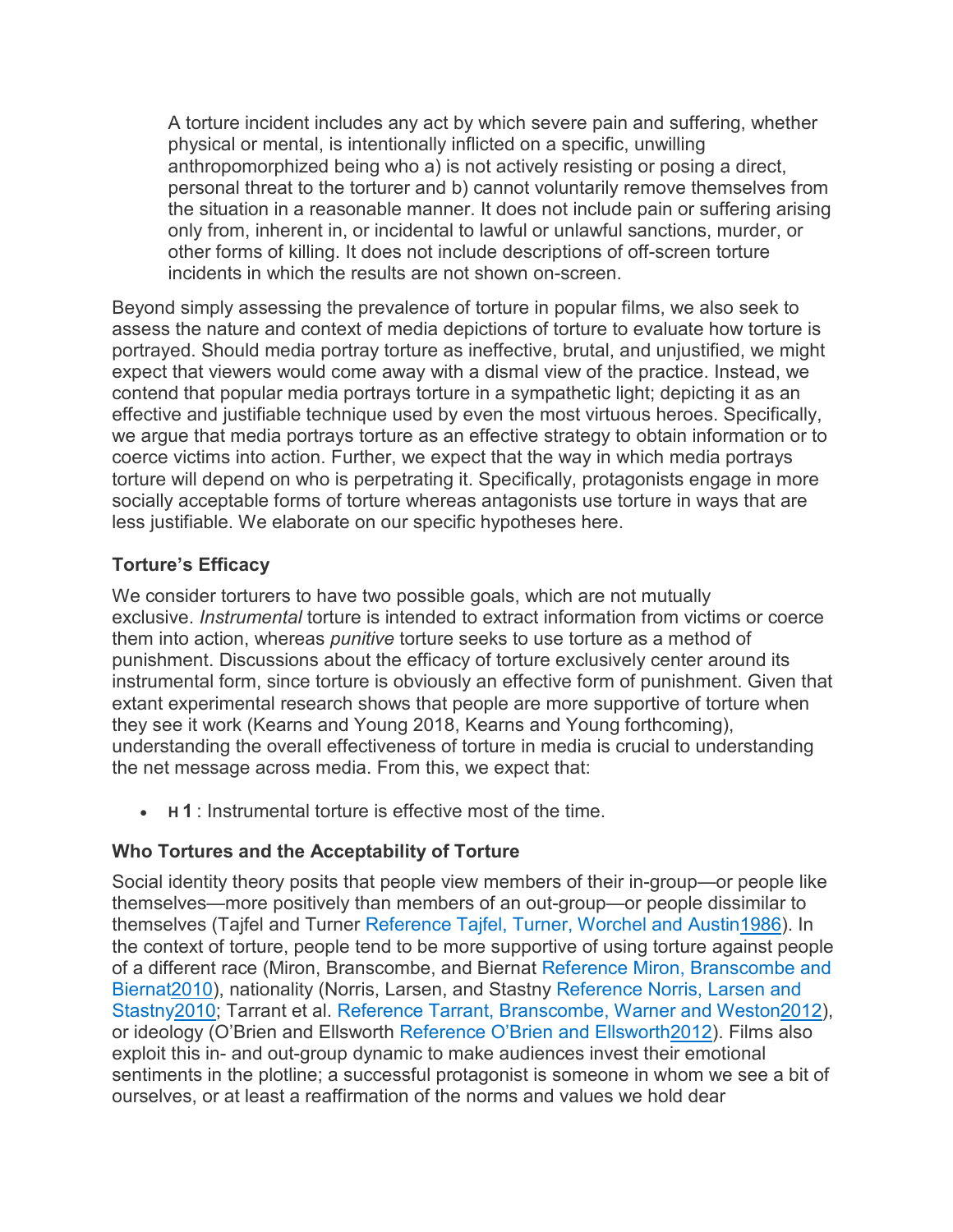(Snyder Reference [Snyder2005\)](https://www.cambridge.org/core/journals/perspectives-on-politics/article/wait-theres-torture-in-zootopia-examining-the-prevalence-of-torture-in-popular-movies/4C630F7B231053B66DC436EF598F2E32#ref70). Should the protagonist engage in behavior that the audience considers unacceptable, the audience may begin to root against them and therefore find the protagonists' eventual success unsatisfying[.Footnote3](https://www.cambridge.org/core/journals/perspectives-on-politics/article/wait-theres-torture-in-zootopia-examining-the-prevalence-of-torture-in-popular-movies/4C630F7B231053B66DC436EF598F2E32#fn3) Conversely, antagonists succeed to the degree that they engage in behavior that subverts and violates norms that the audience holds dear. In general, films provide us with narrative affirmations of our core values: Protagonists experience a challenge, but eventually succeed because of their adherence to (or discovery of) the core ideological values that matter to the audience. Antagonists challenge the protagonist, but eventually fail because of their rejection (or abandonment) of those very same core values. These films are thus satisfying to the audience because they reassure us that our values are correct, and that they will lead us to success.

For our purposes, we can use this dynamic to assess the forms of torture that films portray. Building from prior examinations of torture in select films (Middleton [Reference](https://www.cambridge.org/core/journals/perspectives-on-politics/article/wait-theres-torture-in-zootopia-examining-the-prevalence-of-torture-in-popular-movies/4C630F7B231053B66DC436EF598F2E32#ref55) [Middleton2010\)](https://www.cambridge.org/core/journals/perspectives-on-politics/article/wait-theres-torture-in-zootopia-examining-the-prevalence-of-torture-in-popular-movies/4C630F7B231053B66DC436EF598F2E32#ref55), we expect that media depict torture differently based on which character(s) are involved. Protagonists—members of our in-group as viewers—should engage in more acceptable forms of torture than antagonists—members of our outgroup. Acceptability of torture can be thought of in a few ways: the reason for its use, the outcome, and the target.

We first consider the reason for torture. Most public debates regarding torture as public policy tend to center on torture for instrumental reasons: perpetrators are forced to engage in torture as an unfortunate necessity in service to some larger goal such as obtaining information crucial to preventing either an imminent or a potential future terror attack (Gronke et al. Reference Gronke, Rejali, [Drenguis, Hicks, Miller](https://www.cambridge.org/core/journals/perspectives-on-politics/article/wait-theres-torture-in-zootopia-examining-the-prevalence-of-torture-in-popular-movies/4C630F7B231053B66DC436EF598F2E32#ref40) and [Nakayama2010\)](https://www.cambridge.org/core/journals/perspectives-on-politics/article/wait-theres-torture-in-zootopia-examining-the-prevalence-of-torture-in-popular-movies/4C630F7B231053B66DC436EF598F2E32#ref40). By contrast, torture as punishment is generally proscribed, and receives specific legal prohibition in the Eighth Amendment to the United States Constitution. Though rarely addressed directly in public debate, we expect to see this discrepancy between the justifications for torture borne out in the actions taken by protagonists and antagonists. Protagonists should torture for more noble (instrumental) reasons when the situation demands this course of action. Antagonists, in contrast, should be less discriminating and torture sometimes for instrumental purposes but also for punitive reasons. Further, in the public narrative torture is often justified under the ticking time bomb scenario where only torture will prevent an imminent attack. Whereas antagonists might be likely to torture for any number of reasons, we contend that protagonists are more likely to torture because the situation "demands" it. Since both instrumental goals and threat mitigation provide more acceptable reasons for torture, we expect that protagonists will be more likely to use those. Specifically, from this we expect that:

- **H 2 A** : Protagonists are more likely than antagonists to use torture for instrumental purposes.
- **H 2 B** : Protagonists are less likely than antagonists to use torture for punitive purposes.
- **H 3** : Protagonists are more likely than antagonists to torture in response to a specific, existing threat.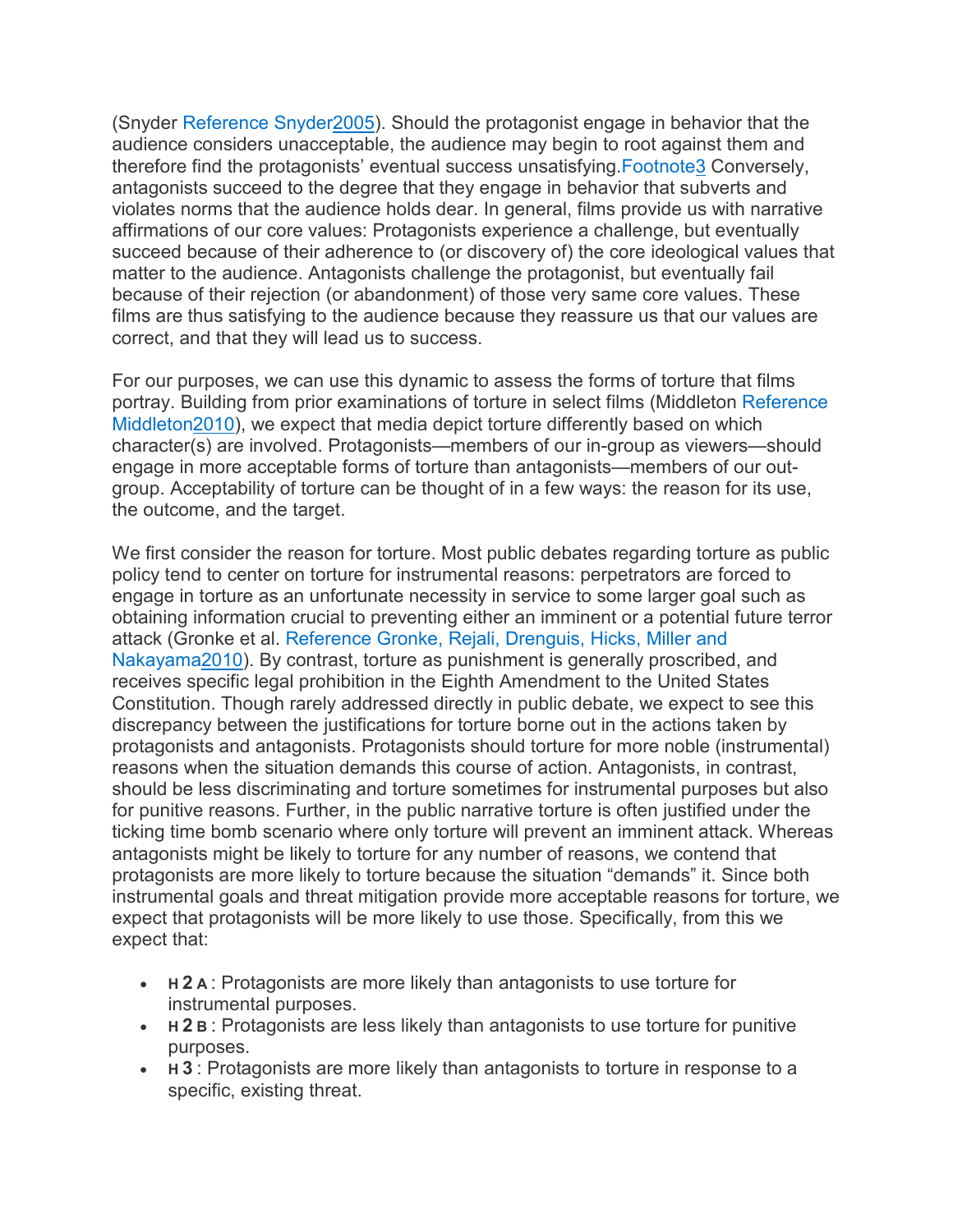Next, we consider differences in the efficacy of instrumental torture. A protagonist is someone we "identify with and want to root for" (Snyder Reference [Snyder2005,](https://www.cambridge.org/core/journals/perspectives-on-politics/article/wait-theres-torture-in-zootopia-examining-the-prevalence-of-torture-in-popular-movies/4C630F7B231053B66DC436EF598F2E32#ref70) 49). The protagonist's journey to achieve their goals is not only a chronicle of struggle, but presents the theme of the movie itself: We root for them *because* their goals and techniques are virtuous, and it is because of that virtue that our heroes succeed (Snyder Reference [Snyder2005\)](https://www.cambridge.org/core/journals/perspectives-on-politics/article/wait-theres-torture-in-zootopia-examining-the-prevalence-of-torture-in-popular-movies/4C630F7B231053B66DC436EF598F2E32#ref70). Accordingly, we expect to see this dynamic expressed with regards to torture: Given the superior approach and noble goals of protagonists, we expect that their attempts at instrumental torture will be more effective than those of antagonists. Specifically, we expect that:

• **H 4** : Protagonists are more likely than antagonists to be effective at torture.

Finally, we turn to the victims of torture. The majority of public opinion polling on torture seems to presume that all suspects (and potential victims) are a) culpable of some crime and b) are capable of whatever action(s) the torturers demand (Gronke et al. Reference Gronke, Rejali, [Drenguis, Hicks, Miller](https://www.cambridge.org/core/journals/perspectives-on-politics/article/wait-theres-torture-in-zootopia-examining-the-prevalence-of-torture-in-popular-movies/4C630F7B231053B66DC436EF598F2E32#ref40) and Nakayama2010). Whereas this assumption of guilt on the part of victims serves to ease objections to the perceived informational gains of torture, torturing innocents or those incapable of complying would reflect a violation of societal norms. Further, film narratives are a reflection of symbolic social order and gendered power relations where women are rarely depicted as the perpetrators of violence and representations of female victims tend to be depicted as both abnormal and sensational (Wolf [Reference](https://www.cambridge.org/core/journals/perspectives-on-politics/article/wait-theres-torture-in-zootopia-examining-the-prevalence-of-torture-in-popular-movies/4C630F7B231053B66DC436EF598F2E32#ref82) Wolf2013). From this, we expect that protagonists will rarely torture women, who may be perceived as more vulnerable than male victims. We expect to see this dynamic reflected in the protagonist/antagonist dichotomy: Antagonists will be more inclined to torture without discrimination, more often torturing victims incapable of complying as well as women. Specifically, we expect that:

- **H 5** : Protagonists are less likely than antagonists to torture women.
- **H 6** : Protagonists are less likely than antagonists to torture people who are incapable of complying.

# **Method**

#### **Data**

The purpose of this study is to investigate the prevalence and character of torture in popular films. Since our focus is on *popular* media, our criteria for inclusion is based on box office receipts as reported by the website [BoxOfficeMojo.com.](http://boxofficemojo.com/) Due to limitations on the researchers' funds, time, and sanity, we restricted our sample to the twenty most popular films each year (in the North American market) from 2008 to 2017, giving us a sample of 200 total movies. Using average ticket prices and box office numbers, each film sold between 16,224,707 and 111,110,584 tickets in the North American market (*M*=30,478,129; *Mdn*=25,489,246; *SD*=15,017,302).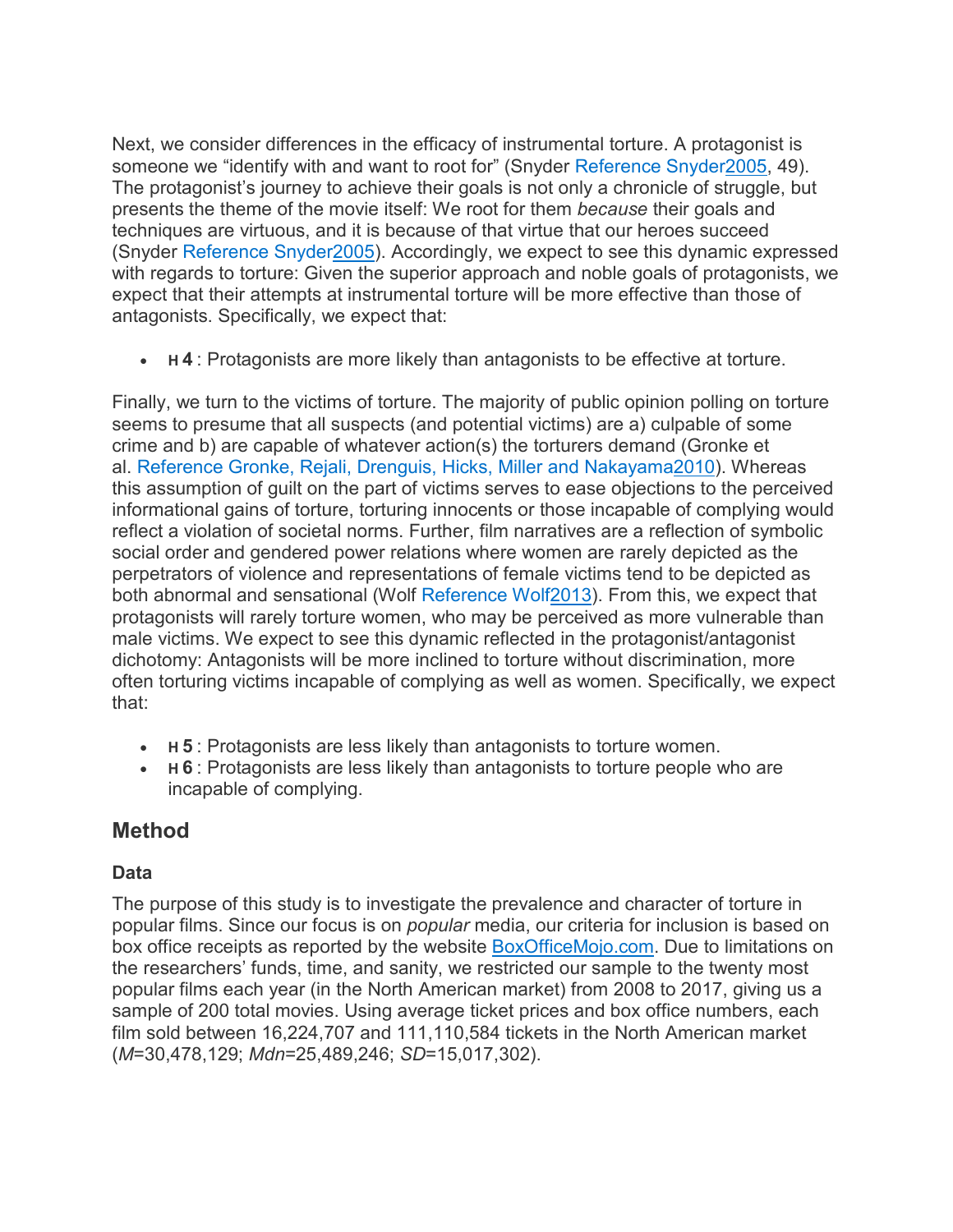We coded torture at the incident-level. Some movies have no torture incidents, yet more than half (59.5%) of the movies in our sample contained at least one torture incident, and nearly one-third (30.5%) contained more than one. In total, we coded 284 torture incidents across the 200 movies in our sample[.Footnote4](https://www.cambridge.org/core/journals/perspectives-on-politics/article/wait-theres-torture-in-zootopia-examining-the-prevalence-of-torture-in-popular-movies/4C630F7B231053B66DC436EF598F2E32#fn4) A full list of the movies and the number of torture scenes in each is provided in online appendix A. The full dataset that support the findings of this study are available from the corresponding author upon reasonable request.

#### **Coding Torture**

In attempting to impose empirical rigor to the motion picture arts, we faced numerous conceptual hurdles prompting deep discussion and difficult choices. Movies take place in fantasy worlds that routinely bend physics and reality, and those worlds are often characterized by many forms of violence. As a consequence, formulating a strict definition of what is or is not a torture scene was a challenging and sometimes absurd process. Despite these challenges, we were able to create and impose a systematic process of inclusion that meets our purpose. Details of our coding criteria follow and we provide various examples from movies in our sample in online appendix B.

#### **What Torture Is**

We start with our working definition of a torture incident derived from the UNCAT and modified it to apply to a movie context rather than the real world. The largest point of departure between the UNCAT definition and our working definition is that the UNCAT stipulates that a public official must be involved in order for an incident to be considered torture. This is likely due to the UNCAT's status as a legal document more than a statement on the meaning of the word. Since human rights agreements are treaties among states to limit their own actions, one would presume that prohibiting torture from non-state actors is outside the scope of the UNCAT. For the purposes of our study, we see no reason why movie viewers would make such a distinction in terms of *how the scene informs their attitudes about torture*. If torture works, it works, whether you're a private or government actor[.Footnote5](https://www.cambridge.org/core/journals/perspectives-on-politics/article/wait-theres-torture-in-zootopia-examining-the-prevalence-of-torture-in-popular-movies/4C630F7B231053B66DC436EF598F2E32#fn5)

How to conceive of public officials was but one of the many conceptual hurdles we faced in quantifying the amount of torture in popular movies. Beyond the identity of the perpetrator, we often found the act itself difficult to define. In our sample there were a number of cases in which victims underwent extreme physical or psychological pain, but the victims accepted such pain willingly for one or another reason. Much like the U.S. military's Survival, Evasion, Resistance, and Escape (SERE) program which infamously subjects its trainees to various forms of torture, all of the victims in such scenes were capable of ending the torture through voluntary withdrawal. As such, we cannot consider it torture.

There are also scenes in which torture is mentioned or described, but never shown onscreen. As a rule, we decided to only include off-screen torture if we later see the results of this torture (in the form of injuries or dramatic changes in behavior) on the screen.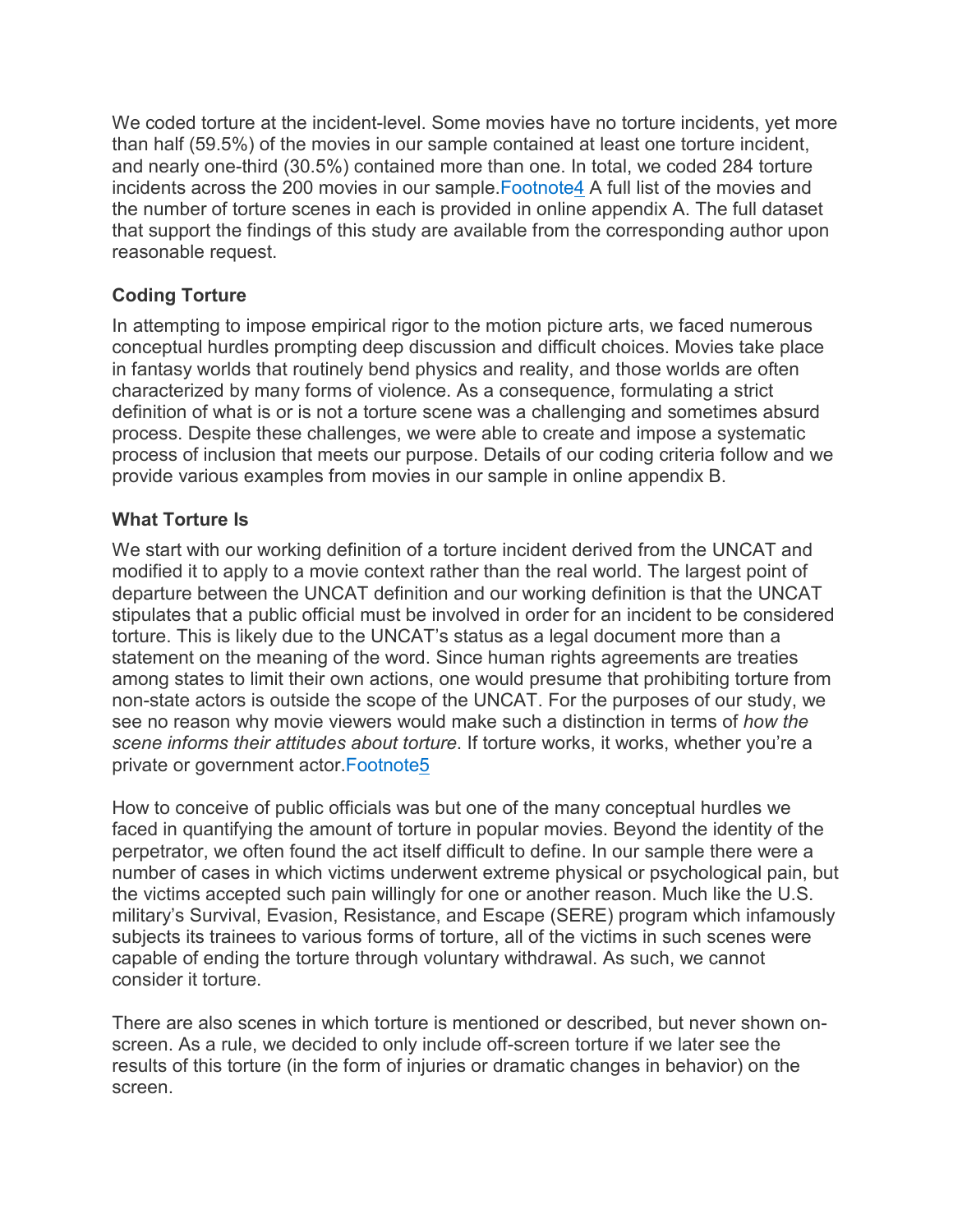The decision of whether to include the threat of pain or death was one of the trickier decisions we were forced to make for this project. One would intuitively consider the threat of imminent death or pain to be a form of psychological torture, and many examples of this would be uncontroversial to include. However, sometimes the threat of death or pain is a reaction to an immediate threat to one character posed by the other character—such as pulling a gun. Footnote6 We clarify these decisions based on the threat (or lack thereof) posed by the victim: If the threat of death is intended to counter a direct and immediate personal threat (real or potential) posed by the victim, we do not consider it torture. Unlike the Ill Treatment and Torture (ITT) dataset (Conrad and Moore Reference Conrad and [Moore2012\)](https://www.cambridge.org/core/journals/perspectives-on-politics/article/wait-theres-torture-in-zootopia-examining-the-prevalence-of-torture-in-popular-movies/4C630F7B231053B66DC436EF598F2E32#ref21), we do not require that victims be detained in order to be tortured. Victims are indeed detained in the majority of cases, but the supernatural nature of some movies make "detention" difficult to define.

Finally, wide-scale atrocities also merit a mention. The dividing line we decided to draw between these cases and more traditional forms of torture is one of scale: Torture is conducted against specific individuals, not classes or groups of people, and not people selected via lottery. Those examples given earlier are surely heinous crimes against humanity, but they are crimes which by virtue of their scale are beyond the scope of the crimes we seek to investigate here.

#### **What Torture Is Not**

By the UN definition, torture "does not include pain or suffering arising only from, inherent in or incidental to lawful sanctions." As such, we therefore exclude any and all injuries sustained that were incidental to or necessary for disabling an active threat. For example, attacking a guard warrants a physical response that would not be coded as torture, but if the guard continues to harm the attacker after they are incapacitated or no longer an active threat, then that would be punitive torture. Moreover, we exclude pain that is incidental to murder, capital punishment, or other forms of killing. Violent death is often painful for the victim, but the pain itself isn't the point. We do not exclude, however, forms of legal sanction or killing where pain itself is a core goal.

It will come as no surprise to learn that movies contain a wide variety of violent crimes perpetrated against a similarly wide variety of victims. We exclude cases of harm to a non-anthropomorphic victim on the basis that, legally, torture can only be applied to humans. We specify non-anthropomorphic as opposed to non-human because popular movies are rife with talking animals, aliens, and even gods that nonetheless interact and communicate with other characters in a fully human manner. Specifically, we draw the line at communication: beings incapable of communicating their thoughts in a recognizable language are thus incapable of themselves being tortured.

#### **Coding Process**

We created a codebook so we could measure variables of theoretical importance in the context of torture. As shown in online appendix C, we coded thirty-seven variables that measure details about the incident itself, the perpetrator(s), and the victim(s). We also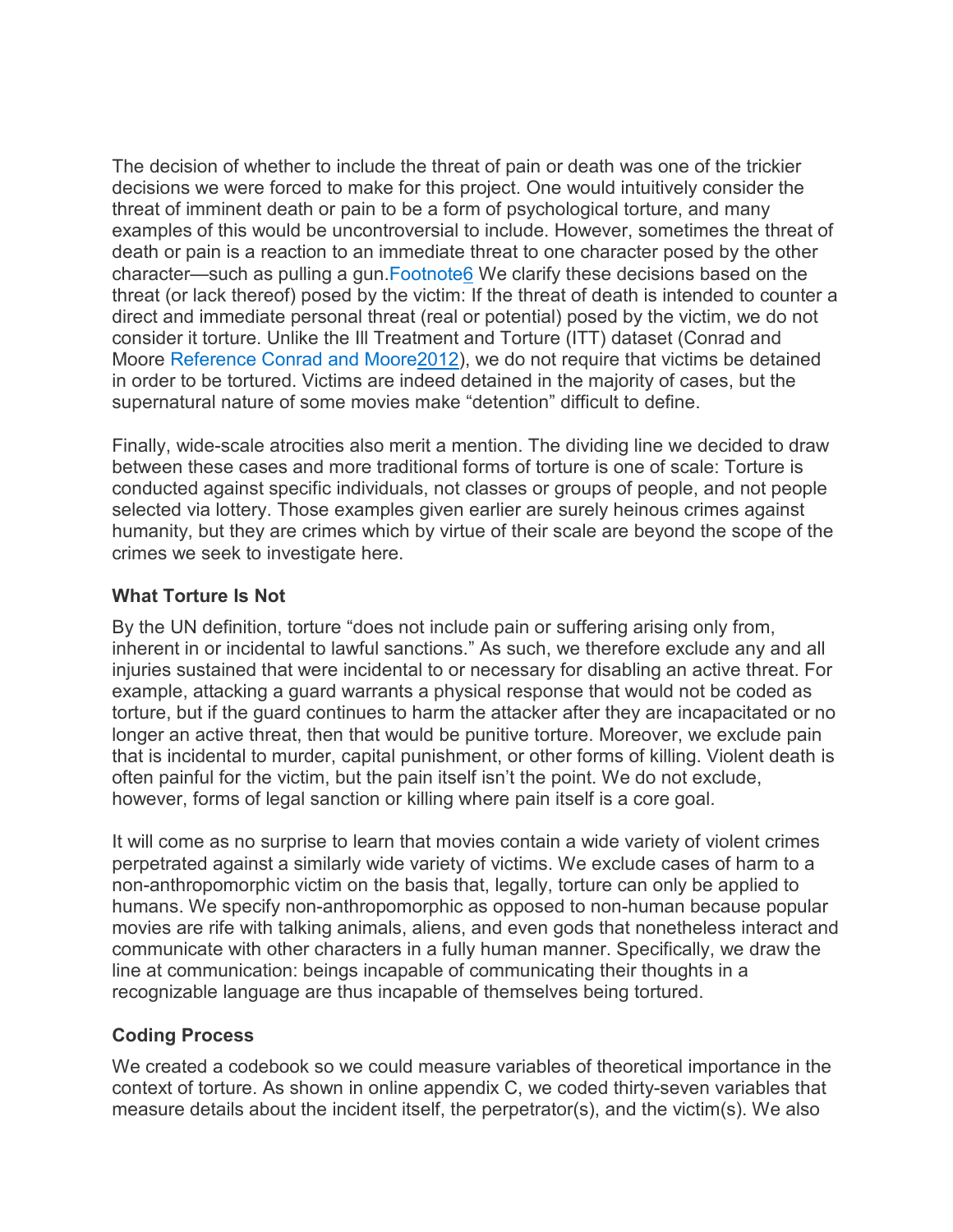included a detailed text summary of the scene. After creating the codebook, we completed an initial inter-rater reliability test. We selected three movies and the two authors coded each movie on the thirty-seven established variables. Each variable was coded as 0=no; 1=yes; -88=unclear. Interrater reliability (*k*=0.88) was well above the common threshold of 0.7 (Landis and Koch Reference Landis and [Koch1997\)](https://www.cambridge.org/core/journals/perspectives-on-politics/article/wait-theres-torture-in-zootopia-examining-the-prevalence-of-torture-in-popular-movies/4C630F7B231053B66DC436EF598F2E32#ref52). We discussed any coding discrepancies and finalized our codebook. We then divided the remaining movies between the two authors and completed coding. Initially, we erred on the side of being overly inclusive to prevent potential torture incidents from being missed. After coding all movies for all possible torture scenes, both authors separately revisited each potential torture incident to make final determinations on whether or not to include each scene in the dataset used for analyses. We discussed all coding decisions until a final determination was made for each scene identified in the initial, inclusive coding. In this final process, we erred on the conservative side in an effort to understate our case. Our aim here is to only include scenes where torture is clearly used. We excluded any incidents where it was unclear whether or not the actions amounted to torture. We also did not include depictions of violence in general, which would have greatly increased the number of incidents. As a robustness check, we also conducted all analyses to include borderline cases though this did not change any of the results reported in text.

#### **Variables**

We break down the variables into four sets: movie-level, incident-level, perpetratorlevel, and victim-level. [Table 1](https://www.cambridge.org/core/journals/perspectives-on-politics/article/wait-theres-torture-in-zootopia-examining-the-prevalence-of-torture-in-popular-movies/4C630F7B231053B66DC436EF598F2E32#tab1) shows a summary of these variables overall. We also break down each variable by the Motion Picture Association of America (MPAA)'s film rating system (G, PG, PG-13, R) to visualize how trends in torture depiction vary across categories of films.

#### Movie-Level Factors

Most of the movies that we coded (59.5%) contained at least one torture scene. On average, each movie contained 1.4 torture scenes, though this ranged from 0 to 14 scenes per movie. [Figure 1](https://www.cambridge.org/core/journals/perspectives-on-politics/article/wait-theres-torture-in-zootopia-examining-the-prevalence-of-torture-in-popular-movies/4C630F7B231053B66DC436EF598F2E32#fig1) compares the frequency of films in our sample and the number of torture scenes by MPAA rating. Nearly half of G (42.9%) and PG (44.8%) movies contained at least one torture scene. Similarly, more than half of PG-13 (64.8%) and R (74.1%) movies contain torture. In short, torture is prevalent in popular movies. Further, the prevalence of torture in movies is fairly consistent across the ten years we examined. Refer to online appendix A for a figure depicting the number of torture scenes in each film across rating and year.

#### Incident-Level Factors

*Goals.* As defined earlier, the goals of inflicting torture are instrumental or punitive; these are not mutually exclusive. Instrumental torture is conducted with the aim to either coerce the victim into doing something or to gain information on various topics including another character, something that has happened, or something that will happen—either specifically and imminently like the ticking time bomb paradigm (i.e., *threat* variable) or a more general threat of attack at some potential unknown future time. Overall, most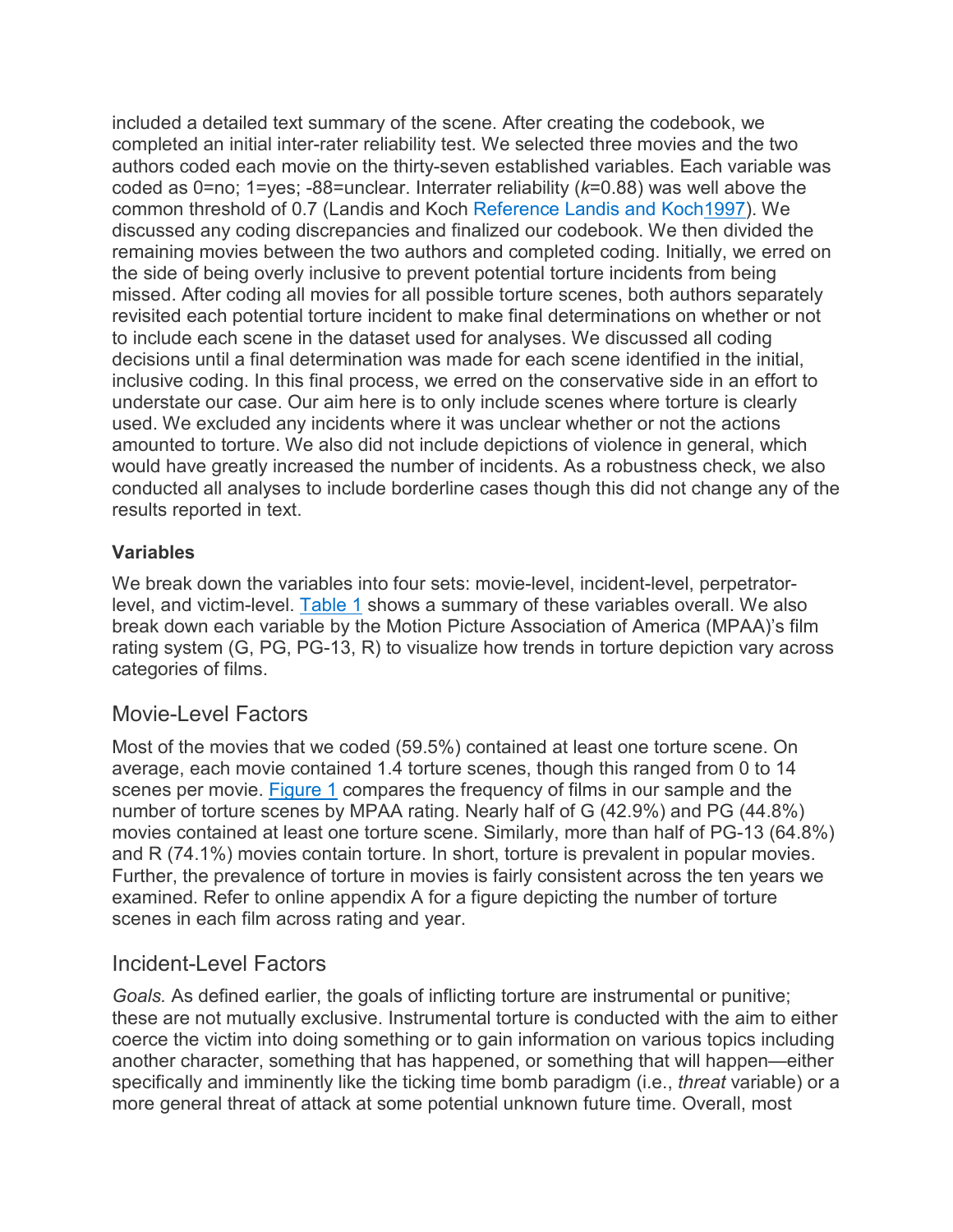torture scenes have an instrumental goal only (55.5%). Footnote<sup>7</sup> Punitive torture is conducted with the aim to hurt the victim. About one-third of the scenes involve punitive torture only (33.5%). Sometimes torture is both punitive and instrumental, which accounts for the remaining 11.1% of the scenes. In G movies, torture is mostly used for instrumental reasons only (88.9%). By contrast, R movies are more likely to show torture for only punitive (48.5%) or a combination of punitive and instrumental reasons (8.8%).

|                                          | <b>Overall</b>     | <b>G</b> Rated | <b>PG Rated</b>   | PG-13 Rated      | <b>R</b> Rated |  |
|------------------------------------------|--------------------|----------------|-------------------|------------------|----------------|--|
| Movie-Level Descriptors (N=200)          |                    |                |                   |                  |                |  |
| % with Torture Scene(s)                  | 59.5 ( $N = 200$ ) | 42.9 $(N=7)$   | 44.8 ( $N = 58$ ) | 64.8 ( $N=108$ ) | 74.1 $(N=27)$  |  |
| Mean # of Torture Scene(s) (sd)          | 1.4(2.0)           | 1.3(1.7)       | 0.6(0.8)          | 1.6(1.9)         | 2.6(3.3)       |  |
| Range for Torture Scenes per Movie       | $0 - 14$           | $0 - 4$        | $0 - 4$           | $0 - 10$         | $0 - 14$       |  |
| Torture Scene-Level Descriptors (N=284)  |                    |                |                   |                  |                |  |
| Total # of Torture Scenes                | 284                | 9              | 34                | 172              | 69             |  |
| Incident-Level Variables (%)             |                    |                |                   |                  |                |  |
| Goal: Punishment Only                    | 33.5               | 11.1           | 38.2              | 27.7             | 48.5           |  |
| Goal: Instrumental Only                  | 55.5               | 88.9           | 52.9              | 59.4             | 42.7           |  |
| Goal: Instrumental & Punishment          | 11.1               | $\Omega$       | 8.8               | 12.9             | 8.8            |  |
| Outcome: Instrumental & Effective        | 72.7               | 87.5           | 61.9              | 72.4             | 77.1           |  |
| Type: Psychological Harm Only            | 27.9               | 44.4           | 38.2              | 26.9             | 23.2           |  |
| Type: Physical Harm Only                 | 47.0               | 44.4           | 41.2              | 46.8             | 50.7           |  |
| Type: Physical & Psychological Harm      | 25.1               | 11.1           | 20.6              | 26.3             | 26.1           |  |
| Perpetrator-Level Variables (%)          |                    |                |                   |                  |                |  |
| Protagonist                              | 34.9               | 33.3           | 23.5              | 39.0             | 30.4           |  |
| Antagonist                               | 61.3               | 66.7           | 73.5              | 57.6             | 63.8           |  |
| White                                    | 72.2               | 11.1           | 47.1              | 80.2             | 72.5           |  |
| Non-Human                                | 13.0               | 88.9           | 38.2              | 8.7              | 1.5            |  |
| Male                                     | 85.6               | 66.7           | 79.4              | 86.6             | 88.4           |  |
| <b>Victim-Level Variables (%)</b>        |                    |                |                   |                  |                |  |
| Protagonist                              | 51.4               | 55.6           | 64.7              | 46.5             | 56.5           |  |
| Antagonist                               | 33.5               | 22.2           | 29.4              | 40.1             | 20.3           |  |
| Victim Poses a Specific, Existing Threat | 14.4               | 22.2           | 8.8               | 20.9             | $\Omega$       |  |
| Victim Incapable of Complying            | 13.5               | $\Omega$       | 9.5               | 10.7             | 29.4           |  |
| Female                                   | 26.8               | 11.1           | 32.4              | 26.2             | 27.5           |  |
| White                                    | 69.7               | 11.1           | 50.0              | 84.3             | 50.7           |  |
| Non-Human                                | 12.0               | 88.9           | 41.2              | 6.4              | 1.5            |  |

Table 1 Descriptive statistics

*Outcome*. Debates on torture often center around its efficacy. Punitive torture no doubt achieves its desired outcome to harm. In the context of justifying torture, however, efficacy refers to producing the information or action desired by the perpetrators. For this reason, we consider efficacy only for the 187 scenes where at least part of the goal was instrumental. Torture was *effective* in nearly three-quarters (72.7%) of the scenes where torture was used for instrumental purposes, even when counting cases in which victims were incapable of complying. Again, the frequency here varies across movie ratings but does not suggest a trend.

*Type.* Torture involves either physical or psychological harm, which are not mutually exclusive categories. Overall, nearly half of the torture scenes depict *physical harm* only (47.0%) whereas just over one-quarter show *psychological harm* only (27.9%)[.Footnote8](https://www.cambridge.org/core/journals/perspectives-on-politics/article/wait-theres-torture-in-zootopia-examining-the-prevalence-of-torture-in-popular-movies/4C630F7B231053B66DC436EF598F2E32#fn8) Another quarter (25.1%) of the scenes show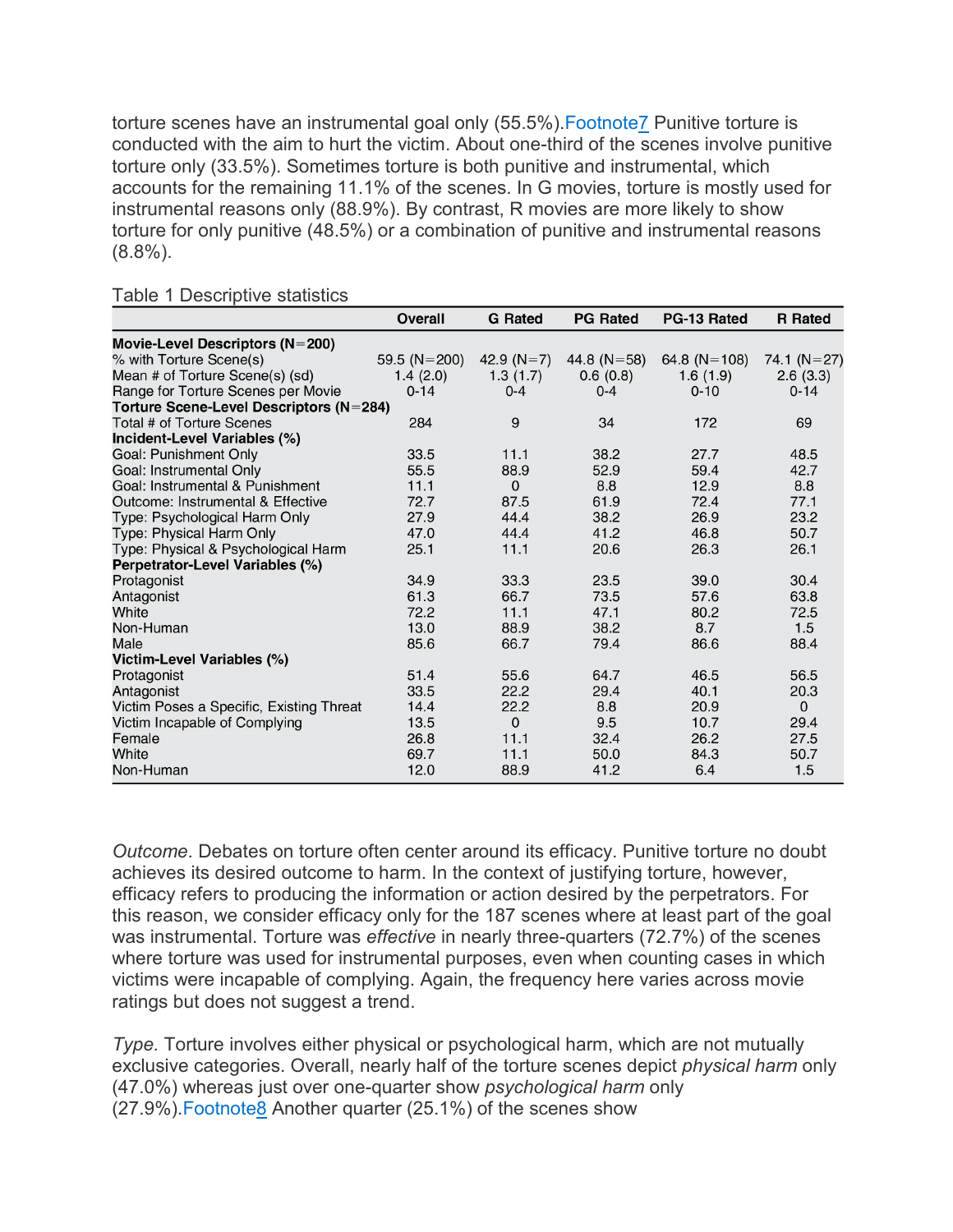both *physical* and *psychological harm.* Interestingly, the two types of harm are shown in relative parity for G and PG movies, though physical harm is far more prevalent in both PG-13 and R movies.



#### Perpetrator-Level Factors

*Role.* Overall, most torture perpetrators were *antagonists* (61.3%) rather than *protagonists* (34.9%). Across movie ratings, the breakdown of who tortures is fairly consistent.

*Demographics.* Overall, perpetrators were mainly both *white* [Footnote9](https://www.cambridge.org/core/journals/perspectives-on-politics/article/wait-theres-torture-in-zootopia-examining-the-prevalence-of-torture-in-popular-movies/4C630F7B231053B66DC436EF598F2E32#fn9) (72.2%) and *male* (85.6%), although it is hard to tell whether this is merely a reflection of the typical demographics of movie subjects versus privileging white perspectives (Goldberg Reference Goldberg and David [Slocum2001;](https://www.cambridge.org/core/journals/perspectives-on-politics/article/wait-theres-torture-in-zootopia-examining-the-prevalence-of-torture-in-popular-movies/4C630F7B231053B66DC436EF598F2E32#ref38) Middleton [Reference](https://www.cambridge.org/core/journals/perspectives-on-politics/article/wait-theres-torture-in-zootopia-examining-the-prevalence-of-torture-in-popular-movies/4C630F7B231053B66DC436EF598F2E32#ref55) [Middleton2010\)](https://www.cambridge.org/core/journals/perspectives-on-politics/article/wait-theres-torture-in-zootopia-examining-the-prevalence-of-torture-in-popular-movies/4C630F7B231053B66DC436EF598F2E32#ref55). In G and PG movies most perpetrators are not white and a lower percentage of perpetrators are male. However, perpetrators were mostly non-human in G movies (88.9%) and over one-third were non-human in PG movies (38.2%), which makes sense given the number of animated children's movies in the sample. In PG13 (8.7%) and R (1.5%) movies, very few perpetrators were non-human.

#### Victim-Level Factors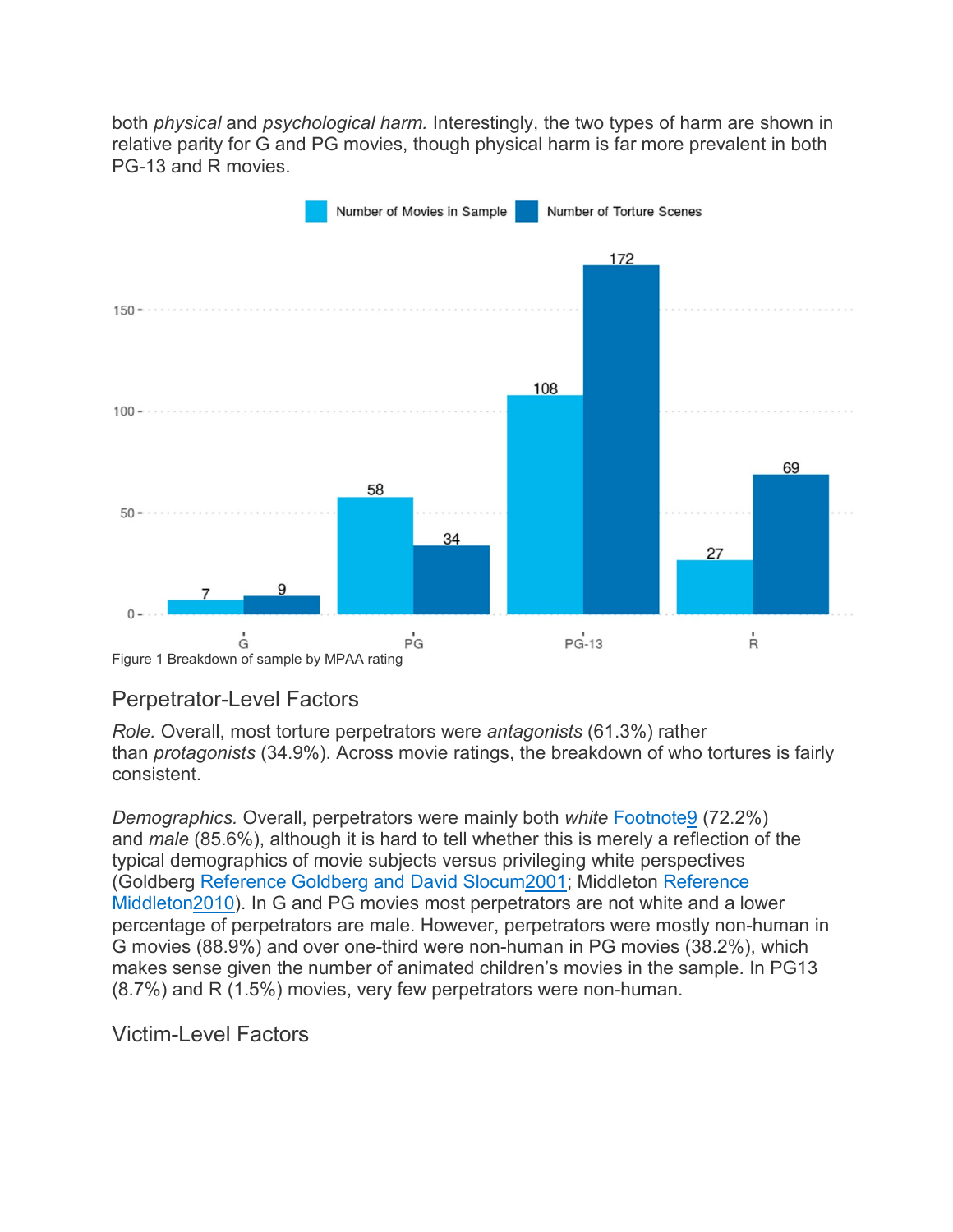*Role.* While torture perpetrators tend to be antagonists, the victims tend to be *protagonists* (51.4%). However, *antagonists* are the victim in about one-third of the scenes (33.5%). This breakdown in roles is fairly consistent across movie ratings.

*Poses a specific, existing threat.* Since torture is often justified using hypothetical "ticking time bomb" scenarios, we measured all instances where torture is intended to counter an existing, specific threat to the life of at least one person. The specificity of threat is important: Whereas perpetrators may torture in order to get information on a person or group considered dangerous, we do not code them as posing a threat unless there is a specific attack (known to the perpetrators) that they plan to carry out. A reallife example to clarify: Khalid Sheikh Mohammed (KSM) was reportedly waterboarded at least 183 times in order to reveal information about Al-Qaeda (Feinstein [Reference](https://www.cambridge.org/core/journals/perspectives-on-politics/article/wait-theres-torture-in-zootopia-examining-the-prevalence-of-torture-in-popular-movies/4C630F7B231053B66DC436EF598F2E32#ref33) [Feinstein2014\)](https://www.cambridge.org/core/journals/perspectives-on-politics/article/wait-theres-torture-in-zootopia-examining-the-prevalence-of-torture-in-popular-movies/4C630F7B231053B66DC436EF598F2E32#ref33) though he likely had no knowledge of specific upcoming attacks. While the existence of Al-Qaeda is certainly threatening, we would not in this instance consider KSM's torture to be in response to a *specific* threat to the life of at least one person. We exclude the temporal dimension of threat because, in many films, it is difficult to ascertain the specific length of time that has passed between scenes. Likewise, it is unclear whether there is a limit on how long a "time bomb" can "tick." Finally, time travel makes the temporal dimension of threat even more difficult to measure. There is at least one instance wherein the perpetrator has traveled back in time to prevent an attack, the specificity of which is only revealed in the future. So, a torture scene was only coded as presenting an *existing* and *specific* threat when it was clear that a) an attack was going to happen without external intervention and b) that attack threatened the life of at least one specific person. Due to the temporal constraints of the show *24,* scenes where a bomb is going to go off in a few hours and only the suspect in custody has the information to stop it were prevalent. Yet in films that are outside of the time constraint of depicting events in real time, victims of torture posed a threat in very few of the scenes (14.4%). Interestingly, the victim did not pose a threat in any of the torture scenes featured in R movies.

*Inability to comply.* Torture can also be used against someone who does not possess the ability to comply or have the information that the torturer wants. Compliance assumes that the torturer's goal is instrumental, so we coded this as not applicable for scenes where the goal was only punitive. Footnote 10 Out of the torture scenes where the goal was not solely punishment, the victim was unable to comply in a small percentage of scenes (13.5%). In G movies, all of the victims had the ability to comply. As the MPAA rating increases, the percentage of victims who have were unable to comply steadily increased to 29.4% in R movies.

*Female victim.* We create a binary variable for *female victim.* Of all torture victims depicted across movies, 26.8% were women. While few torture victims in G movies are female, the prevalence of female victims was fairly consistent across PG to R films.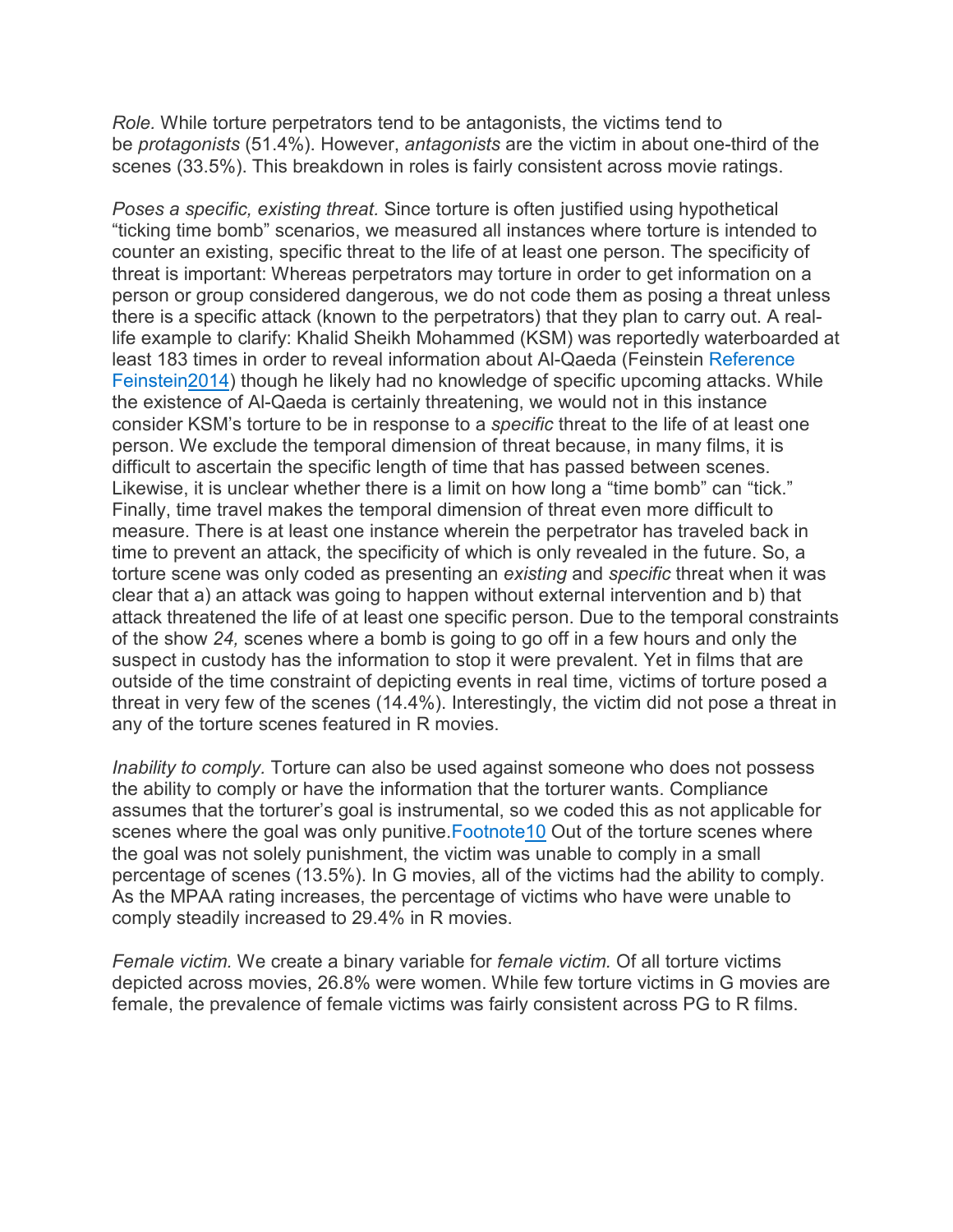*Demographics.* Similar to torture perpetrators, torture victims also tended to be *white* (69.7%) and *male* (87.0%) though, again, this may be a mere reflection of demographics in movies rather than privileging of a white perspective (Goldberg Reference Goldberg and David [Slocum2001;](https://www.cambridge.org/core/journals/perspectives-on-politics/article/wait-theres-torture-in-zootopia-examining-the-prevalence-of-torture-in-popular-movies/4C630F7B231053B66DC436EF598F2E32#ref38) Middleton [Reference](https://www.cambridge.org/core/journals/perspectives-on-politics/article/wait-theres-torture-in-zootopia-examining-the-prevalence-of-torture-in-popular-movies/4C630F7B231053B66DC436EF598F2E32#ref55) [Middleton2010\)](https://www.cambridge.org/core/journals/perspectives-on-politics/article/wait-theres-torture-in-zootopia-examining-the-prevalence-of-torture-in-popular-movies/4C630F7B231053B66DC436EF598F2E32#ref55). However, in G movies most victims are not white and in both PG and R movies only half of victims are white. Again, we see that victims are disproportionately non-human in G (88.8%) and PG (41.2%) movies while non-human victims are rare in PG13 (6.4%) and R (1.5%) movies.

# **Results**

The central aim of this project was to assess the frequency and nature of cinematic depictions of torture. We next test our hypotheses about dramatic depictions of torture in recent popular movies.

# Torture's Efficacy

We first test our hypothesis about the efficacy of torture in movies. In **H 1** , we expect that instrumental torture is effective most of the time. We use a one-sample t-test to examine the actual efficacy rate against the comparison rate of 50% effective since anything above that would be considered most of the time[.Footnote11](https://www.cambridge.org/core/journals/perspectives-on-politics/article/wait-theres-torture-in-zootopia-examining-the-prevalence-of-torture-in-popular-movies/4C630F7B231053B66DC436EF598F2E32#fn11) Results show that instrumental torture is effective most of the time, *t*(186)=6.96, *p*<0.001. Of the scenes where instrumental torture was used, it worked 72.7% of the time. When we conducted separate t-tests by movie rating, we found that instrumental torture is depicted as effective most of the time for G (*p*=0.01), PG13 (*p*<0.001), and R (*p*<0.001) movies but not for PG ones ( $p=0.14$ ). It is important to note that, when disaggregating films by MPAA rating, we begin dealing with sample sizes that are fairly small. As such, significant results are quite meaningful given the low statistical power, and null results (such as that found for PG movies) may well be an artifact of our small sample size. [Figure 2](https://www.cambridge.org/core/journals/perspectives-on-politics/article/wait-theres-torture-in-zootopia-examining-the-prevalence-of-torture-in-popular-movies/4C630F7B231053B66DC436EF598F2E32#fig2) presents these results in visual format.

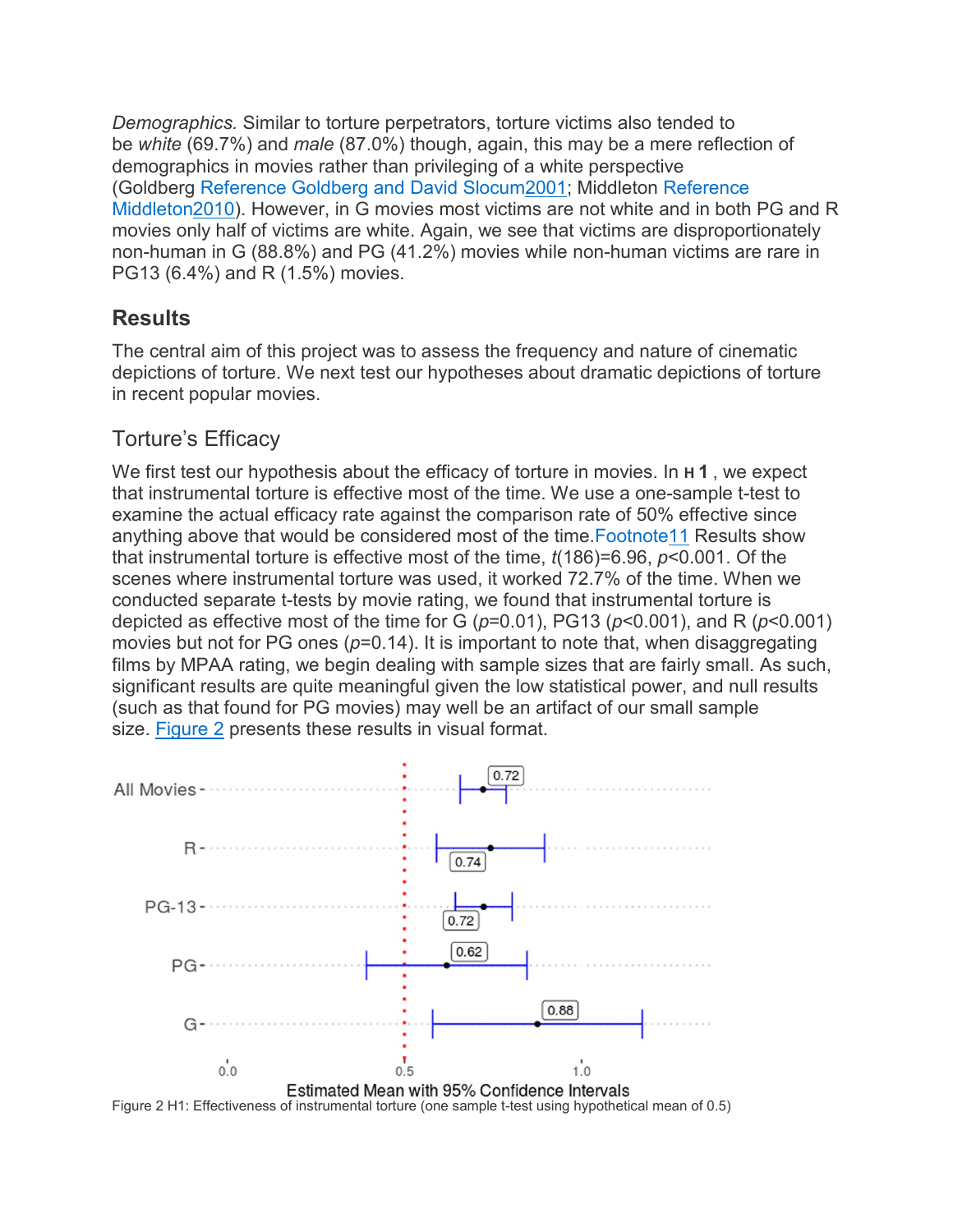#### Who Tortures and the Acceptability of Torture

We expect that protagonists engage in torture under more acceptable conditions while antagonists engage in torture under less acceptable circumstances. First, we look at the goal of torture, which can take one of three mutually exclusive categories: instrumental only, punitive only, or both instrumental and punitive, as shown in [figure 3.](https://www.cambridge.org/core/journals/perspectives-on-politics/article/wait-theres-torture-in-zootopia-examining-the-prevalence-of-torture-in-popular-movies/4C630F7B231053B66DC436EF598F2E32#fig3) Accordingly, we estimate these models using multinomial logistic regression with a binary variable for protagonist perpetrator[.Footnote12](https://www.cambridge.org/core/journals/perspectives-on-politics/article/wait-theres-torture-in-zootopia-examining-the-prevalence-of-torture-in-popular-movies/4C630F7B231053B66DC436EF598F2E32#fn12) To ease interpretation of coefficients we present relative risk ratios in [table 2,](https://www.cambridge.org/core/journals/perspectives-on-politics/article/wait-theres-torture-in-zootopia-examining-the-prevalence-of-torture-in-popular-movies/4C630F7B231053B66DC436EF598F2E32#tab2) which are similar to odds ratios in logistic regression. Supporting **H 2 A** , we find that protagonists are more likely than antagonists to use instrumental torture[.Footnote13](https://www.cambridge.org/core/journals/perspectives-on-politics/article/wait-theres-torture-in-zootopia-examining-the-prevalence-of-torture-in-popular-movies/4C630F7B231053B66DC436EF598F2E32#fn13) Supporting **H 2 B** , we find that protagonists are less likely than antagonists to use punishing torture. We see no differences in the simultaneous use of both instrumental and punitive torture between protagonists and antagonists.



| Table 2 Depittions of Torture Type and Goal by Ferpetrator (Frougoinst duminy) |                         |                 |
|--------------------------------------------------------------------------------|-------------------------|-----------------|
|                                                                                | H2a                     | H2b             |
| <b>Punitive Torture Only</b>                                                   | base outcome            | $0.49^*$ (0.15) |
| <b>Instrumental Torture Only</b>                                               | $2.02* (0.59)$          | base outcome    |
| <b>Instrumental &amp; Punitive Torture</b>                                     | $2.07^{\dagger}$ (0.91) | 1.03(0.41)      |
| N                                                                              | 270                     | 270             |

Multinomial logistic regression models. All models are estimated with one independent variable— a dummy for protagonist perpetrator where protagonist perpetrator=1 and antagonist perpetrator=0. Constants not reported.

Relative risk ratios are presented with standard errors in parentheses. † p < 0.10. \*p < 0.05. \*\*p <0 .01. \*\*\*p< 0.001.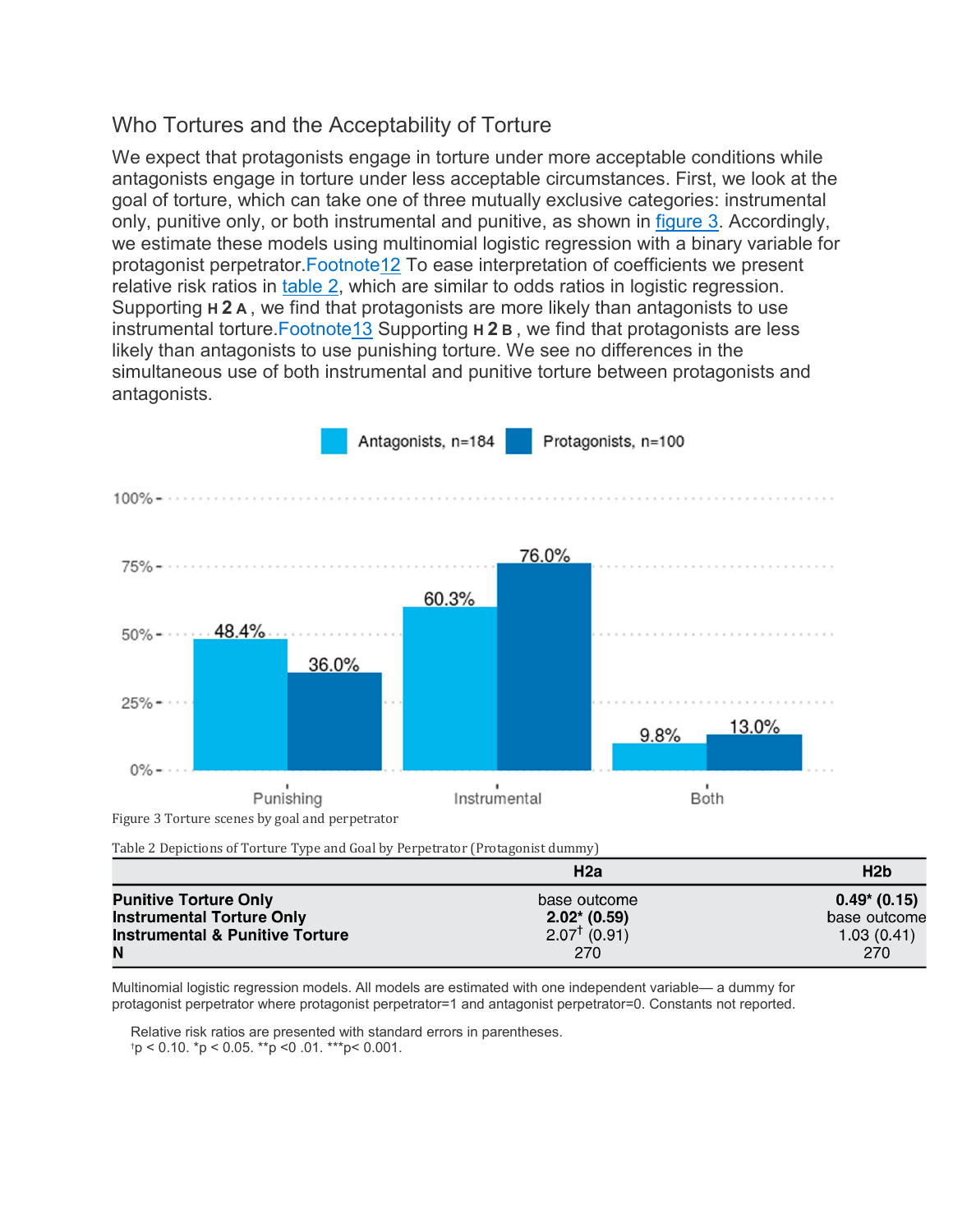[Figure 4](https://www.cambridge.org/core/journals/perspectives-on-politics/article/wait-theres-torture-in-zootopia-examining-the-prevalence-of-torture-in-popular-movies/4C630F7B231053B66DC436EF598F2E32#fig4) shows the reasons for torture and the outcomes from torture for both protagonists and antagonists. Next, we used t-tests to examine if there are significant differences on these variables between protagonists and antagonists[.Footnote14](https://www.cambridge.org/core/journals/perspectives-on-politics/article/wait-theres-torture-in-zootopia-examining-the-prevalence-of-torture-in-popular-movies/4C630F7B231053B66DC436EF598F2E32#fn14) Supporting **H 3** , we found that protagonists are more likely than antagonists to torture in response to a specific, existing threat, *t*(271)=8.31, *p*<0.001. The effect size is large (*d*=1.05). Supporting **H 4** , when used for an instrumental goal, protagonists are more likely than antagonists to be effective when they torture, *t*(179)=2.02, *p*=0.02.15 The effect size is small (*d*=0.31). As expected in **H 5** , protagonists are less likely to torture women than antagonists, *t*(271)= 4.74, *p*<0.001. The effect size is medium (*d*=0.60). Finally, we found that protagonists and antagonists were equally likely to torture people who were incapable of complying, t(177)=0.96, *p*=0.17, which was contrary to our expectations in **H 6** .



Figure 4 Torture scenes characteristics by perpetrator

\*Only applies to 'instrumental' torture scenes

# **Discussion**

Our main aim for this project was to examine how frequently—and in what context torture is shown across popular media. Most of the twenty top-grossing films in the previous decade depict at least one instance of torture. Further, torture is depicted regularly across MPAA movie ratings including those geared toward young audiences. While Mutz and Nir [\(Reference](https://www.cambridge.org/core/journals/perspectives-on-politics/article/wait-theres-torture-in-zootopia-examining-the-prevalence-of-torture-in-popular-movies/4C630F7B231053B66DC436EF598F2E32#ref58) Mutz and Nir2010) suggest that any audience effects from media result from the net message sent, Bennett and Iyengar [\(Reference](https://www.cambridge.org/core/journals/perspectives-on-politics/article/wait-theres-torture-in-zootopia-examining-the-prevalence-of-torture-in-popular-movies/4C630F7B231053B66DC436EF598F2E32#ref9) Bennett and [Iyengar.2010\)](https://www.cambridge.org/core/journals/perspectives-on-politics/article/wait-theres-torture-in-zootopia-examining-the-prevalence-of-torture-in-popular-movies/4C630F7B231053B66DC436EF598F2E32#ref9) argue that media effects are likely minimal due to inconsistent messaging across sources. As we find with torture, however, the messaging is largely consistent. Results show that movies generally depict torture for instrumental purposes and it is mostly shown as effective, which supports Goldberg's [\(Reference Goldberg](https://www.cambridge.org/core/journals/perspectives-on-politics/article/wait-theres-torture-in-zootopia-examining-the-prevalence-of-torture-in-popular-movies/4C630F7B231053B66DC436EF598F2E32#ref38) and David [Slocum2001\)](https://www.cambridge.org/core/journals/perspectives-on-politics/article/wait-theres-torture-in-zootopia-examining-the-prevalence-of-torture-in-popular-movies/4C630F7B231053B66DC436EF598F2E32#ref38) expectation that torture would be depicted in ethically fraught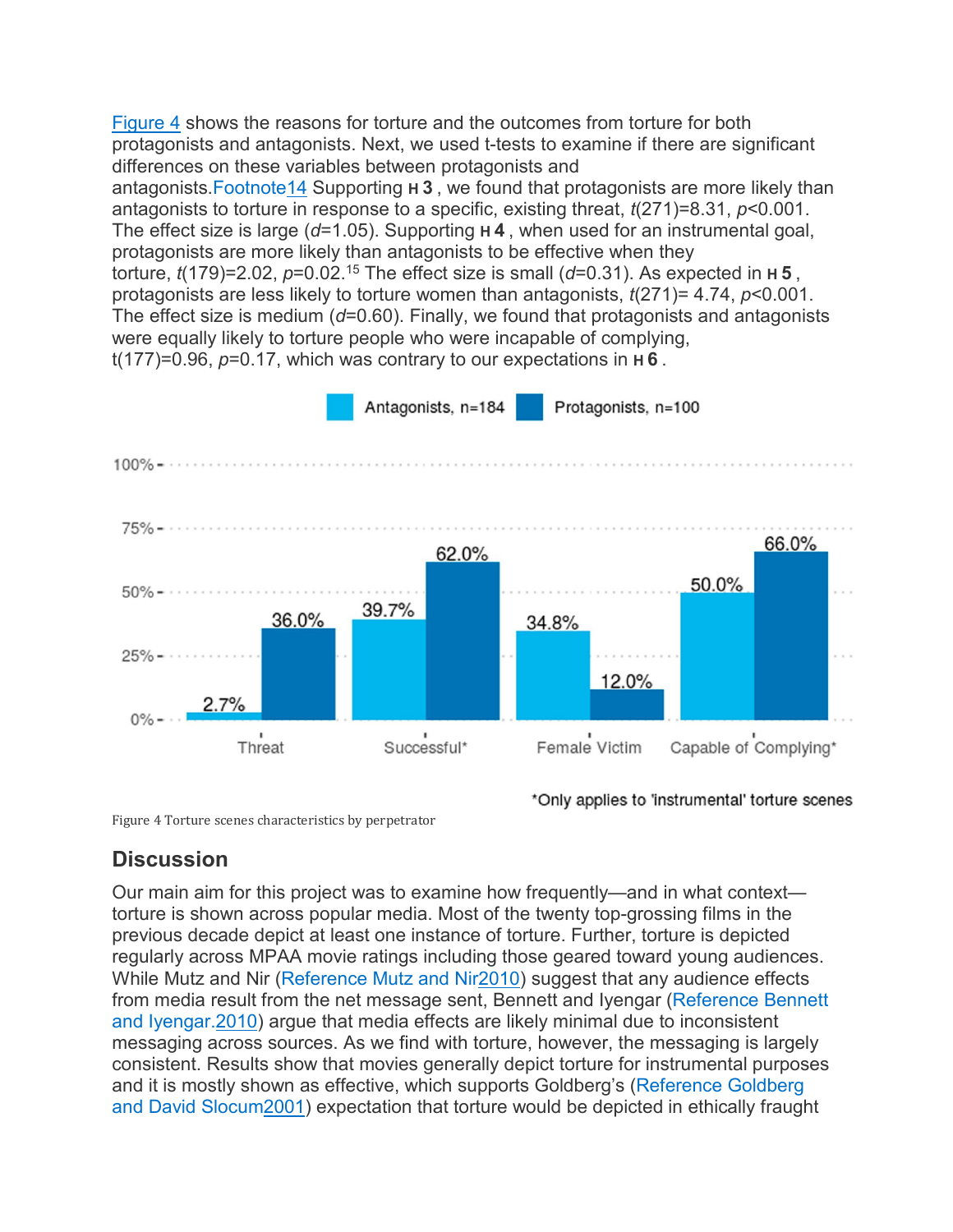ways. While we cannot draw a direct connection from movie depictions of torture to public views of it, we do see parallels. The public receives their information about torture from media, which may help explain why many people assume that torture is effective.

We also see clear differences in how torture is depicted depending on whether the perpetrator is the protagonist or antagonist. In short, protagonists tend to engage in more acceptable forms of torture than antagonists. Protagonists are more likely than antagonists to use instrumental torture and less likely to use punitive torture. This suggests that protagonists are more likely to use torture when there is no perceived alternative while antagonists are more inclined to use torture as retribution. Protagonists are more likely to torture in response to threat and, when they do, they are more effective than antagonists. Further, while antagonists tend to torture more vulnerable people, protagonists do not. Overall, movie depictions of torture further propagate the narrative that the "good guy" tortures out of necessity to gain information that successfully averts disaster.

The disparity between the actions of protagonists and antagonists is notable because, as mentioned prior, protagonists exist as a means for viewers to "see themselves" in the film's core story (Brereton and Culloty Reference Brereton and [Culloty2012;](https://www.cambridge.org/core/journals/perspectives-on-politics/article/wait-theres-torture-in-zootopia-examining-the-prevalence-of-torture-in-popular-movies/4C630F7B231053B66DC436EF598F2E32#ref13) Snyder Reference [Snyder2005\)](https://www.cambridge.org/core/journals/perspectives-on-politics/article/wait-theres-torture-in-zootopia-examining-the-prevalence-of-torture-in-popular-movies/4C630F7B231053B66DC436EF598F2E32#ref70). Therefore, the actions taken by protagonists may simultaneously reflect and crystallize societal attitudes about torture and its social acceptability as Belton (Reference Belton 1994) suggests. Thus, the forms of torture undertaken by protagonists can give insight into the kinds of torture considered "socially acceptable" by the general public. Indeed, most polling indicates that public support for torture is conditional on the forms that torture takes. For example, respondents are more likely to support torture when framed in a national security context or as necessary in response to an imminent threat (Armstrong Reference [Armstrong2013;](https://www.cambridge.org/core/journals/perspectives-on-politics/article/wait-theres-torture-in-zootopia-examining-the-prevalence-of-torture-in-popular-movies/4C630F7B231053B66DC436EF598F2E32#ref4) Conrad et al. Reference Conrad, Croco, Gomez and [Moore2018;](https://www.cambridge.org/core/journals/perspectives-on-politics/article/wait-theres-torture-in-zootopia-examining-the-prevalence-of-torture-in-popular-movies/4C630F7B231053B66DC436EF598F2E32#ref20) Davis Reference [Davis2007;](https://www.cambridge.org/core/journals/perspectives-on-politics/article/wait-theres-torture-in-zootopia-examining-the-prevalence-of-torture-in-popular-movies/4C630F7B231053B66DC436EF598F2E32#ref26) Davis and Silver Reference Davis and [Silver.2004\)](https://www.cambridge.org/core/journals/perspectives-on-politics/article/wait-theres-torture-in-zootopia-examining-the-prevalence-of-torture-in-popular-movies/4C630F7B231053B66DC436EF598F2E32#ref27). Likewise, respondents are more likely to support "clean" forms of torture rather than more physically coercive ones (Gronke et al. Reference Gronke, Rejali, [Drenguis, Hicks, Miller](https://www.cambridge.org/core/journals/perspectives-on-politics/article/wait-theres-torture-in-zootopia-examining-the-prevalence-of-torture-in-popular-movies/4C630F7B231053B66DC436EF598F2E32#ref40) and Nakayama2010; Mayer and Armor Reference Mayer and [Armor2012\)](https://www.cambridge.org/core/journals/perspectives-on-politics/article/wait-theres-torture-in-zootopia-examining-the-prevalence-of-torture-in-popular-movies/4C630F7B231053B66DC436EF598F2E32#ref53). While it is beyond the scope of this paper to determine whether there is indeed a causal connection between film and public opinion on torture (or which way that causal arrow might point), it is still notable that we see such agreement between public opinion on torture and protagonists' actions.

# **Conclusion**

#### **Limitations and Future Directions**

The present study is a first attempt to systematically examine the prevalence and nature of depictions of torture across popular media. Like any project, this work is not without its limitations, which we address here and suggest ways to address them in future research. While we examine 200 popular movies over a ten-year period, this is a small slice of the available media. Our results highlight popular media depictions of torture in the United States in recent years but are far from conclusive.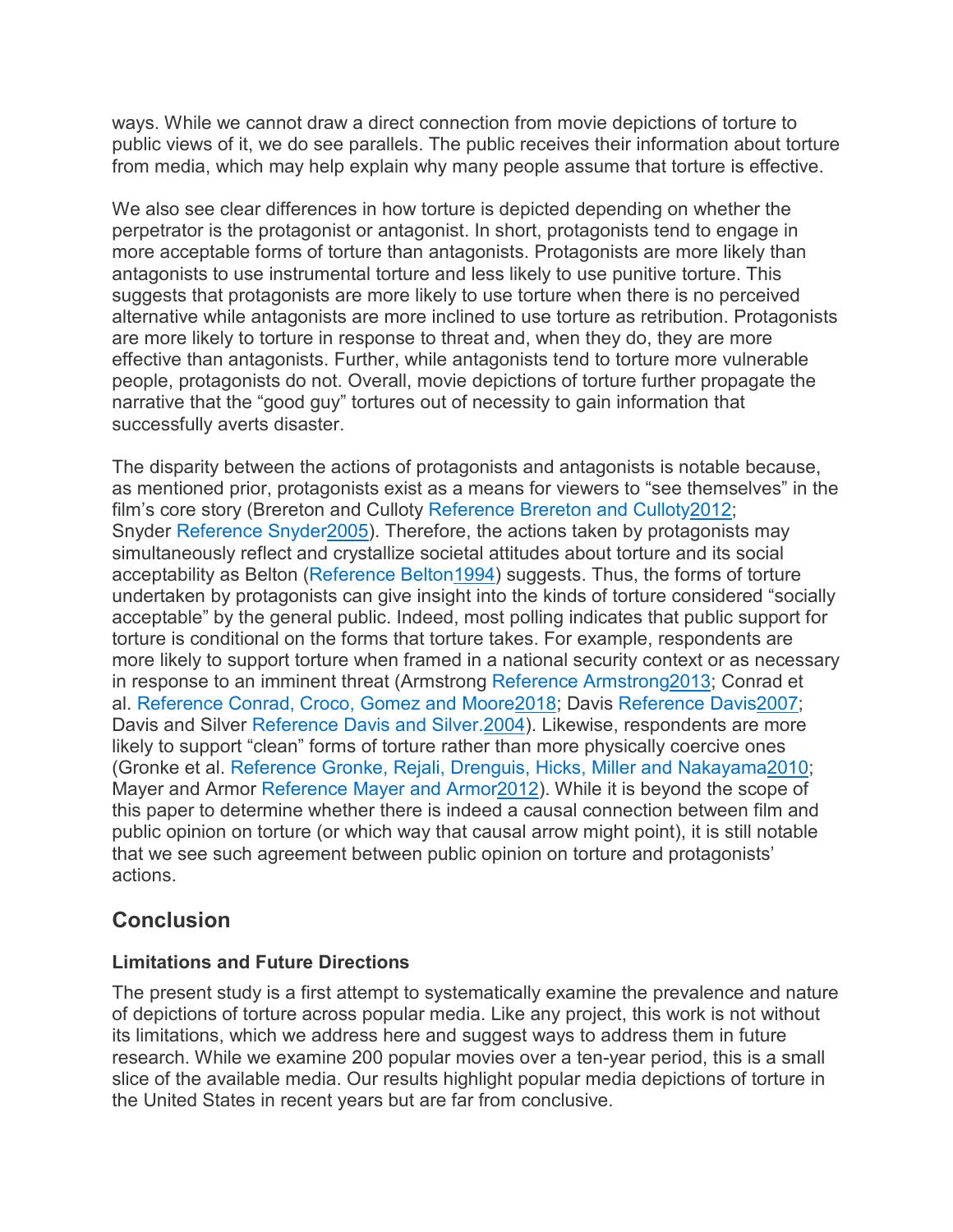There are, of course, resource constraints that limit the feasibility of examining torture across a broader swath of media. Still, future research should examine the extent to which our findings hold across other forms of media, geographic locations, and time. First, future research should examine how torture is depicted across popular television shows beyond just *24* or other terrorism-focused shows. Perhaps torture is used as a plot device in different ways in media that is serialized and occupies more screen time. Second, research should examine and compare how depictions of torture in popular U.S. movies relate to movies that are popular in other countries. Even across democratic states, there are differences in public support for torture. Perhaps audiences abroad have a lower appetite for this kind of violence so it is shown less. Or, perhaps foreign media depict torture less often so audiences are not as primed to view it as acceptable or receive counter-messaging that makes torture less appealing to support.

We are particularly interested in how the prevalence of torture in movies may have changed over time. While there doesn't appear to be a positive or negative trend over our ten years of data, it is somewhat intuitive to surmise that the prevalence of torture in entertainment media increased after 9/11. If pop culture is a reflection of the society that produces it, it would make sense that an increase in the centrality of torture to the public discourse would be matched by an increase in torture's presence in media. That said, Goldberg (Reference Goldberg and David [Slocum2001\)](https://www.cambridge.org/core/journals/perspectives-on-politics/article/wait-theres-torture-in-zootopia-examining-the-prevalence-of-torture-in-popular-movies/4C630F7B231053B66DC436EF598F2E32#ref38) discussed torture in films prior to 9/11 and anecdotal speculation yields a number of pre-9/11 movies with high-profile torture scenes, such as those in Quentin Tarantino's *Pulp Fiction* (1994) or *Reservoir Dogs* (1991). While some may contend that Tarantino films are notably violent exceptions, *L.A. Confidential* (1997) is ostensibly a remake of decades-old noir films and contains multiple torture scenes. Without a systematic accounting of movies prior to 9/11, it is difficult to assess whether torture in movies is a recent phenomenon.

Our findings here show how torture is depicted in popular, recent North American films. Contrary to Bennett and Iyengar's (Reference Bennett and [Iyengar.2010\)](https://www.cambridge.org/core/journals/perspectives-on-politics/article/wait-theres-torture-in-zootopia-examining-the-prevalence-of-torture-in-popular-movies/4C630F7B231053B66DC436EF598F2E32#ref9) expectation, the message sent on torture is rather consistent—even in films outside of a national security context. What we cannot say, however, is the influence that these media depictions have on public perceptions of and support for torture. To probe this question and bolster the generalizability of previous studies, both longitudinal survey research and experimental studies could be used to identify the impact that media depictions of torture—particularly those that occur outside of terrorism and counterterrorism focused media—have on the public. Recent experimental studies have shown that seeing torture work can increase support for the practice among U.S. adults (Kearns and Young 2018, Kearns and Young forthcoming). Does this finding hold for younger people? Samples outside of the United States? When torture is depicted in a context outside of counterterrorism? Further, at present we cannot tease out the potential causal pathway between media depictions and public perceptions of torture. It is possible that media depictions influence policy. It is also possible that filmmakers think American audiences are more tolerant of instrumental torture when it works. Or, it is possible that both explanations are accurate and reinforce one another. To probe this, future experimental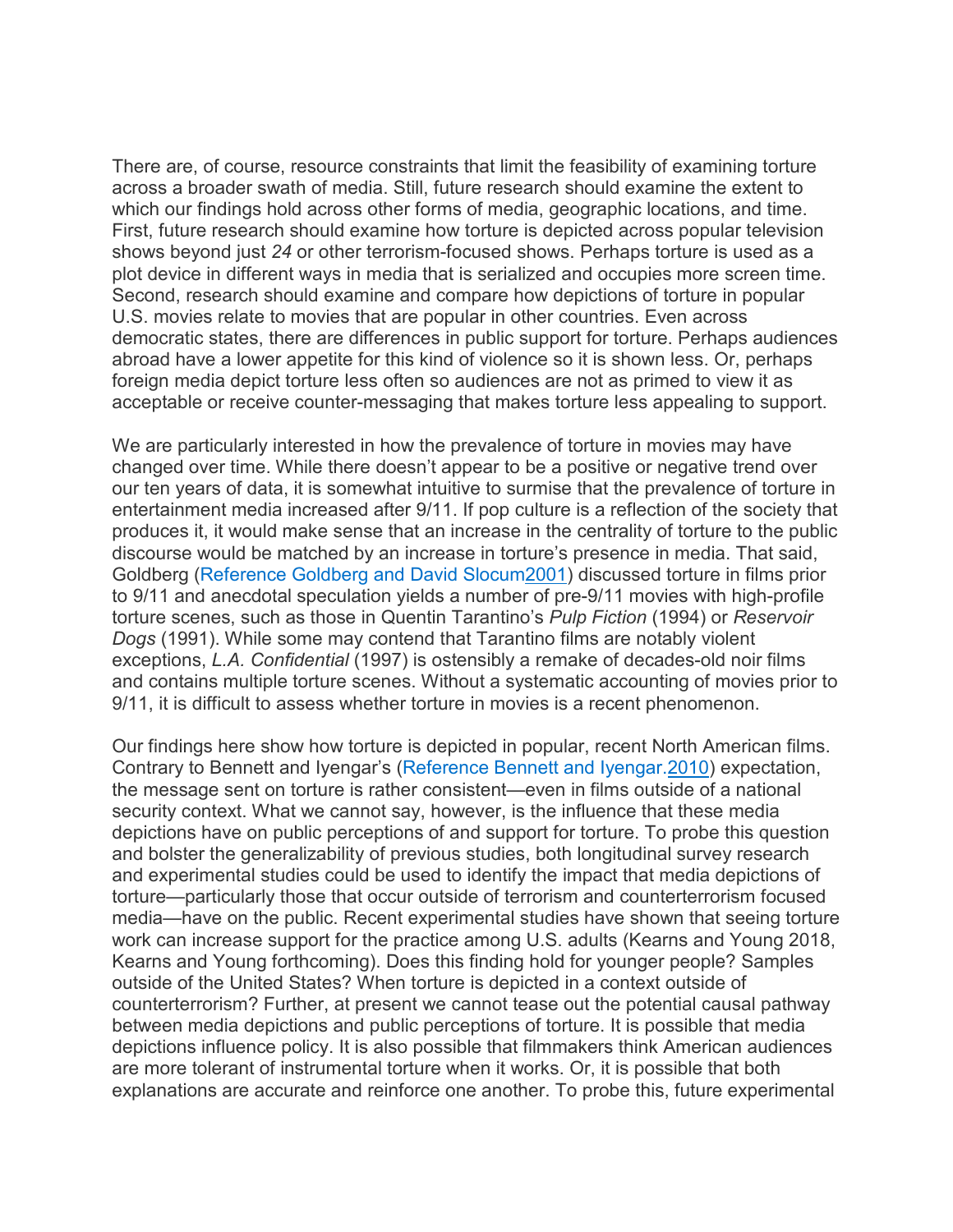work could present participants with a depiction of torture that varies by goal (instrumental, punitive, both) and outcome (effective, ineffective, unclear) to measure the level of enjoyment of the scene and other attitudes toward it beyond just support for the practice.

#### **Implications**

Communications research has long suggested that media influence how the public perceive issues, especially when people lack direct, personal experience with the topic. Though more recently, Bennett and Iyengar (Reference Bennett and [Iyengar.2010\)](https://www.cambridge.org/core/journals/perspectives-on-politics/article/wait-theres-torture-in-zootopia-examining-the-prevalence-of-torture-in-popular-movies/4C630F7B231053B66DC436EF598F2E32#ref9) argued that the inconsistent messages sent across media minimizes any potential audience effects. Yet our systematic examination of torture in popular film shows a consistent message: torture regularly appears in popular movies, is often shown to be effective, and is depicted in ways that perpetuate the narrative of "good guys" torturing out of necessity to avoid harm. Further, recent experimental work suggests that dramatic depictions of torture can influence both beliefs and behaviors. Since the vast majority of the U.S. public have not experienced torture, people reasonably rely upon media to frame the practice. How torture is depicted in movies *may* help explain why a high percentage of U.S. adults think torture can be acceptable in counterterrorism.

As citizens of a democracy, our suggestion here is certainly not to constrain how media depict interrogations and torture. Rather, our aim is to draw attention to the prevalence of this trope and hope that screenwriters will exercise more caution in using torture as a plot device. Some entertainment media producers recognize the educational potential of the content they produce (Klein Reference [Klein2011\)](https://www.cambridge.org/core/journals/perspectives-on-politics/article/wait-theres-torture-in-zootopia-examining-the-prevalence-of-torture-in-popular-movies/4C630F7B231053B66DC436EF598F2E32#ref49). In the context of torture, depictions may influence the public in ways that are incongruent with reality. To address this, perhaps screenwriters could seek input from interrogation professionals as an extension of extant relationships between the intelligence community and Hollywood (Jenkins [Reference Jenkins2009\)](https://www.cambridge.org/core/journals/perspectives-on-politics/article/wait-theres-torture-in-zootopia-examining-the-prevalence-of-torture-in-popular-movies/4C630F7B231053B66DC436EF598F2E32#ref43). Torture scenes seem to be an easy crutch for screenwriters trying to inject tension and drama into a script, but they may have more fundamentally disturbing effects: Media depictions of torture may influence public opinion and policy, thus they should be used sparingly and in ways that are more reflective of reality.

# **Supplementary Materials**

Appendix A. Movies in Sample

Appendix B. Criteria for Inclusion

Appendix C. Variable Names and Descriptions (numbered variables = we coded)

To view supplementary material for this article, please visit <https://doi.org/10.1017/S1537592719005012>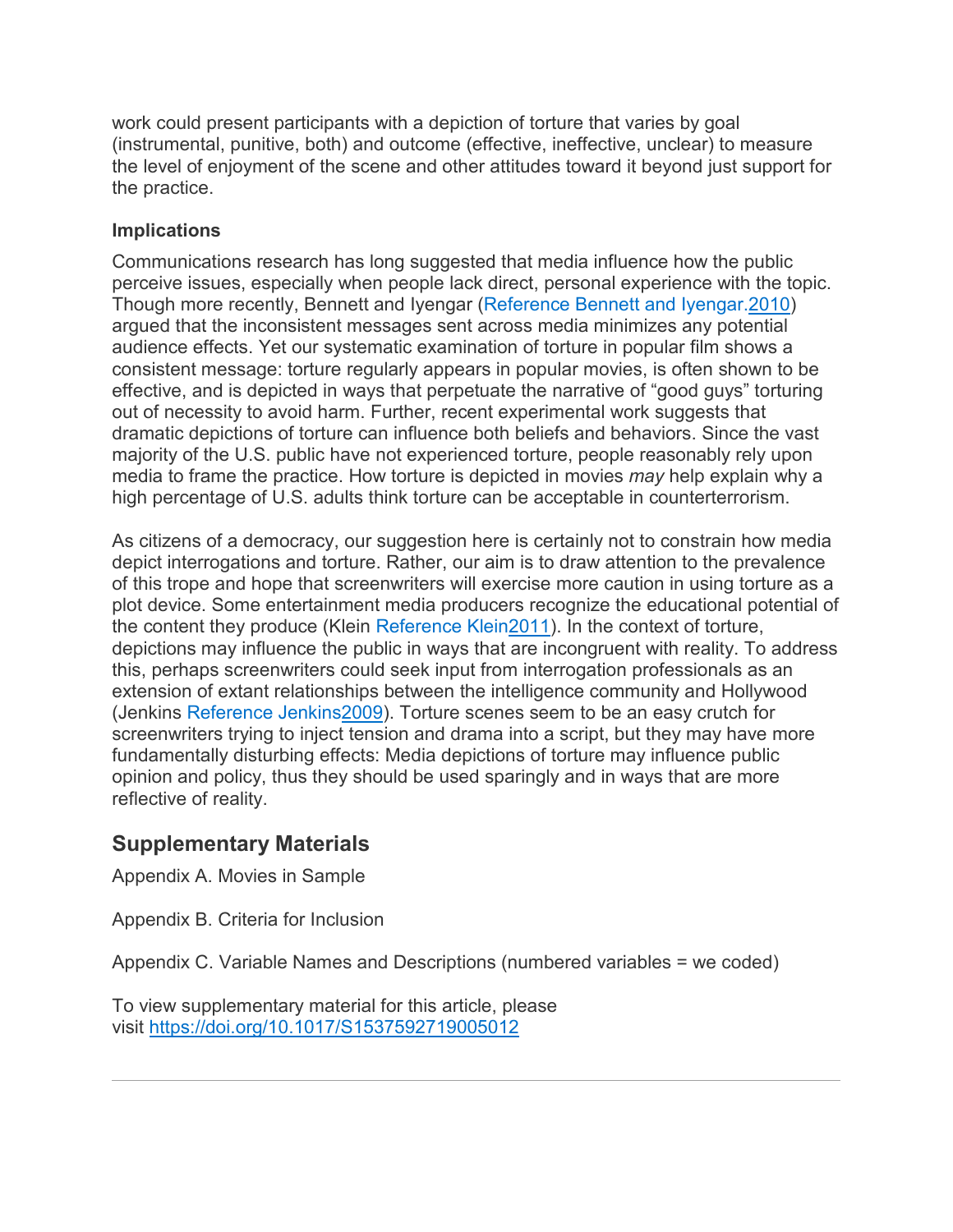# **Footnotes**

A list of permanent links to Supplemental Materials provided by the authors precedes the References section.

\*Data replication sets are available in Harvard Dataverse at: <https://doi.org/10.7910/DVN/MQAWKE>

This project was funded by the University of Alabama. They would like to thank Amazon Prime, Hulu, and Netflix for making these movies easily accessible and relatively inexpensive and Adam Ghazi-Tehrani whose extensive movie collection supplemented streaming services. They are most grateful to Lauren Delehanty who put up with constantly pausing movies to rewind and code—this was no doubt annoying. She was particularly instrumental as a sounding board for coding decisions. They would also like to thank the many people who provided feedback on coding dilemmas—namely J.M. Berger, Chardon Murray, and Laila Wahedi. Victor Asal, Courtenay Conrad, and Rochelle Terman provided valuable feedback on this manuscript in various stages. The paper's title was inspired by Leili Haririan, a student in Kearns' course on *Torture,* who was shocked and saddened to learn that there is torture in her favorite movie.

1 Authorship is listed in alphabetical order where each author contributed equally to the project.

#### 2 [https://slate.com/culture/2006/02/john-mccain-on-24.html.](https://slate.com/culture/2006/02/john-mccain-on-24.html)

3 In rare cases protagonists are defeated to dramatic effect, but even this would be ruined by a protagonist who the audience dislikes. The ending would feel satisfying rather than dramatically poignant.

4 By focusing on top-grossing films, we cannot identify whether top films are popular because they show torture, movies show torture because that is what people want, or some combination thereof. While it is infeasible to code a random sample of all movies, our sample does have sizable variation in box-office revenue from \$127,509,326 to \$936,662,225 and we see no correlation between the number of torture scenes and gross revenue (*r=*0.09, *p*=0.22).

5 In the real world, torture requires the involvement of a public official. In film, however, the concept of a public official is murky for the reasons we detail in the text. Further, we have no reason to think that audiences know this distinction for what qualifies as realworld torture or not. So, for analyses we use all depictions of torture according to our working definition. As described in online appendix C, we code "public official" in three ways: strictly where the perpetrator is the agent of a state that has ratified UNCAT (16.2% of total scenes), mediumly where the perpetrator is the agent of a real-world state (9.9% of total scenes), and broadly where the perpetrator is an agent of the state in a Weberian sense of the world that includes governments in alien worlds, alternative dimensions, and fictional places (15.9% of total scenes). Still, in the majority of film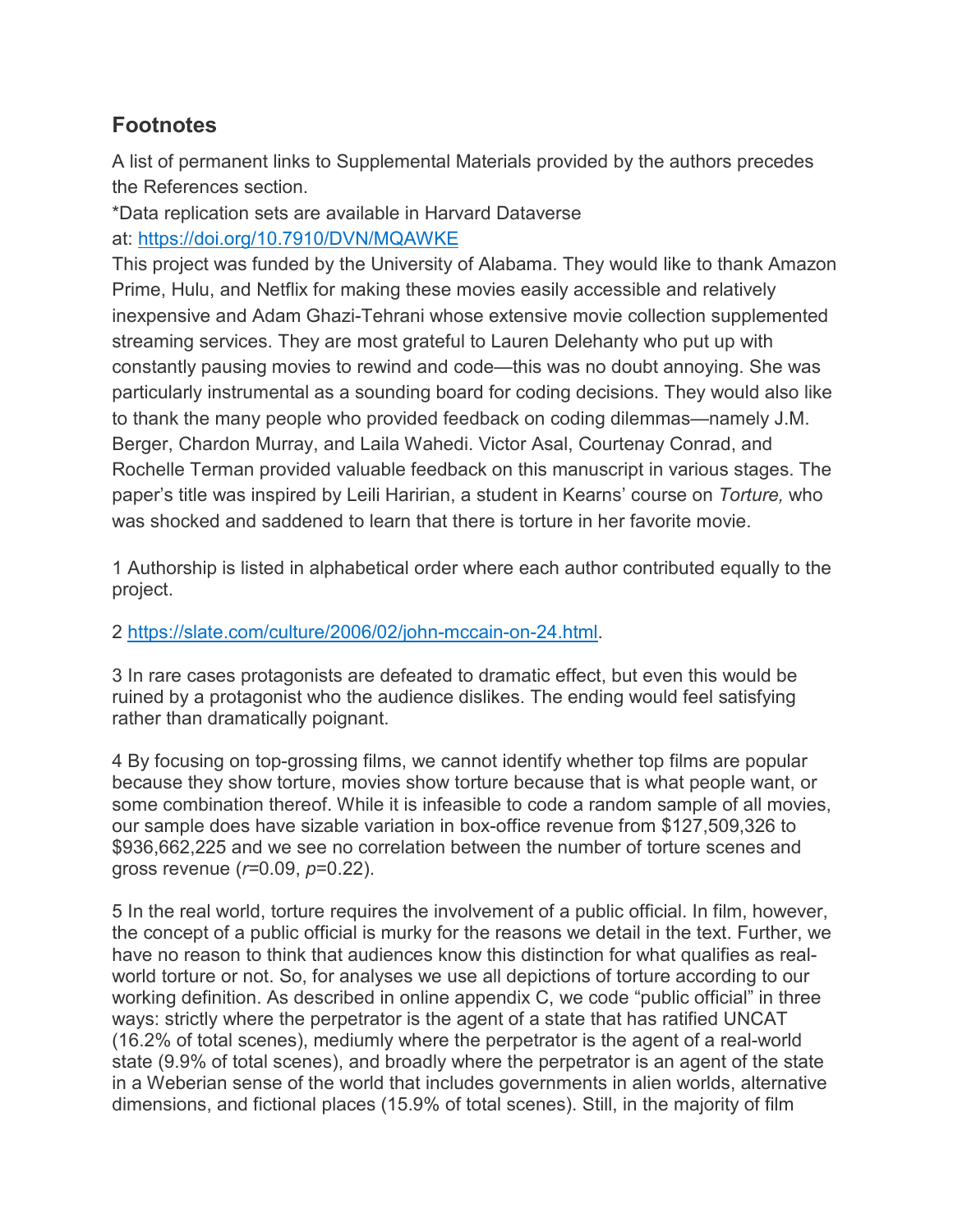scenes (58.1%), torture is perpetrated by someone who is not a public official in even the broadest sense.

6 Importantly, the threat here is to the character's immediate personal safety. This differs from the specific, existing threat posed by a "ticking time bomb" that will go off at some point in the future.

7 Three scenes are coded as neither instrumental nor punitive. In these scenes, it is not clear why the individuals were tortured. These observations are dropped from analyses using this variable.

8 One scene was coded as neither physical nor psychological harm. In this scene, it was not clear what form of torture was used. This observation is dropped from analyses using this variable.

9 Where possible, we code the race/ethnicity of the actors playing both the perpetrator and the victim. Research shows that white characters tend to be the protagonists while black (Oliver [1994\)](https://www.cambridge.org/core/journals/perspectives-on-politics/article/wait-theres-torture-in-zootopia-examining-the-prevalence-of-torture-in-popular-movies/4C630F7B231053B66DC436EF598F2E32#ref64) and Arab (Shaheen [2003\)](https://www.cambridge.org/core/journals/perspectives-on-politics/article/wait-theres-torture-in-zootopia-examining-the-prevalence-of-torture-in-popular-movies/4C630F7B231053B66DC436EF598F2E32#ref68) characters tend to be villains. For this reason, we code three categories—white, black, and Arab. Here we see that white actors are most likely to play both roles.

10 Two scenes were coded as having an instrumental goal but it was unclear if the victim actually had the ability to comply. We coded *ability to comply* as n/a for these scenes, which are dropped from analyses using this variable.

11 The 50% threshold is somewhat arbitrary but fits our conceptual idea of what "most of the time" means in the context of torture's efficacy. Since the outcome variable is binary—effective or ineffective—we also conducted a proportion test as a robustness check and the results are unchanged.

12 As a robustness check, we also estimated models to control for both movie ratings and public official type. Our results are fundamentally the same though as movie rating increases there is less torture for instrumental reasons only (*p*=0.02) and more torture for punitive reasons only (*p*=0.02). As a further robustness check, we tested whether there are differences in torture's goal depending on public official type but found no differences.

13 Since instrumental torture can be to coerce or for information, we also conduct analyses to see if there were difference between antagonists and perpetrators using torture for information, to coerce, or both. Protagonists are more likely than antagonists to use torture for information only (*p*<0.001) and less likely to torture for coercion only (*p*<0.001). Instrumental torture was rarely used for both information and coercion (7.5% of instrumental torture scenes) and there was no difference between protagonists and antagonists.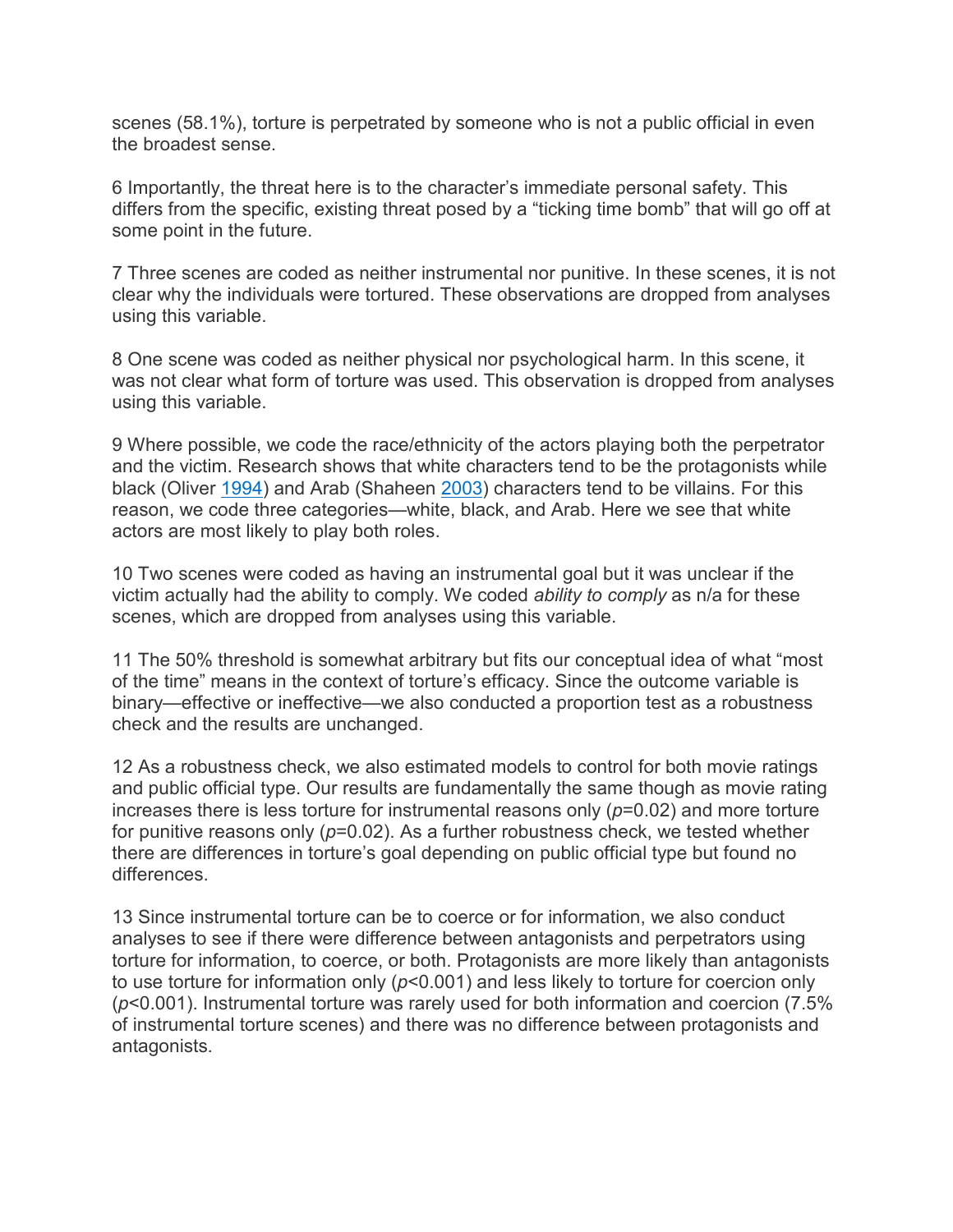14 In each of these analyses, we are comparing two binary variables against each other. Accordingly, we also conduct proportions tests and chi square tests that are potentially more appropriate to the data structure but provide less information such as effect sizes. Across modeling decisions, the results are unchanged.

#### **References**

Adoni, Hanna and Mane, Sherill. 1984. "Media and the Social Construction of Reality: Toward an Integration of Theory and Research." Communication Research 11(3): 323– 40.10.1177/009365084011003001

Amnesty International. 2014. Torture in 2014: 30 Years of Broken Promises. London: Amnesty International.

Andén-Papadopoulos, Karl. 2008. "The Abu Ghraib Torture Photographs: News Frames, Visual Culture, and the Power of Images." Journalism 9(1): 5– 30.10.1177/1464884907084337

Armstrong, David A. 2013. "The Unexpected Effect of Elections on Repression." [\(http://quantoid.net/research\)](http://quantoid.net/research).

Bartsch, Anne, Mares, Marie-

Louise, Scherr, Sebastian, Kloß, Andrea, Keppeler, Johanna, and Posthumus, Lone. 2016. "More Than Shoot-em-up and Torture Porn: Reflective Appropriation and Meaning-Making of Violent Media Content." Journal of Communication 66(5): 741–65.10.1111/jcom.12248

Bekkers, Victor, Beunders, Henri, Edwards, Arthur, and Moody, Rebecca. 2011. "New Media, Micromobilization, and Political Agenda Setting: Crossover Effects in Political Mobilization and Media Usage." The Information Society 27(4): 209– 19.10.1080/01972243.2011.583812

Belton, John, 1994. American Cinema/American Culture. New York: McGraw-Hill.

Benen, Steve. 2014. "Antonin Scalia's spirited defense of torture." MSNBC.com [\(http://www.msnbc.com/rachel-maddow-show/antonin-scalias](http://www.msnbc.com/rachel-maddow-show/antonin-scalias-spirited-defense-torture)[spirited-defense-torture\)](http://www.msnbc.com/rachel-maddow-show/antonin-scalias-spirited-defense-torture).

Bennett, W. Lance and Iyengar., Shanto 2010. "The Shifting Foundations of Political Communication: Responding to a Defense of the Media Effects Paradigm." Journal of Communication 60(1): 35–39.10.1111/j.1460-2466.2009.01471.x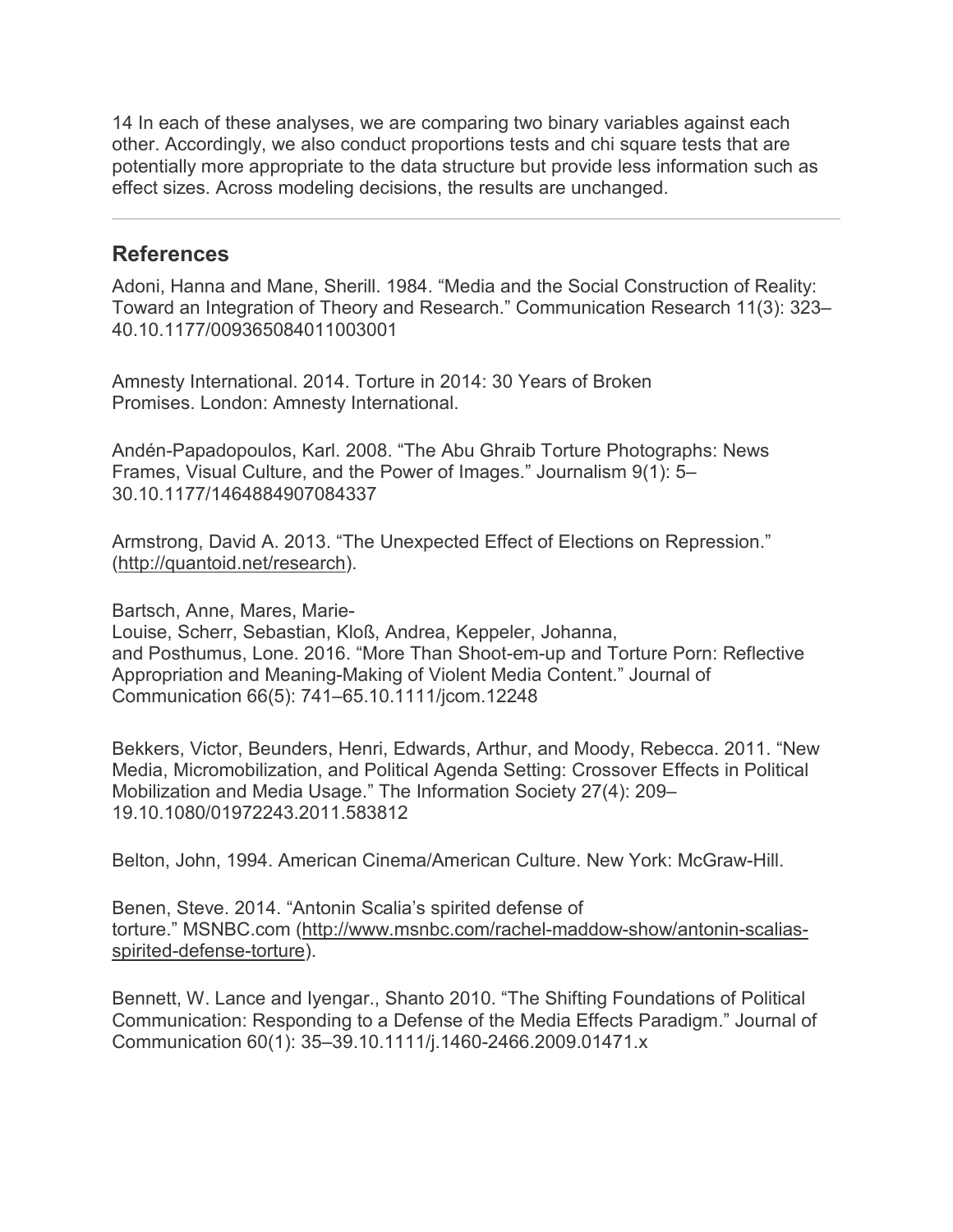Bennett, W. Lance, Lawrence, Regina G., and Livingston, Steven. 2006. "None Dare Call It Torture: Indexing and the Limits of Press Independence in the Abu Ghraib Scandal." Journal of Communication 56(3): 467–85.10.1111/j.1460-2466.2006.00296.x

Bordwell, David. 1985. Narration in the Fictional Film. Madison: University of Wisconsin Press.

Box Office Mojo. N.d. "2013 Domestic Grosses." Retrieved May 10, 2018 [\(https://www.boxofficemojo.com/yearly/chart/?yr=2013&p=.htm\)](https://www.boxofficemojo.com/yearly/chart/?yr=2013&p=.htm).

Brereton, Pat and Culloty, Eileen. 2012. "Post-9/11 Counterterrorism in Popular Culture: The Spectacle and Reception of *The Bourne Ultimatum and 24*." Critical Studies on Terrorism 5(3): 483–97.10.1080/17539153.2012.723524

Brooks, Tim. 2018. "Top Rated TV Programs by Season (2007-2018)." Retrieved May 10, 2018 [\(https://timbrooks.net/wp/ratings/\)](https://timbrooks.net/wp/ratings/).

Callanan, Valerie J. and Rosenberger, Jared S.. 2011. "Media and Public Perceptions of the Police: Examining the Impact of Race and Personal Experience." Policing & Society 21(2): 167–89.10.1080/10439463.2010.540655

Carpenter, Daniel P. 2002. "Groups, the Media, Agency Waiting Costs, and FDA Drug Approval." American Journal of Political Science 46(30): 490–505.10.2307/3088394

Carrabine, Eamonn. 2011. "Images of Torture: Culture, Politics and Power." Crime, Media, Culture 7(1): 5–30.10.1177/1741659011404418

Cavender, Gray, Bond-Maupin, Lisa, and Jurik, Nancy C.. 1999. "The Construction of Gender in Reality Crime TV." Gender & Society 13(5): 643– 63.10.1177/089124399013005005

Clucas, Bev. 2009. "*24* and Torture." In Torture: Moral Absolutes and Ambiguities, ed. Clucas, B., Johnstone, G. and Baden-Baden, T. Ward., Germany: Nomos.

Conrad, Courtenay R., Croco, Sarah E., Gomez, Brad T., and Moore, Will H.. 2018. "Threat Perception and American Support for Torture." Political Behavior 40(4): 989– 1009.10.1007/s11109-017-9433-5

Conrad, Courtenay R. and Moore, Will H.. 2012. "The Ill-Treatment & Torture (ITT) Data Collection Project Specific Allegation Data User's Guide."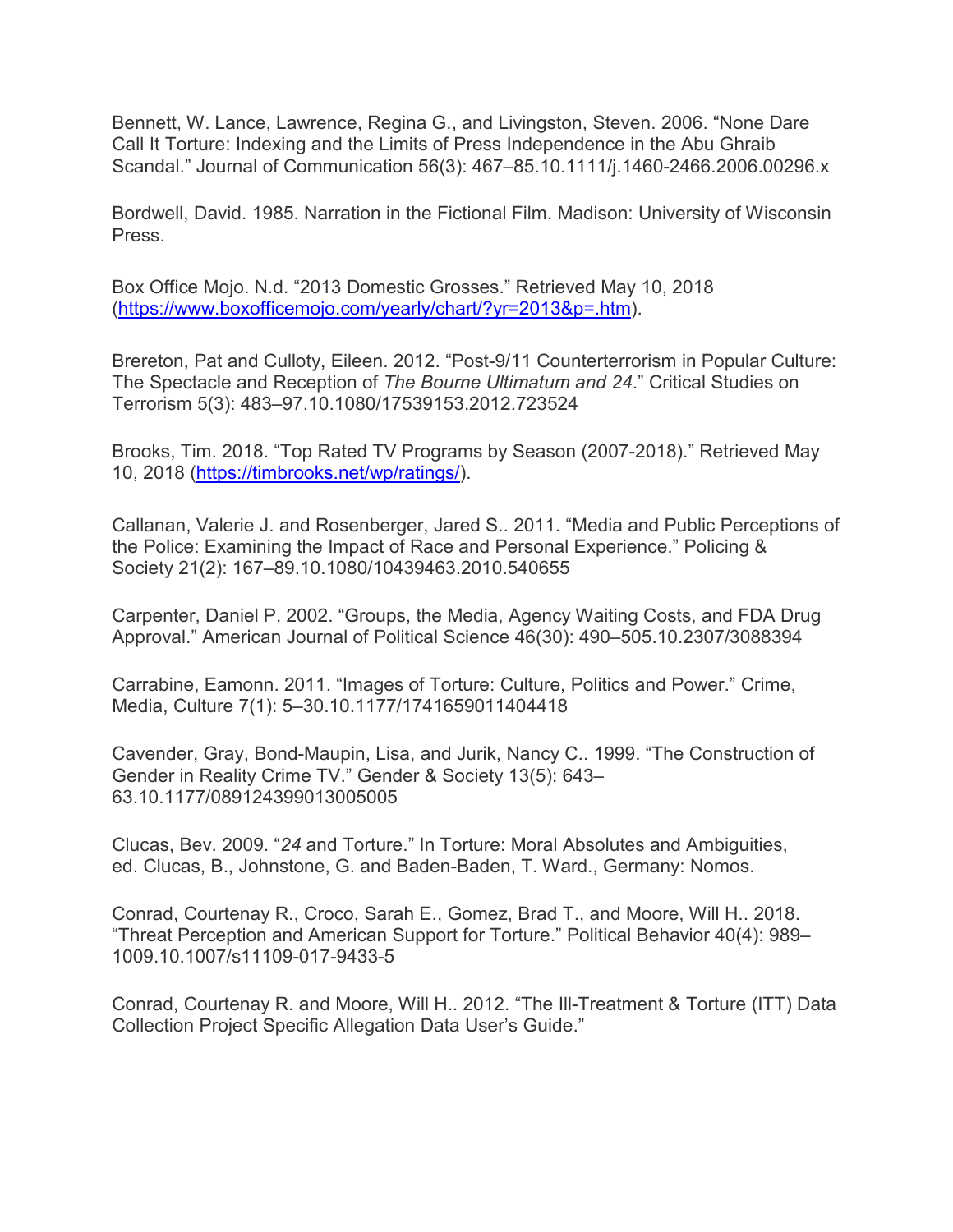Coyne, Sarah M., Callister, Mark A., Gentile, Douglas A., and Howard, Emily. 2016. "Media Violence and Judgments of Offensiveness: A Quantitative and Qualitative Analysis." Psychology of Popular Media Culture 5(4): 372.10.1037/ppm0000073

Curran, James P. 2005a. "What Democracy Requires of the Media." In The Press *,* ed. Overholster, G. and Jamieson, K. H., 120–140. New York: Cambridge University Press.

Curran, James P. 2005b. "Mediations of Democracy." In Mass Media and Society *,* ed. Curran, J. and Gurevitch, M.,122–149. London: Hodder Arnold.

Davenport, Christian. 2007. "State Repression and Political Order." Annual Review of Political Science 10: 1–23.10.1146/annurev.polisci.10.101405.143216

Davis, Michael. 2007. "Torture and the Inhumane." Criminal Justice Ethics 2: 29– 43.10.1080/0731129X.2007.9992216

Davis, Darren W. and Silver., Brian D. 2004. "Civil Liberties vs. Security: Public Opinion in the Context of the Terrorist Attacks on America." American Journal of Political Science 48(1): 28–46.10.1111/j.0092-5853.2004.00054.x

Delli Carpini, Michael X. and Williams, Bruce A.. 2001. "Let Us Infotain You: Politics in the New Media Environment." In Mediated Politics: Communication in the Future of Democracy, ed. Bennett, L. and Entman, R. M., 160–181. New York: Cambridge University Press.

Donahue, Amy K. and Miller., Joanne M 2006. "Experience, Attitudes, and Willingness to Pay for Public Safety." American Review of Public Administration 36(4): 395– 418.10.1177/0275074005285666

Donovan, Kathleen M. and Klahm, Charles F.. 2015. "The Role of Entertainment Media in Perceptions of Police Use of Force." Criminal Justice and Behavior 42(12): 1261– 81.10.1177/0093854815604180

Escholtz, Sarah, Blackwell, Brenda S., Gertz, Marc, and Chiricos, Ted G.. 2002. "Race and Attitudes toward the Police: Assessing the Effects of Watching "Reality" Police Programs." Journal of Criminal Justice 30(4): 327–41.10.1016/S0047-2352(02)00133-2

Fallon, Mark. 2017. Unjustifiable Means: The Inside Story of How the CIA, Pentagon, and US Government Conspired to Torture. New York: Simon and Schuster.

Feinstein, Dianne. 2014. The Senate Intelligence Committee report on torture: committee study of the Central Intelligence Agency's Detention and Interrogation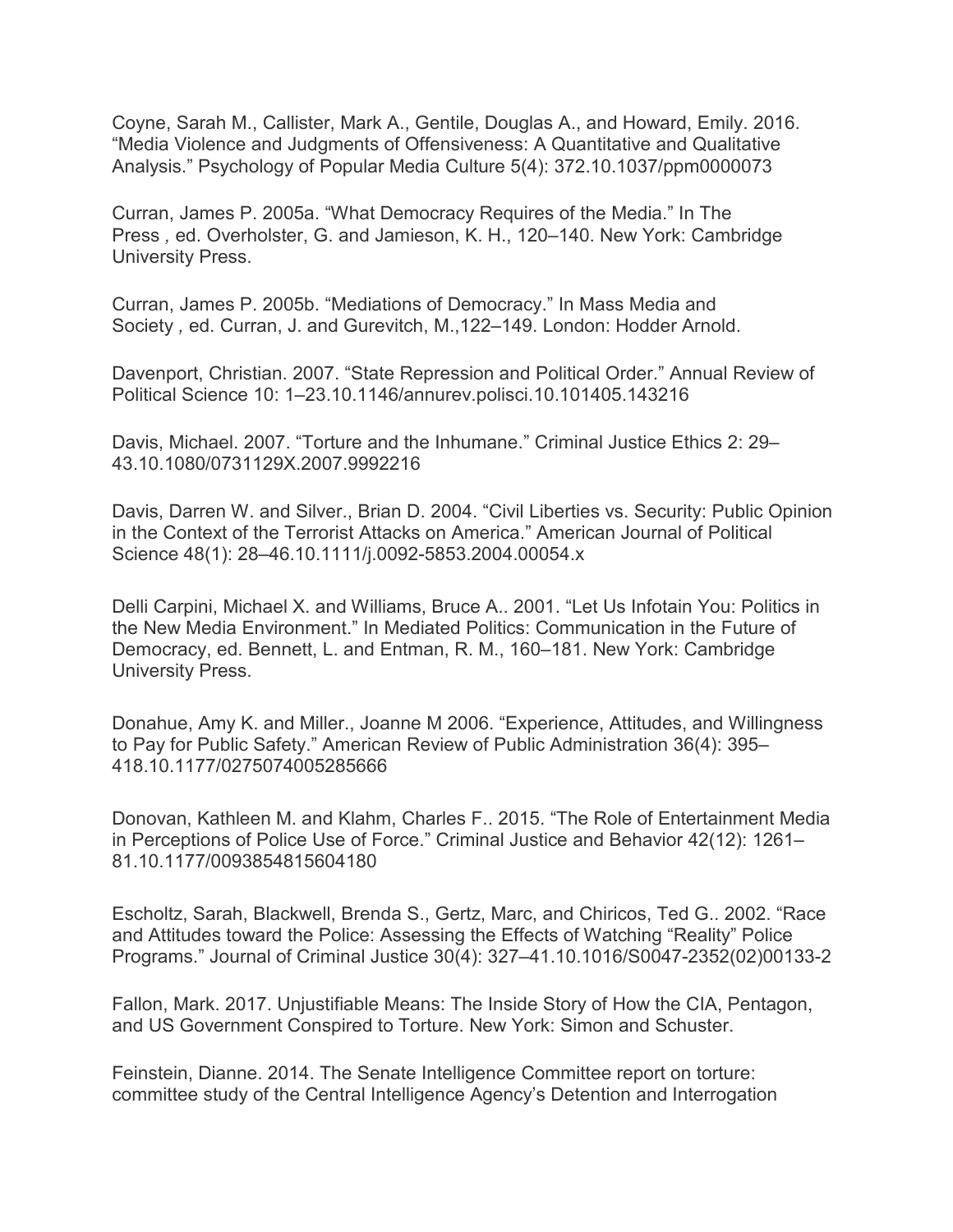Program. United States Senate Select Committee on Intelligence. Brooklyn: Melville **House** 

Flynn, Michael and Fernandez Salek, Fabiola, eds. 2012. Screening Torture: Media Representations of State Terror and Political Domination. New York: Columbia University Press.10.7312/columbia/9780231153591.003.0001

Gadarian, Shana K. 2014. "Scary Pictures: How Terrorism Imagery Affects Voter Evaluations." Political Communication 2: 282–302.10.1080/10584609.2013.828136

Gerbner, George. 1998. "Cultivation Analysis: An Overview." Mass Communication and Society 1(3-4): 175–94.10.1080/15205436.1998.9677855

Gilboa, Eytan. 2005. "The CNN Effect: The Search for a Communication Theory of International Relations." Political Communication 22(1): 27– 44.10.1080/10584600590908429

Goldberg, Elizabeth Swanson. 2001. "Splitting Difference: Global Identity Politics and the Representation of Torture in the Counterhistorical Dramatic Film." In Violence and American Cinema, ed. David Slocum, J., 251. New York: Routledge.

Gramlich, John. 2017. "5 Facts about Crime in the U.S." Retrieved June 23, 2017 [\(http://www.pewresearch.org/fact-tank/2017/02/21/5-facts-about-crime-in-the-u-s/\)](http://www.pewresearch.org/fact-tank/2017/02/21/5-facts-about-crime-in-the-u-s/).

Gronke, Paul, Rejali, Darius, Drenguis, Dustin, Hicks, James, Miller, Peter, and Nakayama, Bryan. 2010. "US Public Opinion on Torture, 2001-2009." PS: Political Science & Politics 43(3): 437–44.

Holbert, R. Lance, Garrett, R. Kelly, and Gleason, Laurel S.. 2010. "A New Era of Minimal Effects? A Response to Bennett and Iyengar." Journal of Communication 60: 15–34.10.1111/j.1460-2466.2009.01470.x

Hopf, Werner H., Huber, Günter L., and Weiß, Rudolf H.. 2008. "Media Violence and Youth Violence: A 2-Year Longitudinal Study." Journal of Media Psychology 20(3): 79– 96.10.1027/1864-1105.20.3.79

Jenkins, Tricia. 2009. "How the Central Intelligence Agency works with Hollywood: An Interview with Paul Barry, the CIA's New Entertainment Industry Liaison." Media, Culture & Society 31(3s): 489–95.10.1177/0163443709102721

Jones, Jeffrey P. 2006. "A Cultural Approach to the Study of Mediated Citizenship." Social Semiotics 16: 365–83.10.1080/10350330600664912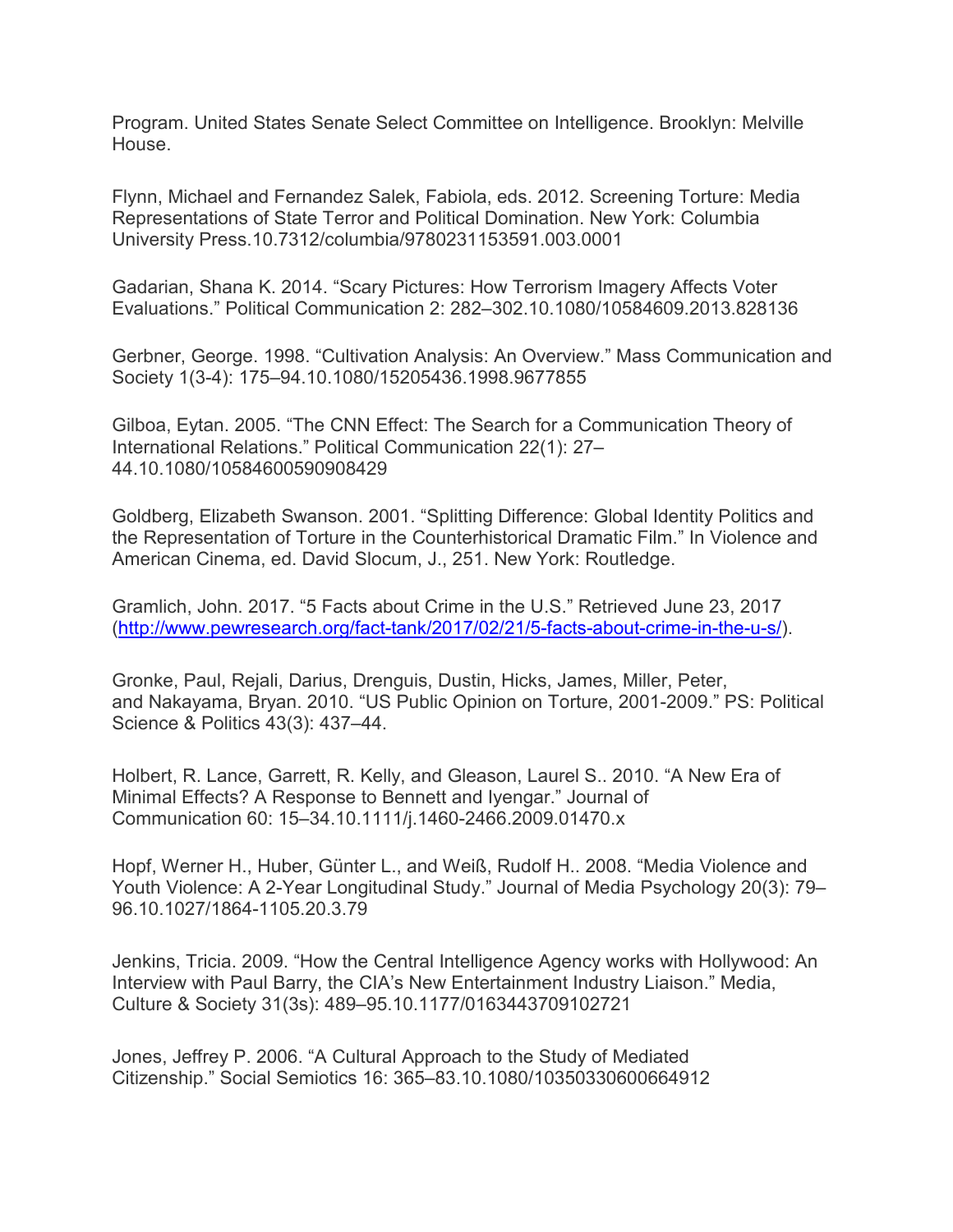Jones, Calvert W. and Paris, Celia. 2018. "It's the End of the World and They Know It: How Dystopian Fiction Shapes Political Attitudes." Perspectives on Politics 16(4): 969– 89.10.1017/S1537592718002153

Kearns, Erin M. and Young, Joseph K.. 2018. "'If Torture Is Wrong, What about *24*?' Torture and the Hollywood Effect." Crime & Delinquency 64(12): 1568– 89.10.1177/0011128717738230

Kearns, Erin M. and Young, Joseph K.. Forthcoming. Tortured Logic: Why Some Americans Support the Use of Torture in Counterterrorism. New York: Columbia University Press.

King, Gary, Keohane, Robert O., and Verba, Sidney. 1994. Designing Social Inquiry: Scientific Inference in Qualitative Research. Princeton, NJ: Princeton University Press.10.1515/9781400821211

Klein, Bethany. 2011. "Entertaining Ideas: Social Issues in Entertainment Television." Media, Culture & Society 33(6): 905–21.10.1177/0163443711411008

Koblin, John. 2016. "How Much Do We Love TV? Let Us Count the Ways." New York Times, June 30.

Lagouranis, Tony and Mikaelian, Allen. 2007. Fear Up Harsh: An Army Interrogator's Dark Journey through Iraq. London: Penguin.

Landis, J. Richard and Koch, Gary G.. 1977. "The Measurement of Observer Agreement for Categorical Data." Biometrics 33(1): 159–74.10.2307/2529310

Mayer, Jeremy D. and Armor, David J.. 2012. "Support for Torture Over Time: Interrogating the American Public about Coercive Tactics." Social Science Journal 49(4): 439–46.10.1016/j.soscij.2012.10.001

McCombs, Maxwell. 2003. "The Agenda-Setting Role of the Mass Media in the Shaping of Public Opinion." Mass Media Economics Conference. London: London School of Economics. [\(https://www.infoamerica.org/documentos\\_pdf/mccombs01.pdf\)](https://www.infoamerica.org/documentos_pdf/mccombs01.pdf).

Middleton, Jason. 2010. "The Subject of Torture: Regarding the Pain of Americans in Hostel." Cinema Journal 49(4): 1–24.10.1353/cj.2010.0013

Miron, Anca M., Branscombe, Nyla R., and Biernat, Monica. 2010. "Motivated Shifting of Justice Standards." Personality and Social Psychology Bulletin 36(6): 768– 79.10.1177/0146167210370031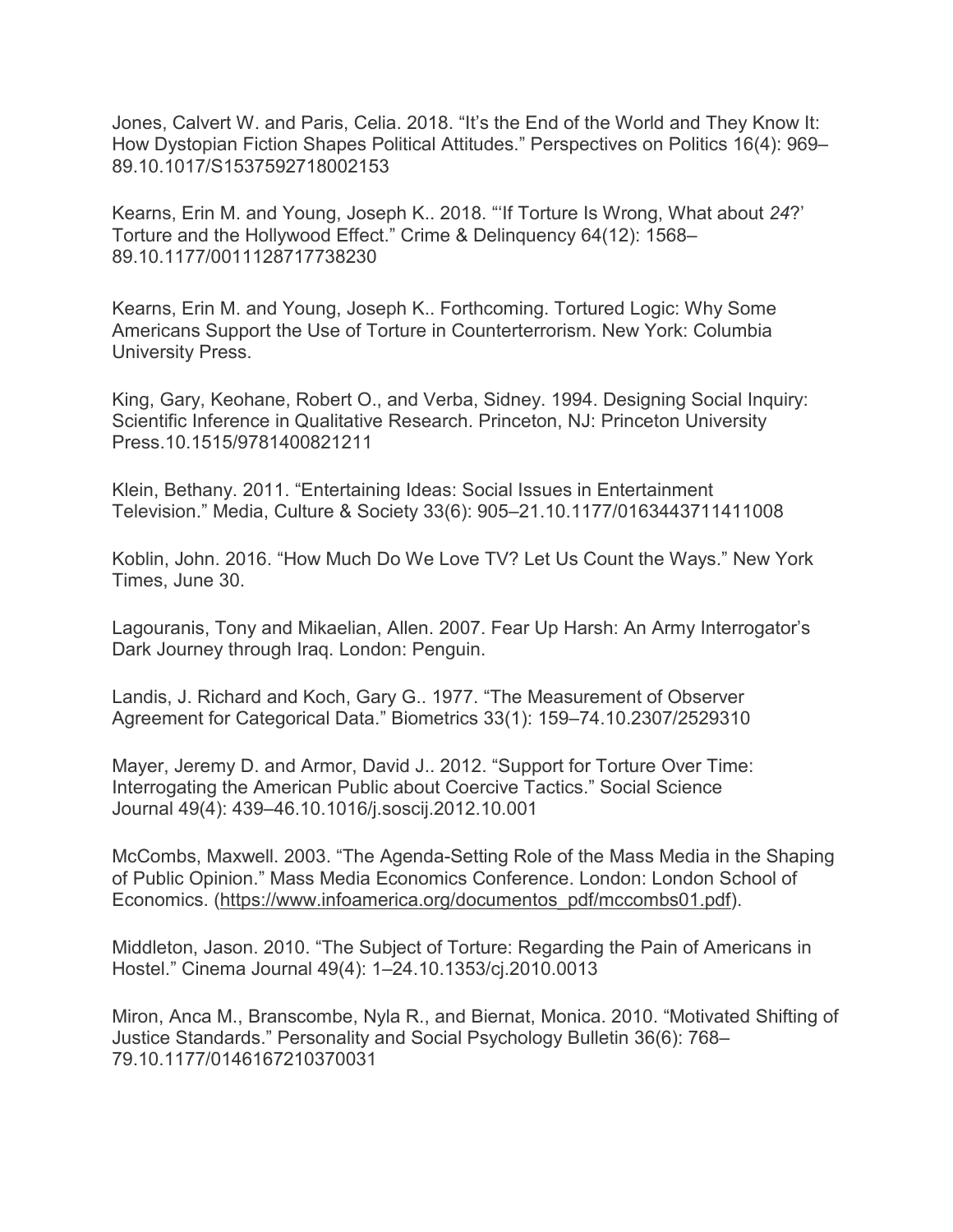Murdie, Amanda. 2017. "It Works on *24* but Not in Real Life: Peer-Reviewed Evidence That Torture Will Increase Terrorism." Duck of Minerva, January 25 [\(https://duckofminerva.com/2017/01/peer-reviewed-evidence-that-torture-will-increase](https://duckofminerva.com/2017/01/peer-reviewed-evidence-that-torture-will-increase-terrorism.html)[terrorism.html\)](https://duckofminerva.com/2017/01/peer-reviewed-evidence-that-torture-will-increase-terrorism.html).

Mutz, Diana C. and Nir, Lilach. 2010. "Not Necessarily the News: Does Fictional Television Influence Real-World Policy Preferences?" Mass Communication and Society 13(2): 196–217.10.1080/15205430902813856

Nexon, Daniel H. and Neumann, Iver B., eds. 2006. Harry Potter and International Relations. Lanham, MD: Rowman & Littlefield. New Republic. 2007. "The Jack Bauer Rule." October 1. [\(https://newrepublic.com/article/33340/the-jack-bauer-rule\)](https://newrepublic.com/article/33340/the-jack-bauer-rule).

Nielsen, Laura Beth, Patel, Nehal A., and Rosner, Jacob. 2017. "'Ahead of the Lawmen': Law and Morality in Disney Animated Films 1960-1998." Law, Culture and the Humanities 13(1): 104–22.10.1177/1743872113480868

Norris, J. Ian, Larsen, Jeff T., and Stastny, Bradley J.. 2010. "Social Perceptions of Torture: Genuine Disagreement, Subtle Malleability, and In-Group Bias." Peace and Conflict 16(3): 275–94.10.1080/10781919.2010.488164

O'Brien, Ed and Ellsworth, Phoebe C.. 2012. "More Than Skin Deep: Visceral States Are Not Projected onto Dissimilar Others." Psychological Science 23(4): 391– 96.10.1177/0956797611432179

Oliver, Mary Beth. 1994. "Portrayals of Crime, Race, and Aggression in "Reality‐Based" Police Shows: A Content Analysis. Journal of Broadcasting & Electronic Media 38(2): 179–92.10.1080/08838159409364255

Prince, Stephen. 2009. Firestorm: American Film in the Age of Terrorism. New York: Columbia University Press.

Prior, Markus. 2007. Post-Broadcast Democracy: How Media Choice Increases Inequality in Political Involvement and Polarizes Elections. Cambridge: Cambridge University Press.10.1017/CBO9781139878425

Schlag, Gabi. 2019. "Representing Torture in *Zero Dark Thirty*: Popular Culture as a Site of Norm Contestation." Media, War & Conflict [\(https://doi.org/10.1177%2F1750635219864023\)](https://doi.org/10.1177%2F1750635219864023).

Shaheen, Jack G. 2003. "Reel Bad Arabs: How Hollywood Vilifies a People." Annals of the American Academy of Political and Social Science 588(1): 171– 93.10.1177/0002716203588001011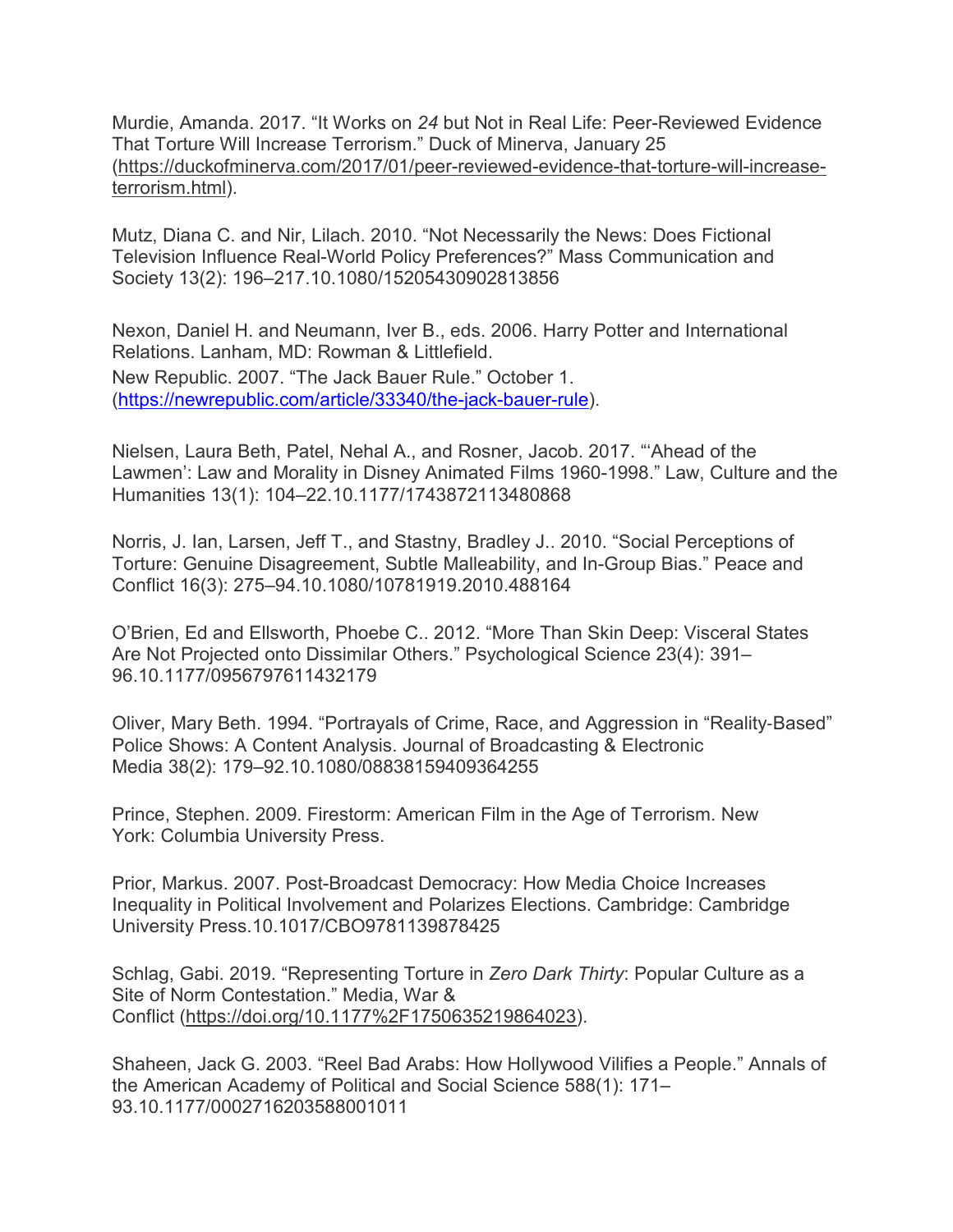Slater, Michael D., Rouner, Donna, and Long., Marilee 2006. "Television Dramas and Support for Controversial Public Policies: Effects and Mechanisms." Journal of Communication 56(2): 235–52.10.1111/j.1460-2466.2006.00017.x

Snyder, Blake. 2005. Save the Cat: The Last Book on Screenwriting You'll Ever Need. New York: Ten Speed Press.

Sontag, Susan. 2004 "Regarding the Torture of Others." New York Times Magazine 23(5): 4.

Strange, Jeffrey J. and Leung, Cynthia C.. 1999. "How Anecdotal Accounts in News and in Fiction Can Influence Judgments of a Social Problem's Urgency, Causes, and Cures." Personality and Social Psychology Bulletin 25(4): 436– 49.10.1177/0146167299025004004

Tajfel, Henri and Turner, John C.. 1986. "The Social Identity Theory of Intergroup Behaviour." In Psychology of Intergroup Relations, ed. Worchel, S. and Austin, W. G., 7–24. Chicago: Nelson.

Tarrant, Mark, Branscombe, Nyla R., Warner, Ruth H., and Weston, Dale. 2012. "Social Identity and Perceptions of Torture: It's Moral When We Do It." Journal of Experimental Social Psychology 48: 513–18.10.1016/j.jesp.2011.10.017

Tenenboim-Weinblatt, Keren. 2009. "'Where Is Jack Bauer when You Need Him?' The Uses of Television Drama in Mediated Political Discourse." Political Communication 4: 367–87.10.1080/10584600903296960

Tyson, Alec. 2017. "Americans Divided in Views of Use of Torture in U.S. Anti-Terror Efforts." Pew Research Center, January 26 [\(http://www.pewresearch.org/fact](http://www.pewresearch.org/fact-tank/2017/01/26/americans-divided-in-views-of-use-of-torture-in-u-s-anti-terror-efforts/)[tank/2017/01/26/americans-divided-in-views-of-use-of-torture-in-u-s-anti-terror-efforts/\)](http://www.pewresearch.org/fact-tank/2017/01/26/americans-divided-in-views-of-use-of-torture-in-u-s-anti-terror-efforts/). United Nations Convention against Torture and Other Cruel, Inhuman or Degrading Treatment or Punishment. December 10, 1984. Registration No. 24841, June 26, 1987.

VanArendonk, Kathryn. 2019. "Why Is TV So Addicted to Crime?" Vulture, January 25, [\(https://www.vulture.com/2019/01/why-is-tv-addicted-to-crime-shows.html\)](https://www.vulture.com/2019/01/why-is-tv-addicted-to-crime-shows.html).

Wright, Robin Redmon. 2010. "Narratives from Popular Culture: Critical Implications for Adult Education." New Directions for Adult and Continuing Education 126: 49– 62.10.1002/ace.371

Webster, James G. 2011. "The Duality of Media: A Structurational Theory of Public Attention." Communication Theory 21(1): 43–66.10.1111/j.1468-2885.